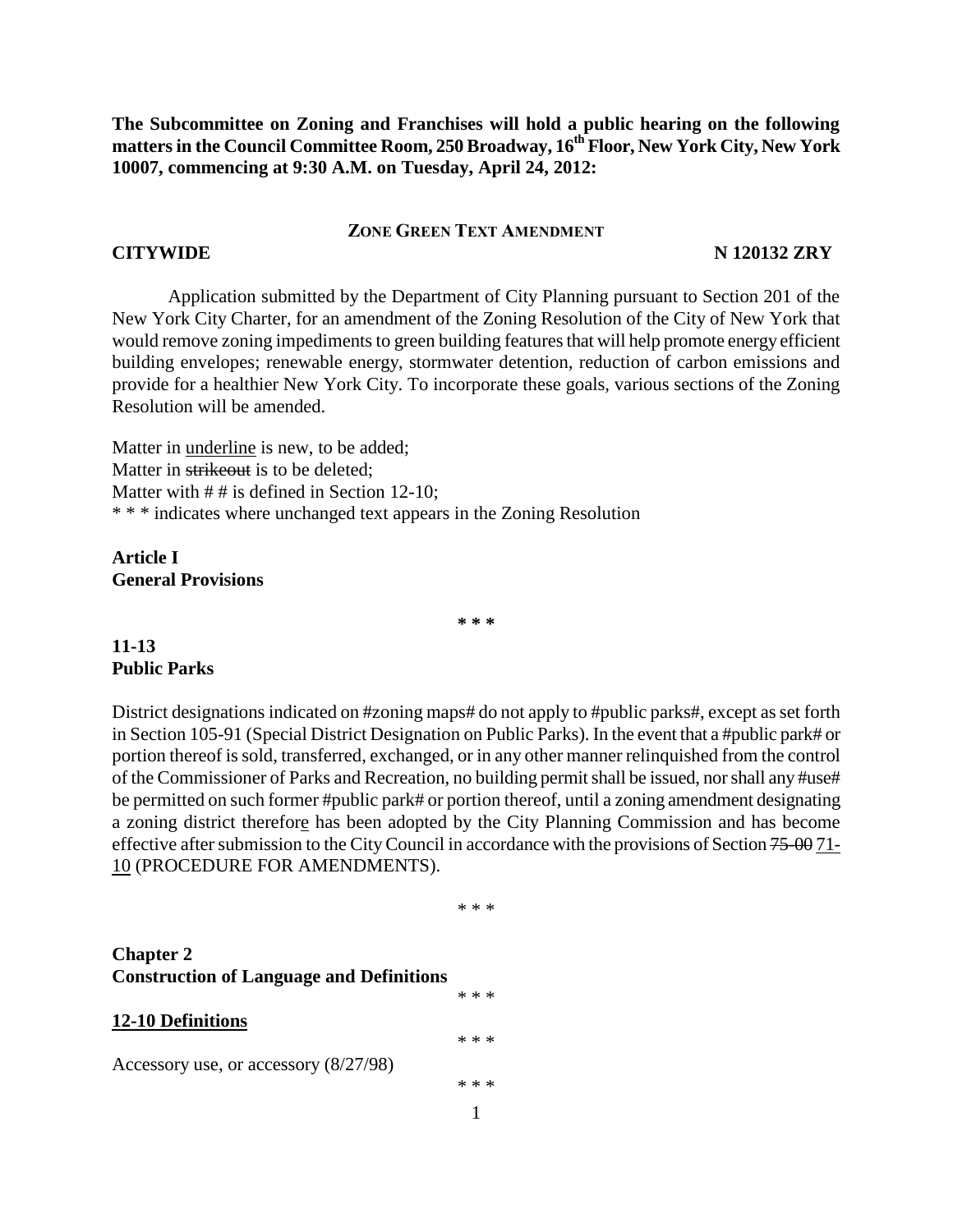An #accessory use# includes:

\* \* \*

- (19) An ambulance outpost operated by or under contract with a government agency or a public benefit corporation and located either on the same #zoning lot# as, or on a #zoning lot# adjacent to, a #zoning lot# occupied by a fire or police station.;
- (20) Electric vehicle charging in connection with parking facilities;
- (21) Solar energy systems.

\* \* \*

Floor area (2/2/11)

"Floor area" is the sum of the gross areas of the several floors of a #building# or #buildings#, measured from the exterior faces of exterior walls or from the center lines of walls separating two #buildings#. In particular, #floor area# includes:

\* \* \*

- (n) floor space in exterior balconies if more than 67 percent of the perimeter of such balcony is enclosed and provided that a parapet not higher than 3 feet, 8 inches, or a railing not less than 50 percent open and not higher than 4 feet, 6 inches, shall not constitute an enclosure. A sun control device that is accessible for purposes other than for maintenance shall be considered a balcony.
- (o) any other floor space not specifically excluded.

However, the #floor area# of a #building# shall not include:

\* \* \*

(10) floor space in exterior balconies provided that not more than 67 percent of the perimeter of such balcony is enclosed and provided that a parapet not higher than 3 feet, 8 inches, or a railing not less than 50 percent open and not higher than 4 feet, 6 inches, shall not constitute an enclosure. A sun control device that is accessible for purposes other than for maintenance shall be considered a balcony.

\* \* \*

- (12) exterior wall thickness, up to 8 inches:
	- (i) Where such wall thickness is added to the exterior face of a #building# wall existing on (date of adoption), provided the added wall thickness has a thermal resistance (Rvalue) of at least 1.5 per inch; or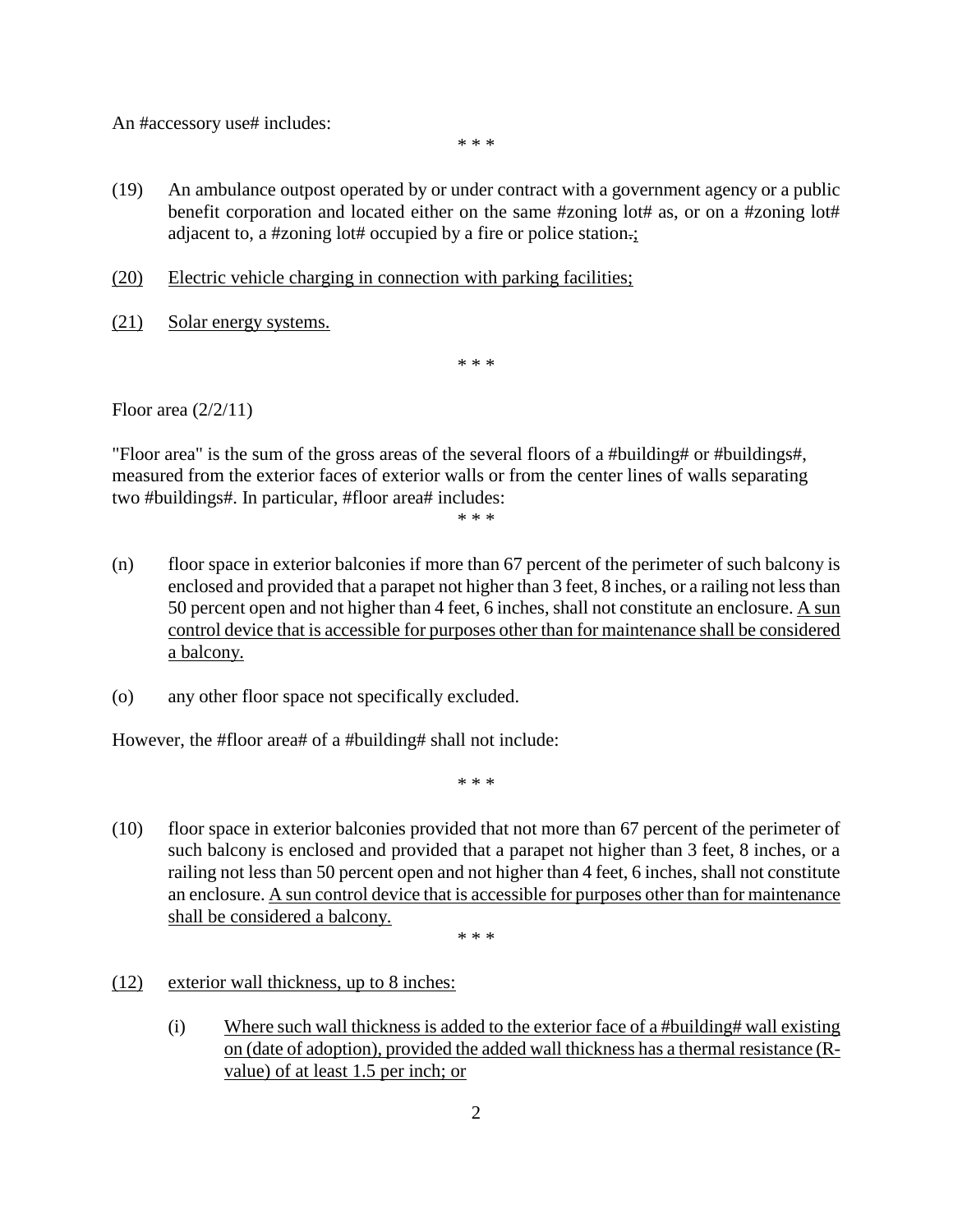- (ii) Where such wall thickness is part of an exterior wall constructed after (date of adoption), equal to the number of inches by which the wall's total thickness exceeds 8 inches, provided the above-grade exterior walls of the #building# envelope are more energy efficient than required by the New York City EnergyConservation Code (NYCECC) as determined below:
	- (1) The area-weighted average U-factor of all opaque above-grade wall assemblies shall be no greater than 80 percent of the area-weighted average U-factor determined by using the prescribed requirements of the NYCECC, and
	- (2) The area-weighted average U-factor of all above-grade exterior wall assemblies, including vertical fenestrations, shall be no more than 90 percent of the area-weighted average U-factor determined by using the prescribed requirements of the NYCECC. For the purposes of calculating the areaweighted average U-factor, the amount of fenestration shall equal the amount of fenestration provided in such exterior walls, or an amount equal to the maximum fenestration area referenced in the NYCECC for the calculation of the baseline energy code requirement, whichever is less.

For the purposes of calculating compliance with this paragraph (ii), the term "abovegrade" shall only include those portions of walls located above the grade adjoining such wall. Compliance with this paragraph (ii) shall be demonstrated to the Department of Buildings at the time of issuance of the building permit for such exterior walls. The total area of wall thickness excluded from the calculation of #floor area# shall be reflected on the next issued temporary or final Certificate of Occupancy for the building, as well as all subsequent Certificates of Occupancy.

- (13) floor space in a rooftop greenhouse permitted pursuant to Section 75-01 (Certification for Rooftop Greenhouses).
- (14) floor space on a sun control device, where such space is inaccessible other than for maintenance.

\* \* \*

### **23-12 Permitted Obstructions in Open Space**

R1 R2 R3 R4 R5 R6 R7 R8 R9 R10

In the districts indicated, the following obstructions shall be permitted in any #open space# required on a #zoning lot#: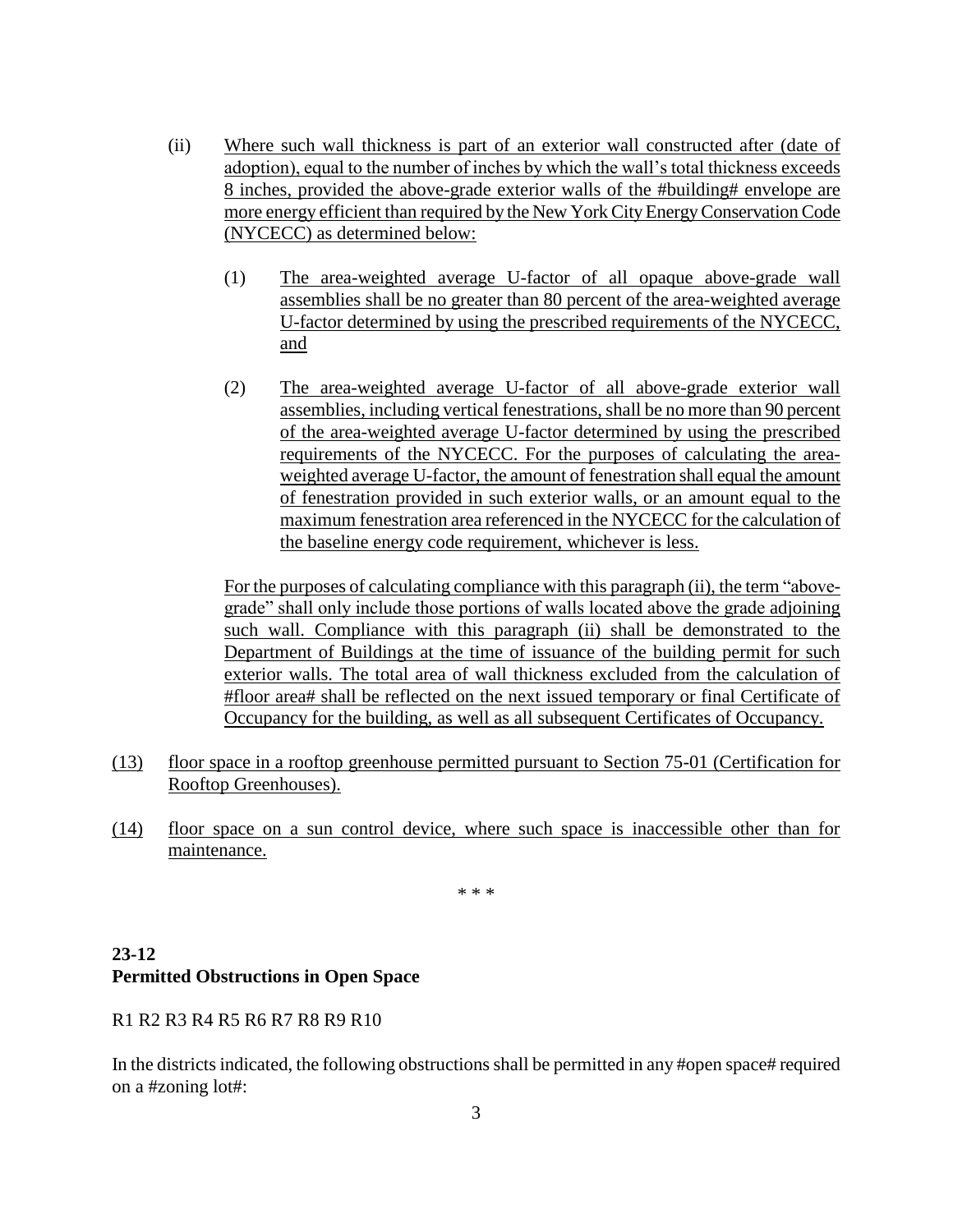- (a) Air conditioning condensation units, #accessory#, for #single-# or #two-family residences#, provided that such units, if located between a #street wall#, or prolongation thereof, and a #street line#, are not more than 18 inches from a #street wall#, fully screened from the #street# by vegetation;
- (b) Awnings and other sun control devices. However, when located at a level higher than a first #story#, excluding a #basement#, all such devices:
	- (1) shall be limited to a maximum projection from a #building# wall of 2 feet, 6 inches; and
	- (2) shall have solid surfaces that, in aggregate, cover an area no more than 30 percent of the area of the #building# wall (as viewed in elevation) from which they project;
- (ac) Balconies, unenclosed, subject to the provisions of Section 23-13;
- (bd) Breezeways;
- (ce) Driveways, private streets, open #accessory# off-street parking spaces, unenclosed #accessory# bicycle parking spaces or open #accessory# off-street loading berths, provided that the total area occupied by all these items does not exceed the percentages set forth in Section 25-64 (Restrictions on Use of Open Space for Parking);
- (df) Eaves, gutters or downspouts, projecting into such #open space# not more than 16 inches or 20 percent of the width of such #open space#, whichever is the lesser distance;
- (g) Exterior wall thickness, where such wall thickness is added to the exterior face of a #building# wall existing on (date of adoption), provided the added wall thickness has a thermal resistance (R-value) of at least 1.5 per inch, and is limited to 1 inch of thickness for every foot of existing #open space# width, up to a maximum thickness of 8 inches.
- (eh) Parking spaces, off-street, enclosed, #accessory#, not to exceed one space per #dwelling unit#, when #accessory# to a #single-family#, #two-family# or three-#family residence#, provided that the total area occupied by a #building# used for such purposes does not exceed 20 percent of the total required #open space# on the #zoning lot. However, two such spaces for a #single-family residence# may be permitted in #lower density growth management areas# and in R1-2A Districts;
- (i) Solar energy systems:
	- (1) on the roof of an #accessory building#, limited to 18 inches in height as measured perpendicular to the roof surface; or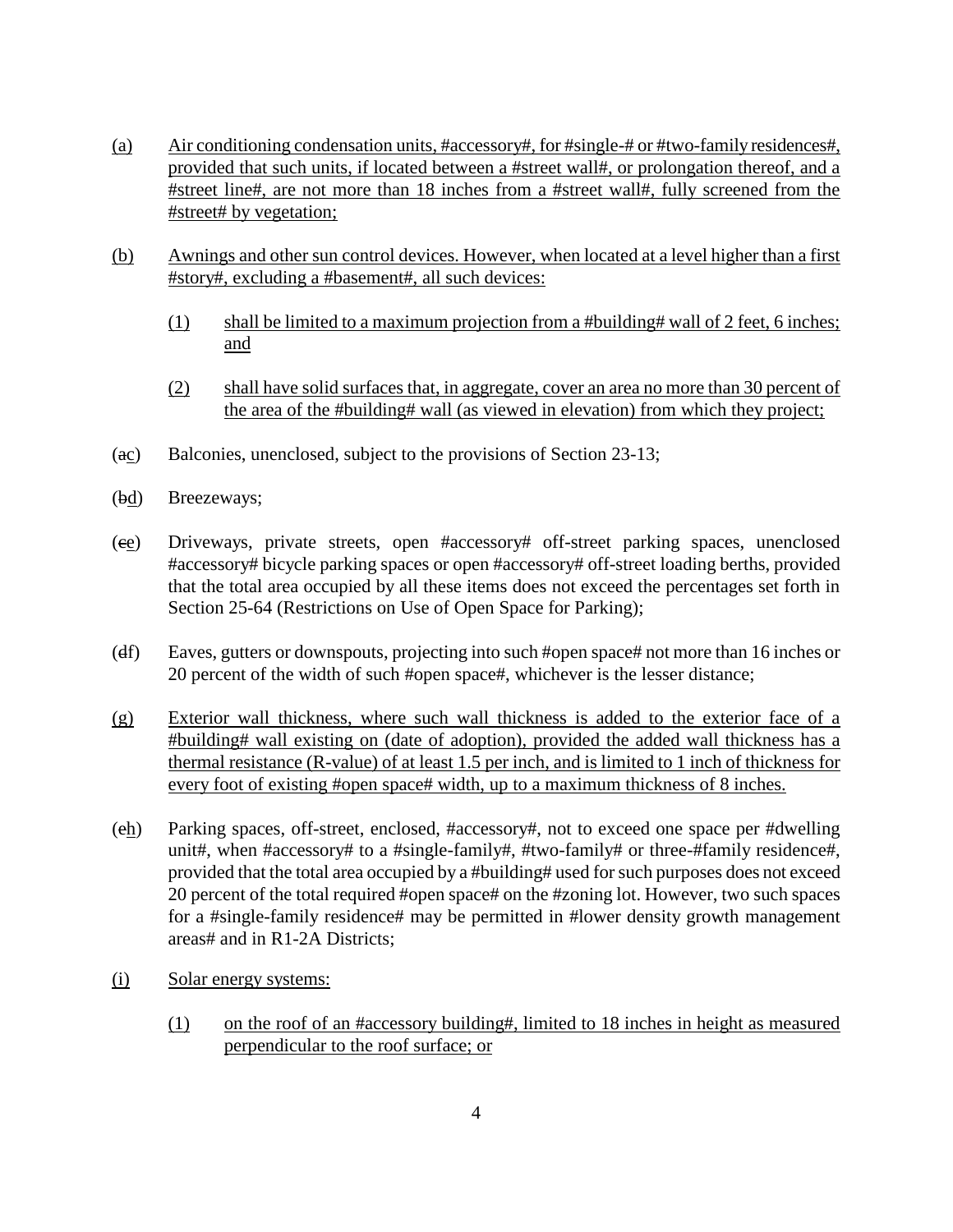- (2) on walls existing on (date of adoption), projecting no more than 10 inches and occupying no more than 20 percent of the surface area of the #building# wall (as viewed in elevation) from which it projects;
- (fj) Swimming pools, #accessory#, above-grade structures limited to a height not exceeding eight feet above the level of the #rear yard# or #rear yard equivalent#;
- $(gk)$  Terraces, unenclosed, fire escapes, or planting boxes or air conditioning units, provided that no such items project more than six feet into or over such #open space#.

\* \* \*

# **23-44 Permitted Obstructions in Required Yards or Rear Yard Equivalents**

In all #Residence Districts#, the following obstructions shall be permitted within a required #yard# or #rear yard equivalent#:

- (a) In any #yard# or #rear yard equivalent#:
	- (1) Air conditioning condensation units, #accessory#, for #single-# or #two-family residences#, provided that such units, if located between a #street wall#, or prolongation thereof, and a #street line#, are not more than 18 inches from a #street wall#, fully screened from the #street# by vegetation;
	- (2) Arbors or trellises;
	- (3) Awnings or canopies; and other sun control devices, provided that when located at a level higher than a first #story#, excluding a #basement#, all such awnings and other sun control devices:
		- (i) shall be limited to a maximum projection from a #building# wall of 2 feet, 6 inches; and
		- (ii) shall have solid surfaces that, in aggregate, cover an area no more than 30 percent of the area of the #building# wall (as viewed in elevation) from which they project;
	- (4) Balconies, unenclosed, of a #building# containing #residences# subject to the applicable provisions of Section 23-13. Such balconies are not permitted in required #side yards#;
	- (5) Canopies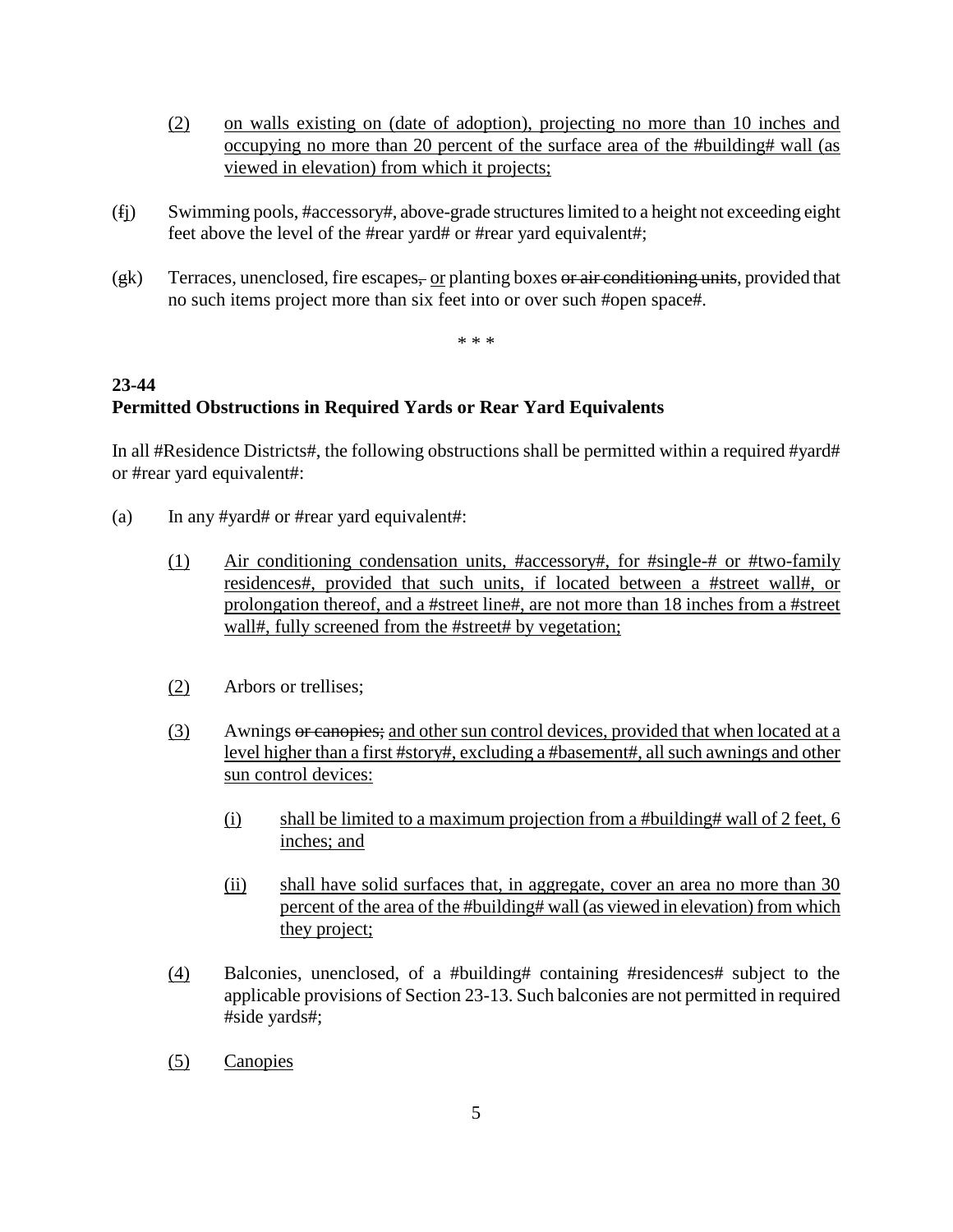- (6) Chimneys, projecting not more than three feet into, and not exceeding two percent of the area of, the required #yard# or #rear yard equivalent#;
- (7) Eaves, gutters or downspouts projecting into such #yard# or #rear yard equivalent# not more than 16 inches or 20 percent of the width of such #yard# or #rear yard equivalent#, whichever is the lesser distance;
- (8) Exterior wall thickness, where such wall thickness is added to the exterior face of a #building# wall existing on (date of adoption), provided the added wall thickness has a thermal resistance (R-value) of at least 1.5 per inch, and is limited to 1 inch of thickness for every foot of existing #yard# width, up to a maximum thickness of 8 inches. When an open area is provided along a common #lot line#, then such exterior wall thickness is limited to 1 inch for every foot of existing open area on the #zoning lot#.

Where #buildings# that have added exterior wall thickness pursuant to this Section are #enlarged#, such #enlarged# portion may similarly encroach upon required #yards# in order to align with the exterior walls of the existing #building#, provided such #enlargement# contains less #floor area# than the existing #building#, and there is no encroachment of #floor area# into a required #yard#.

- (9) Fences, not exceeding four feet in height above adjoining grade in any #front yard#, except that for #corner lots#, a fence may be up to six feet in height within that portion of one #front yard# that is between a #side lot line# and the prolongation of the side wall of the #residence# facing such #side lot line#;
- (10) Fire escapes, projecting into a #front yard#, only in such cases where the fire escape is required for the #conversion# of a #building# in existence before December 15, 1961;
- (11) Flagpoles;
- (12) Overhanging portions of a #building# in R4 and R5 Districts, except R4A, R4-1, R4B, R5A, R5B or R5D Districts, which are above the first #story# including the #basement# and which project not more than three feet into the required 18 foot #front yard#. In no case shall the lowest level of the projected portion be less than seven feet above the level of the #front yard# at the face of the #building#. Supports for the projected portion of any #building# are permitted obstructions within the required #front yard#, provided that the total area occupied by such supports does not exceed 15 percent of the area underneath the projected portion. No support may extend beyond the three-foot projection;
- (13) Parking spaces for automobiles or bicycles, off-street, open, #accessory#, within a #side# or #rear yard#;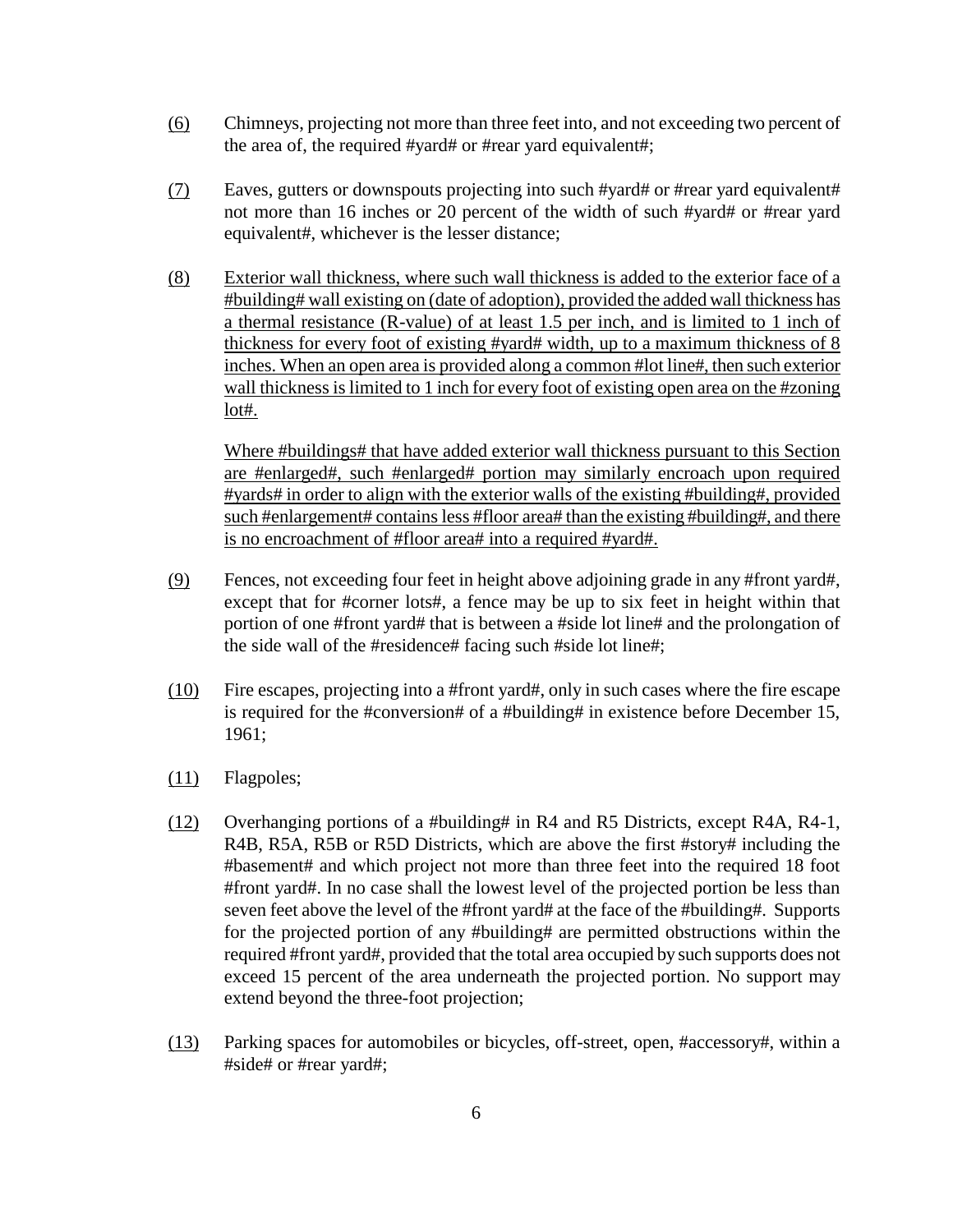- (14) Parking spaces, off-street, open, within a #front yard#, that are #accessory# to a #building# containing #residences#, provided that:
	- $(i)$  in R1, R2, R3A, R3X, R3-1, R4A, R4-1 and R5A Districts, except in #lower density growth management areas#, such spaces meet all the requirements of paragraph (a) of Section 25-621 (Location of parking spaces in certain districts);
	- (2ii) in R3-2 Districts, R4 Districts other than R4A, R4-1 and R4B Districts, and R5 Districts other than R5A, R5B and R5D Districts, such spaces meet all the requirements of paragraph (b) of Section 25-621;
	- (3iii) in #lower density growth management areas#, such spaces are nonrequired and are located in a driveway that accesses parking spaces that are located behind the #street wall# of the #building# or prolongation thereof.

However, no parking spaces of any kind shall be permitted in any #front yard# in an R4B, R5B or R5D District. Furthermore, no parking spaces of any kind shall be permitted in any #front yard# on a #zoning lot# containing an #attached# or #semidetached building# in an R1, R2, R3A, R3X, R4A or R5A District, or in any #front yard# on a #zoning lot# containing an #attached building# in an R3-1 or R4-1 District.

- (15) Ramps for persons with physical disabilities;
- (16) Solar energy systems on walls existing on (date of adoption), projecting no more than 10 inches and occupying no more than 20 percent of the surface area of the #building# wall (as viewed in elevation) from which it projects;
- (17) Steps, provided that such steps access only the lowest #story# or #cellar# of a #building# fronting on a #street#, which may include a #story# located directly above a #basement#;
- (18) Swimming pools, #accessory#, above-grade structures limited to a height not exceeding eight feet above the level of the #rear yard# or #rear yard equivalent#. #Accessory# swimming pools are not permitted obstructions in any #front yard#;
- (19) Terraces or porches, open;
- (20) Walls, not exceeding eight feet in height above adjoining grade and not roofed or part of a #building#, and not exceeding four feet in height in any #front yard#, except that for #corner lots#, a wall may be up to six feet in height within that portion of one #front yard# that is between a #side lot line# and the prolongation of the side wall of the #residence# facing such #side lot line#.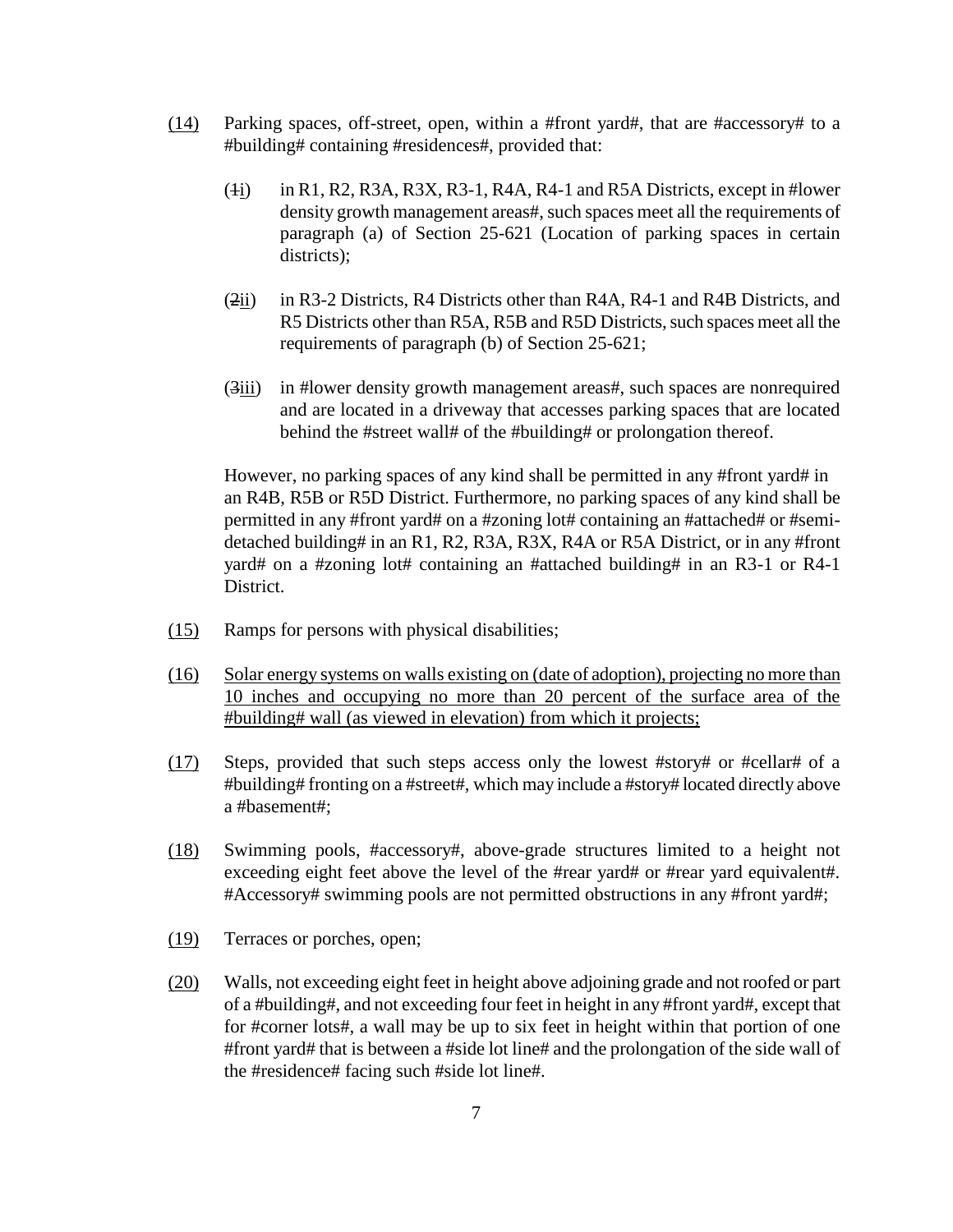(b) In any #rear yard# or #rear yard equivalent#:

Air conditioning condensation units, #accessory#, for #single-# or #two-family residences#, provided that such units are located not less than eight feet from any #lot line#;

- (1) Balconies, unenclosed, subject to the provisions of Section 23-13;
- (2) Breezeways;
- (3) Fire escapes;
- (4) Greenhouses, non-commercial, #accessory#, limited to one #story# or 14 feet in height above adjoining grade, whichever is less, and limited to an area not exceeding 25 percent of a required #rear yard#;
- (5) Parking spaces, off-street, #accessory#, for automobiles or bicycles, provided that:
	- (4i) if  $\frac{4}{3}$  if  $\frac{4}{3}$  a  $\frac{4}{3}$  if  $\frac{4}{3}$  if  $\frac{4}{3}$  if  $\frac{4}{3}$  if  $\frac{4}{3}$  if  $\frac{4}{3}$  if  $\frac{4}{3}$  if  $\frac{4}{3}$  if  $\frac{4}{3}$  if  $\frac{4}{3}$  if  $\frac{4}{3}$  if  $\frac{4}{3}$  if  $\frac{4}{3}$  if  $\frac{4}{3}$  if  $\frac{4}{$ #building# containing such parking spaces shall not exceed one #story# ten feet in height above the adjoining grade and such #building# shall be #detached# from such #residence#.<del>, and f</del>Furthermore, if located in an R1 District, such #building# may not be nearer than five feet to a #rear lot line# or #side lot line#. In R2A Districts, detached garages shall be included in #lot coverage#. In addition, solar energy systems, limited to 18 inches in height, as measured perpendicular to the roof surface shall be permitted upon the roof of such #accessory building# within the #rear yard#;
	- (2ii) if #accessory# to any other kind of #building# containing #residences#, the height of a #building#, or portion thereof, containing such parking spaces within the #rear yard#, shall not exceed ten feet above adjoining grade, including the apex of a pitched roof in R3, R4 or R5 Districts, or fourteen feet above #curb level# or #base plane#, as applicable, in R6, R7, R8, R9 or R10 Districts. In addition, decks, parapet walls, roof thickness, skylights, vegetated roofs, and weirs, as set forth in Section 23-62 (Permitted Obstructions), and solar energy systems, limited to 18 inches in height, as measured perpendicular to the roof surface, shall be permitted upon the roof of such #accessory building# within the #rear yard#;
	- $(3)$  enclosed #accessory# parking spaces for bicycles shall be #accessory# to a #residence# other than a #single-# or #two-family residence#, attached to a #building#, and the area dedicated to such spaces shall not exceed the area of bicycle parking spaces permitted to be excluded from #floor area# pursuant to Section 25-85 (Floor Area Exemption).
- (6) Recreational or drying yard equipment;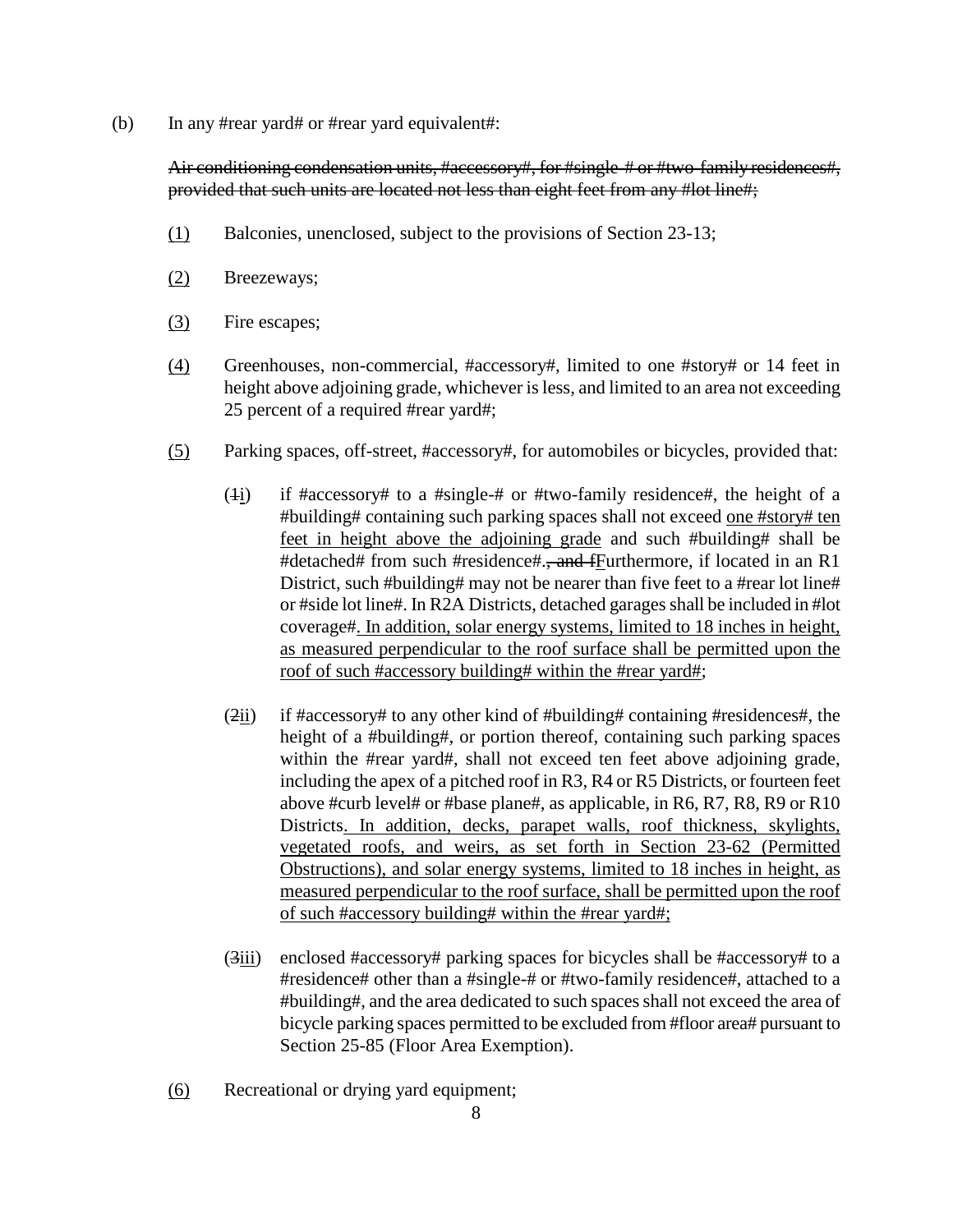- (7) Sheds, tool rooms or other similar #accessory buildings or other structures# for domestic or agricultural storage, with a height not exceeding 10 feet above the level of the #rear yard# or #rear yard equivalent#;
- (8) Water-conserving devices required in connection with air conditioning or refrigeration systems in #buildings# existing prior to May 20, 1966, if located not less than eight feet from any #lot line#.

However, no portion of a #rear yard equivalent# which is also a required #front yard# or required #side yard# may contain any obstructions not permitted in such #front yard# or #side yard#.

\* \* \*

## **23-461 Side yards for single- or two-family residences**

|     |                               | * * * |
|-----|-------------------------------|-------|
|     | R3-1 R3-2 R4 R4-1 R4B R5      |       |
|     |                               | * * * |
| (c) | <b>Additional regulations</b> |       |

- \* \* \*
- (3) Permitted obstructions in open areas between #buildings#

Only air conditioning condensation units, chimneys, downspouts, eaves, exterior wall thickness, gutters, downspouts, open #accessory# off-street parking spaces, steps, and ramps for access by people with disabilities, and steps as set forth in paragraph (a) of Section 23-44 shall be permitted obstructions in open areas required pursuant to paragraphs  $(c)(1)$  and  $(c)(2)$  of this Section, and provided such obstructions, not including #accessory# off-street parking spaces, may not reduce the minimum width of the open area by more than three feet. Open #accessory# off-street parking spaces shall be permitted in such open areas.

\* \* \*

### **23-462 Side yards for all other buildings containing residences**

\* \* \*

### R4B R5B R5D

(b) In the districts indicated, no #side yards# are required; however, where a #building# containing #residences# on an adjacent #zoning lot# has a #side yard#, an open area with a minimum width of eight feet and parallel to the #side lot line# is required along the common #side lot line# between such #buildings#. Obstructions permitted pursuant to paragraph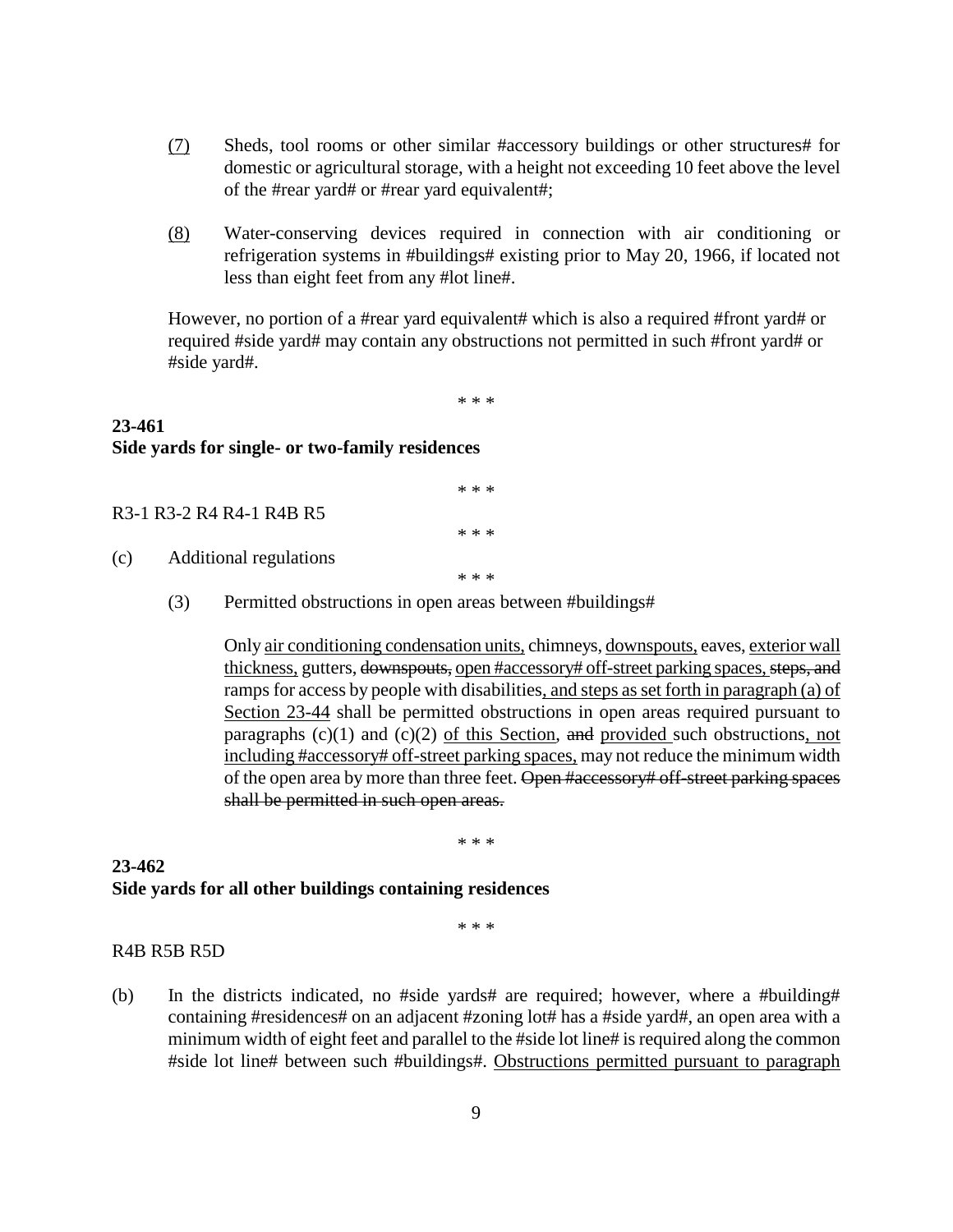(c)(3) of Section 23-461 (Side yards for single- or two-family residences), shall be permitted in such open areas.

R6 R7 R8 R9 R10

(c) In the districts indicated, no #side yards# are required. However, if any open area extending along a #side lot line# is provided at any level, it shall measure at least eight feet wide for the entire length of the #side lot line#. Obstructions permitted pursuant to paragraph (a) of Section 23-44 (Permitted Obstructions in Required Yards or Rear Yard Equivalents), shall be permitted in such open areas.

**\* \* \***

## **23-62 Permitted Obstructions**

In all #Residence Districts#, except as provided in Section 23-621 (Permitted obstructions in certain districts), the obstructions listed in paragraphs (a) through (hs) in this Section shall be permitted to penetrate a maximum height limit or #sky exposure plane# set forth in Sections 23-63 (Maximum Height of Walls and Required Setbacks), 23-64 (Alternate Front Setbacks) or 23-69 (Special Height Limitations):

- (a) Awnings and other sun control devices, provided that when located at a level higher than a first #story#, excluding a #basement#, all such awnings and other sun control devices:
	- (1) shall be limited to a maximum projection from a #building# wall of 2 feet, 6 inches, except when located on the first #story# above a setback;
	- (2) shall have solid surfaces that, in aggregate, cover an area no more than 30 percent of the area of the #building# wall (as viewed in elevation) from which they project; and
	- (3) may rise above the permitted #building# height, up to the height of a parapet wall or guardrail permitted in accordance with Section 23-62 (Permitted Obstructions).

When located on the first #story# above a setback, awnings and other sun control devices shall be limited to a projection of 50 percent of the depth of the required setback, and shall be limited, in total, to 50 percent of the width of the #building# wall from which they project.

- (ab) Balconies, unenclosed subject to the provisions of Section 23-13;
- (bc) #Building# columns, having an aggregate width equal to not more than 20 percent of the #aggregate width of street walls# of a #building#, to a depth not exceeding 12 inches, in an #initial setback distance#, optional front open area, or any other required setback distance or open area set forth in Sections 23-63, 23-64, or 23-65 (Tower Regulations);
- (cd) Chimneys or flues, with a total width not exceeding 10 percent of the #aggregate width of street walls# of a #building# at any level;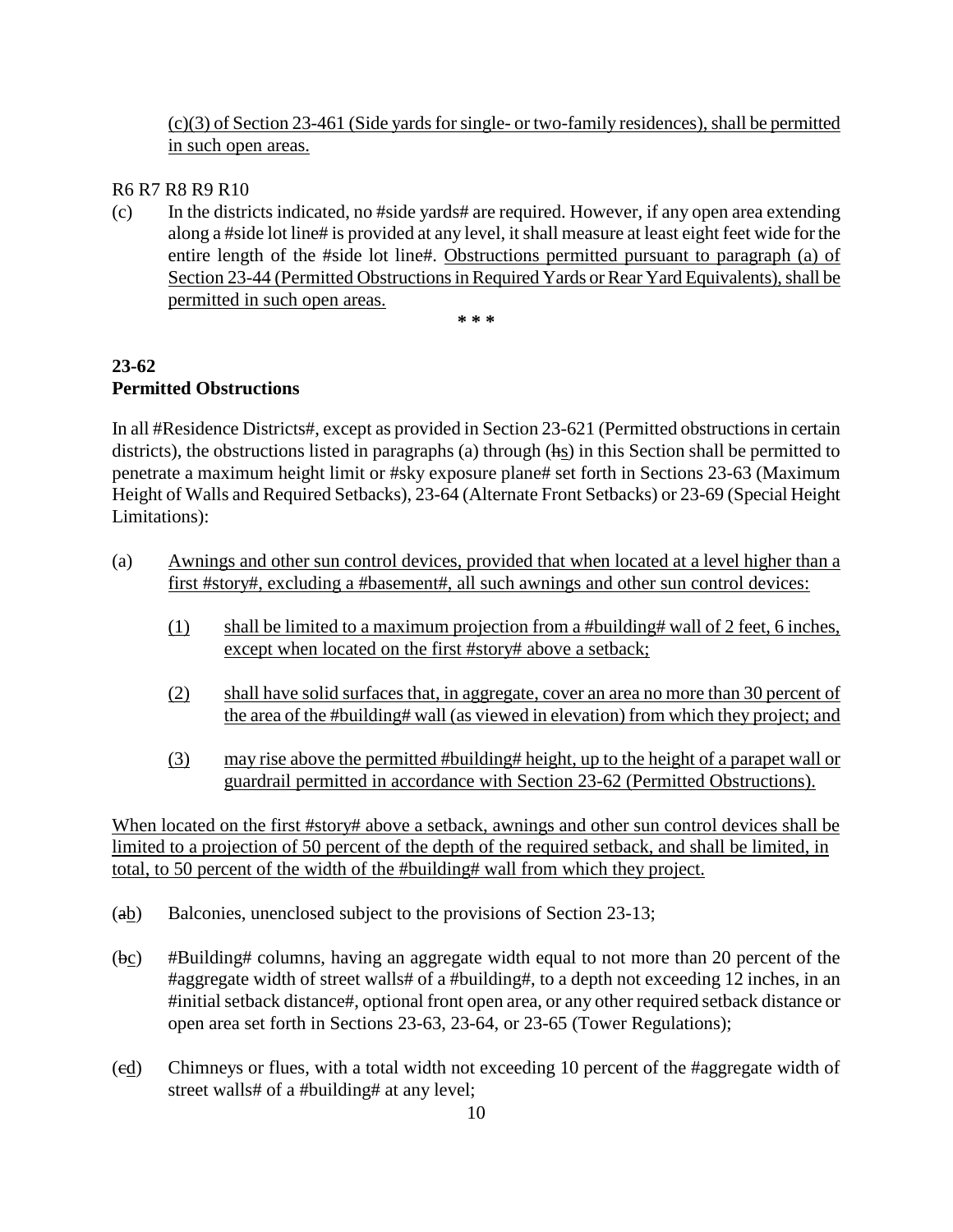- (e) Decks, and other surfaces for recreational activities, not more than 3 feet, 6 inches in height, as measured from the maximum height limit, or the finished level of the roof as it existed on (date of adoption), whichever is higher;
- (df) Dormers having an #aggregate width of street walls# equal to not more than 50 percent of the width of the #street wall# of a #detached# or #semi-detached single-# or #two-family residence#;
- (eg) Elevators or stair bulkhead, roof water tanks (including enclosures), each having an #aggregate width of street walls# equal to not more than 30 feet. However, the product, in square feet, of the #aggregate width of street walls# of such obstructions facing each #street# frontage, times their average height, in feet, shall not exceed a figure equal to four times the width, in feet, of the #street wall# of the #building# facing such frontage. For the purposes of this paragraph, (d), #abutting buildings# on a single #zoning lot# may be considered to be a single #building#. Portions of elevator shafts and associated vestibules that provide access to a roof pursuant to paragraph (e) of this Section shall not be included in the limitations on width or surface area of this paragraph, (d);

Elevator or stair bulkheads (including shafts; and vestibules not larger than 60 square feet in area providing access to a roof), roof water tanks and #accessory# mechanical equipment (including enclosures), other than solar or wind energy systems, provided that:

- (1) such obstructions shall be located not less than 10 feet from the #street wall# of a #building#, except that such obstructions need not be set back more than 25 feet from a #narrow street line# or more than 20 feet from a #wide street line#. However, such restrictions on location shall not apply to elevator or stair bulkheads (including shafts or vestibules), provided the #aggregate width of street walls# of such bulkheads within 10 feet of a #street wall#, facing each #street# frontage, times their average height, in feet, does not exceed an area equal to 4 feet times the width, in feet, of the #street wall# of the #building# facing such frontage.
- (2) all mechanical equipment shall be screened on all sides.
- (3) such obstructions and screening are contained within a volume that complies with one of the following:
	- (i) the product, in square feet, of the #aggregate width of street walls# of such obstructions facing each #street# frontage, times their average height, shall not exceed an area equal to 8 feet times the width, in feet, of the #street wall# of the #building# facing such frontage; or
	- (ii) the #lot coverage# of all such obstructions does not exceed 20 percent of the #lot coverage# of the #building#, and where the maximum permitted height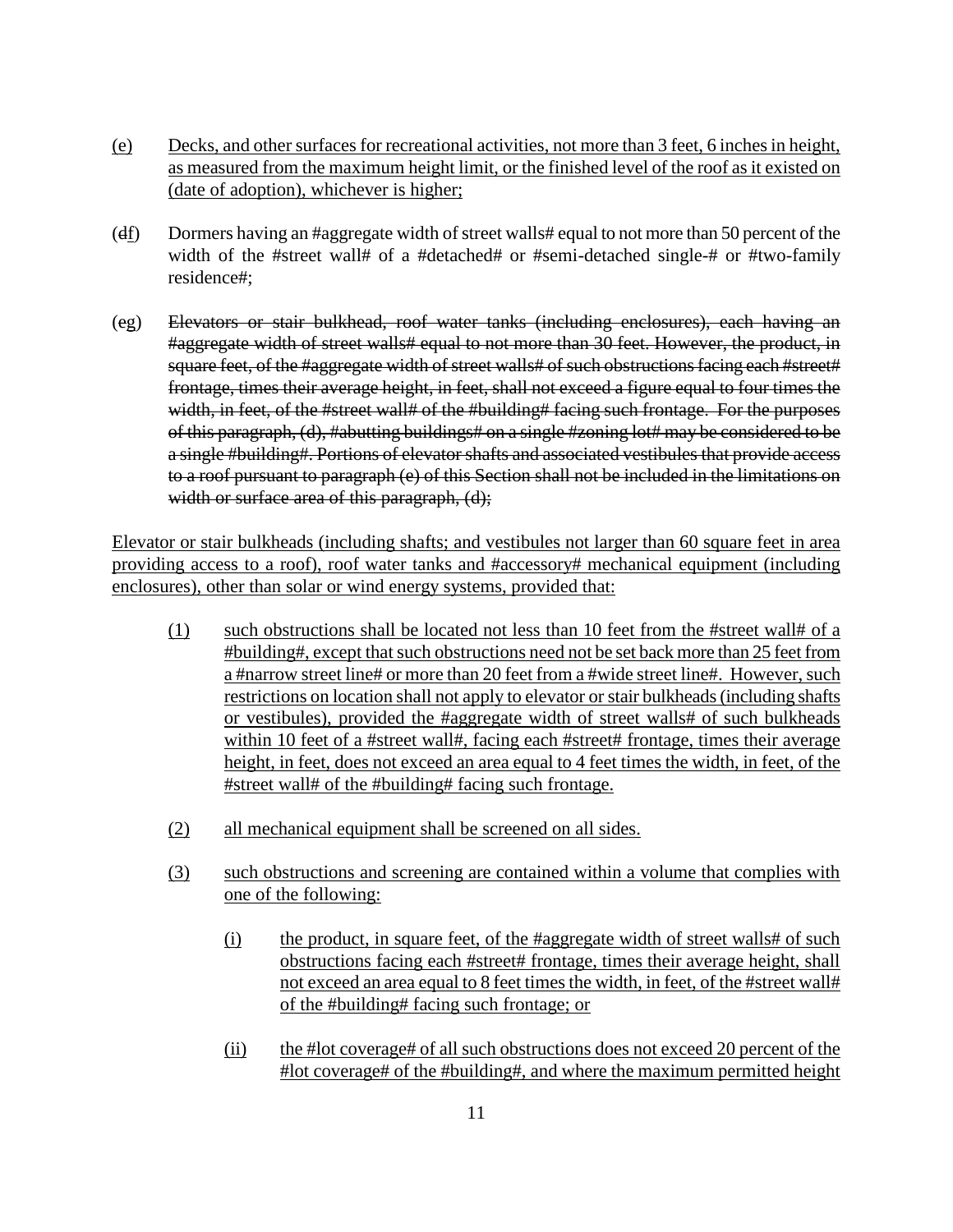of a #building# is less than 120 feet, are limited to a maximum height of 25 feet, and where the maximum permitted height of a #building# is 120 feet or greater, are limited to a maximum height of 40 feet.

For the purposes of this paragraph, (g), #abutting buildings# on a single #zoning lot# may be considered to be a single #building#.

- (f) Elevator shafts, portions of which provide an elevator stop with access to a roof, and associated vestibules providing access to such roof, provided that such vestibules include no more than 60 square feet of #floor area#;
- (h) Exterior wall thickness, up to 8 inches, where such wall thickness is added to the exterior face of a #building# wall existing on (date of adoption), provided the added wall thickness has a thermal resistance (R-value) of at least 1.5 per inch. Where #buildings# that have added exterior wall thickness pursuant to this Section are #enlarged#, such #enlarged# portion may similarly penetrate a maximum height limit in order to align with the exterior walls of the existing #building#, provided such #enlargement# contains less #floor area# than the existing #building#, and there is no penetration of #floor area# above a maximum height limit.
- (gi) Flagpoles or aerials;
- (hj) Parapet walls, not more than four feet high in height, as measured from the maximum height limit, or the finished level of the roof as it existed on (date of adoption), whichever is higher. A guardrail with a surface at least 70 percent open or with an opacity no more than 30 percent (as viewed in elevation), shall be permitted above a parapet wall or within 2 feet of a parapet wall, provided such guardrail is not more than 4 feet above the accessible level of a roof. Such restriction on guardrail height shall not apply when located beyond 2 feet from a parapet wall;
- $(k)$  Roof thickness, up to 8 inches, to accommodate the addition of insulation, for #buildings# or portions of #buildings# constructed prior to (date of adoption). For a #building# that has added roof thickness pursuant to this paragraph, an #enlargement# may align with the finished roof surface of such #building#, provided the #enlarged# portion does not exceed the maximum height limit height by more than 8 inches;
- (l) Skylights, clerestories or other day lighting devices, not more than 4 feet in height, as measured from the maximum height limit, or the finished level of the roof as it existed on (date of adoption), whichever is higher. Such devices shall be limited to a #lot coverage# not greater than 10 percent of the #lot coverage# of the roof and be located at least 8 feet from the #street wall# edge. However, such devices shall not be permitted obstructions above a roof with a slope greater than 20 degrees;
- (m) Solar energy systems: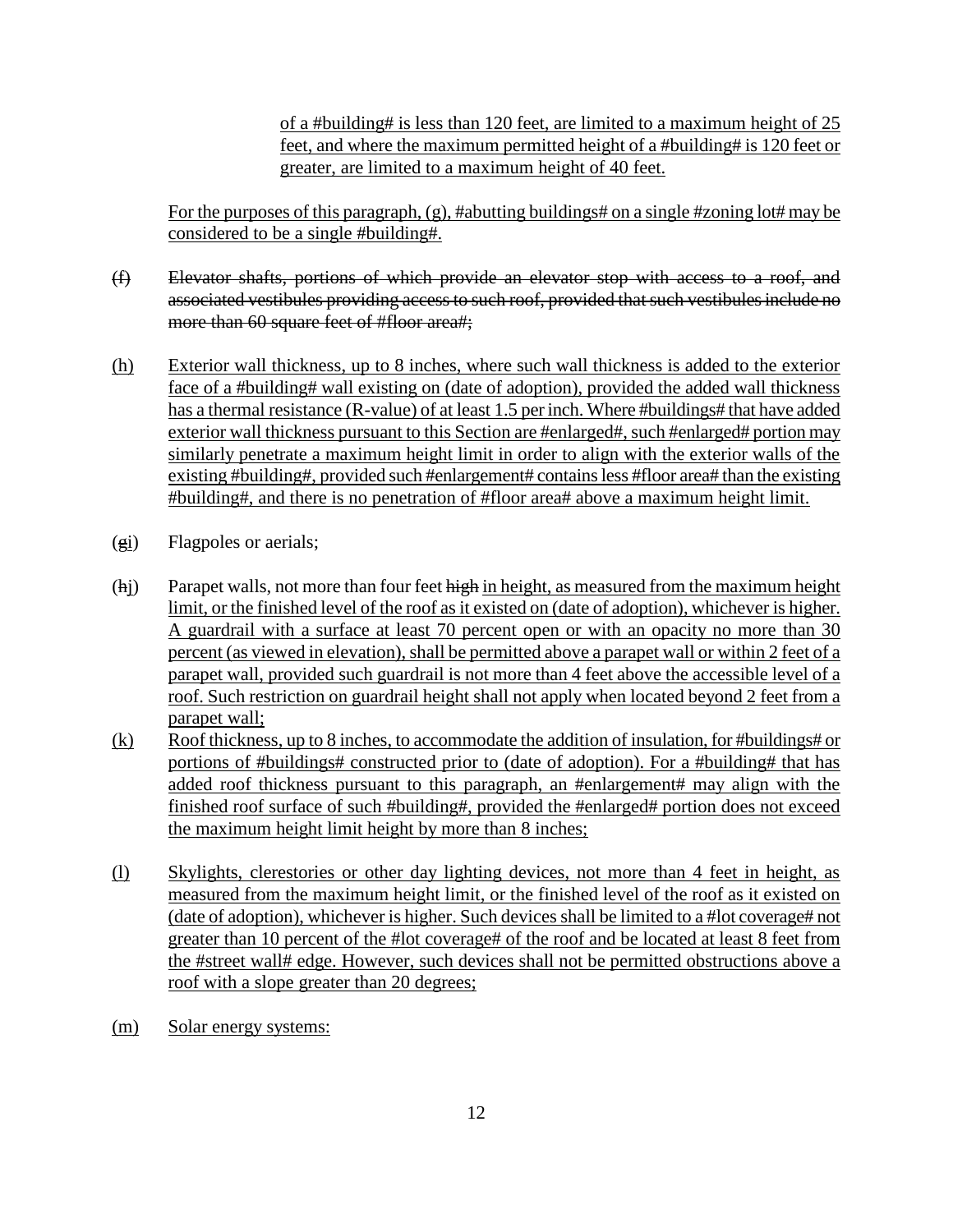- (1) on the roof of a #building#, up to 4 feet in height, as measured from the maximum height limit, or the finished level of the roof, whichever is higher;
- (2) on the roof of a #building#, greater than 4 feet in height, as measured from the maximum height limit, or the finished level of the roof, whichever is higher, provided that all such portions above 4 feet are set back at least 6 feet from a #street wall#, limited to a #lot coverage# not greater than 25 percent of the #lot coverage# of the roof and do not exceed:
	- (i) in R1 through R5 Districts, a height of 6 feet;
	- $(ii)$  in R6 through R10 Districts, a height of 15 feet; and
	- (iii) when located on a bulkhead or other obstruction pursuant to paragraph  $(g)$  of this Section, a height of 6 feet;
- (3) on walls existing on (date of adoption), projecting no more than 10 inches and occupying no more than 20 percent of the surface area of the #building# wall (as viewed in elevation) from which it projects.

However, any installation on a roof with a slope greater than 20 degrees shall be limited to 18 inches in height, as measured perpendicular to the roof surface.

- (n) Vegetated roofs, not more than 3 feet, 6 inches in height excluding vegetation, as measured from the maximum height limit, or the finished level of the roof as it existed on (date of adoption), whichever is higher. On roofs with slopes greater than 20 degrees, vegetated roofs shall be limited to a height of 12 inches measured perpendicular to such roof surface;
- (o) Weirs, check dams and other equipment for stormwater management, not more than 3 feet, 6 inches in height, as measured from the maximum height limit, or the finished level of the roof as it existed on (date of adoption), whichever is higher;
- (p) Wind energy systems on portions of #buildings# with a height of 100 feet or greater, provided:
	- (1) the highest point of the wind turbine assembly does not exceed 55 feet;
	- (2) no portion of the wind turbine assembly is closer than 10 feet to any #lot line#; and
	- (3) the diameter of the swept area of the rotor does not exceed 15 feet;
- (q) Window washing equipment mounted on a roof;
- (ir) Wire, chain link or other transparent fences.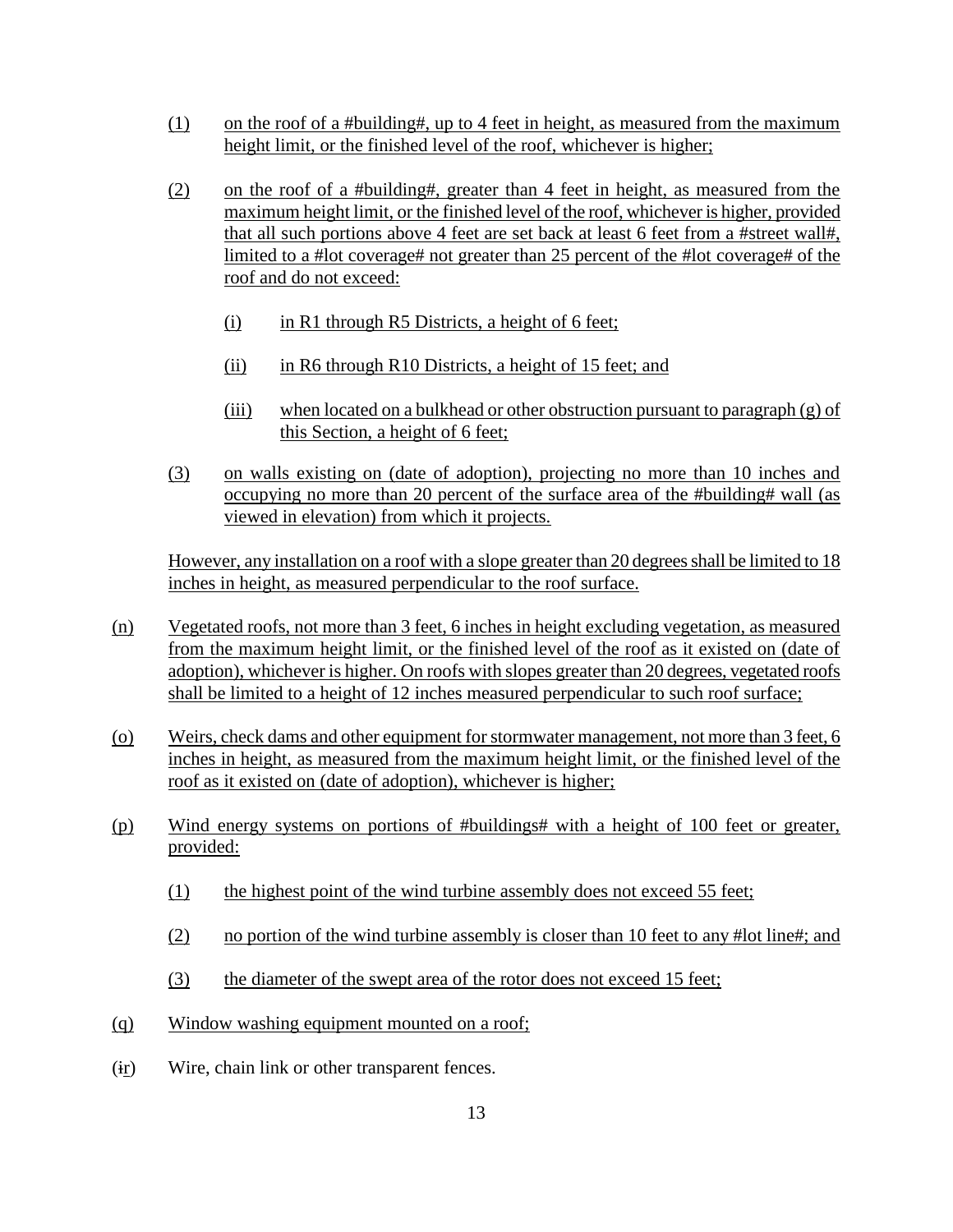## **23-621 Permitted obstructions in certain districts**

## R2A R3 R4 R4A R4-1 R5A

(a) In the districts indicated, permitted obstructions are limited to chimneys, exterior wall thickness, flag poles or aerials, parapet walls, roof thickness, skylights, solar energy systems and vegetated roofs pursuant to those listed in paragraphs  $(c)$ ,  $(f)$  and  $(h)$  of Section 23-62 (Permitted Obstructions).

## R2X

(b) In the district indicated, permitted obstructions are limited to chimneys, exterior wall thickness, flag poles or aerials, parapet walls, roof thickness, skylights, solar energy systems and vegetated roofs pursuant to those listed in paragraphs  $(e)$ ,  $(f)$  and  $(h)$  of Section 23-62 (Permitted Obstructions). Dormers may be considered permitted obstructions if:

\* \* \*

## R6A R6B R7A R7B R7D R7X R8A R8B R8X R9A R9D R9X R10A R10X

- (c) In the districts indicated, and for  $\#$ Quality Housing buildings $\#$  in other R6, R7, R8, R9 and R10 Districts, the permitted obstructions set forth in Section 23-62 shall apply to any #building or other structure#, except that In addition, a dormer may be allowed as a permitted obstruction within a required front setback distance above a maximum base height, the following rules shall apply:.
	- $(1)$  Such dDormers may shall be allowed as a permitted obstruction, exceed a maximum base height specified for such district provided that on any #street# frontage, the aggregate width of all dormers at the maximum base height does not exceed 60 percent of the width of the #street wall# of the highest #story# entirely below the maximum base height. For each foot of height above the maximum base height, the aggregate width of all dormers shall be decreased by one percent of the #street wall# width of the highest #story# entirely below the maximum base height.
	- (2) Solar energy systems on a roof shall be limited to 4 feet or less in height, as measured from the maximum height limit, or the finished level of the roof, whichever is higher. However, on a roof with a slope greater than 20 degrees, such systems shall be limited to 18 inches in height as measured perpendicular to the roof surface.
	- (3) Wind energy systems shall not be allowed as permitted obstructions.
	- (4) Window washing equipment shall not be allowed as permitted obstructions.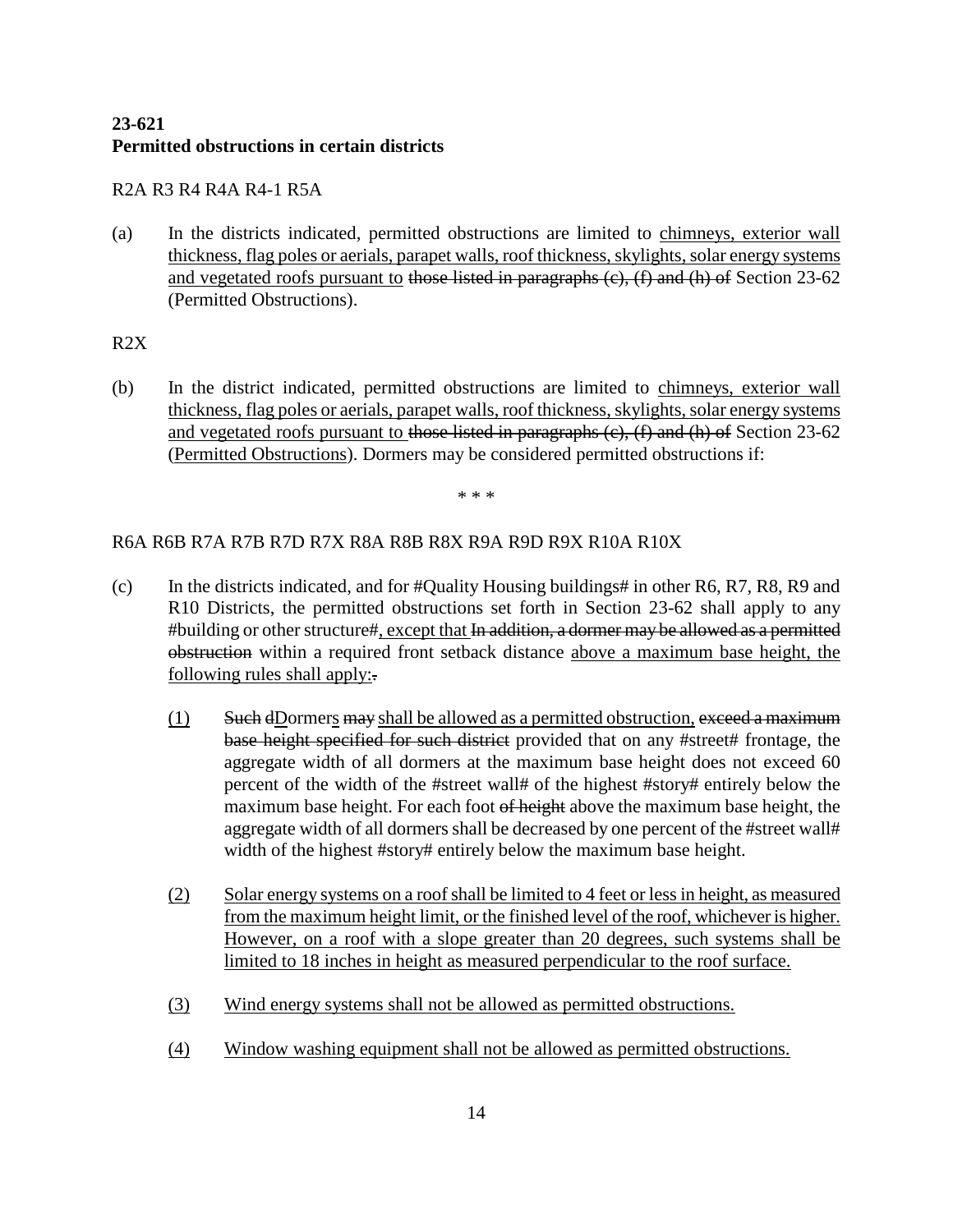#### R5D

(d) In R5D Districts, permitted obstructions shall be as set forth in Section 23-62, except that elevator or stair bulkheads, roof water tanks, cooling towers or other mechanical equipment (including enclosures) may exceed a maximum height limit provided that the product, in square feet, of the #aggregate width of street walls# of such obstructions facing each #street# frontage, times their average height, in feet, shall not exceed a figure equal to eight times the width, in feet, of the #street wall# of the #building# facing such frontage. For the purposes of this paragraph, (d), #abutting buildings# on a single #zoning lot# may be considered to be a single #building#.

\* \* \*

## **23-66 Required Side and Rear Setbacks**

#### R1 R2 R3 R4 R5 R6 R7 R8 R9 R10

In all districts, as indicated, side and rear setbacks shall be provided as specified in this Section. Unenclosed balconies, subject to the provisions of Section 23-13 (Balconies), are permitted to project into or over any open areas required by the provisions of this Section. In addition, awnings and other sun control devices, decks, exterior wall thickness, parapet walls, roof thickness, solar energy systems up to 4 feet high, vegetated roofs and weirs are permitted as set forth in Section 23- 62 (Permitted Obstructions).

\* \* \*

#### **23-711 Standard minimum distance between buildings**

R1 R2 R3 R4 R5 R6 R7 R8 R9 R10

\* \* \*

- (e) portions of #buildings# above 125 feet that exceed, in aggregate, a #lot coverage# of 40 percent, shall be spaced at least 80 feet apart; and
- (f) in R1, R2, R3, R4A and R4-1 Districts within #lower density growth management areas#, the provisions of this paragraph, (f), shall apply to any #zoning lot# with two or more #buildings# where at least 75 percent of the #floor area# of one #building# is located beyond 50 feet of a #street line# and the #private road# provisions do not apply. For the purposes of this paragraph, any #building# containing #residences# with no #building# containing #residences# located between it and the #street line# so that lines drawn perpendicular to the #street line# do not intersect any other #building# containing #residences# shall be considered a "front building," and any #building# containing #residences# with at least 75 percent of its #floor area# located beyond the #rear wall line#, or prolongation thereof, of a "front building" shall be considered a "rear building." The minimum distances set forth in the table in this Section shall apply, except that a minimum distance of 45 feet shall be provided between any such front and rear #buildings#.; and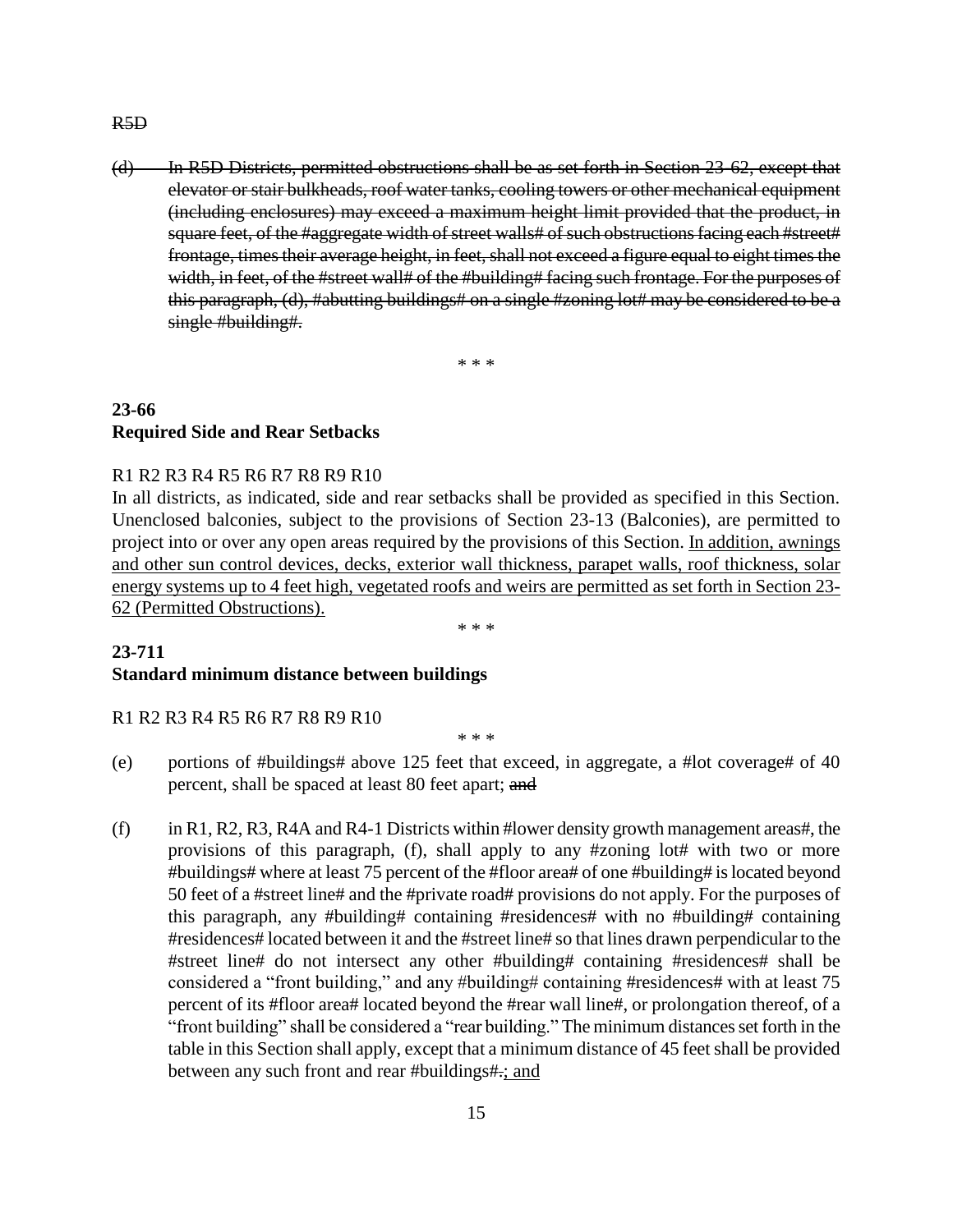(g) For #buildings# existing on (date of adoption), the minimum distances set forth in the table in this Section, and any non-complying distance greater than 8 feet, may be reduced by up to 8 inches of exterior wall thickness, provided the added wall thickness has a thermal resistance (R-value) of at least 1.5 per inch. A non-complying distance of 8 feet or less shall be limited to a total reduction of 1 inch of wall thickness for each foot of such existing distance between buildings.

\* \* \*

# **COURT REGULATIONS, MINIMUM DISTANCE BETWEEN WINDOWS AND WALLS OR LOT LINES AND OPEN AREA REQUIREMENTS**

\* \* \*

**23-861 General provisions**

**23-80**

R1 R2 R3 R4 R5 R6 R7 R8 R9 R10

\* \* \*

In R3, R4 and R5 Districts, the minimum dimension between a #legally required window# and a #side lot line# shall be 15 feet. Such 15 foot dimension shall be measured in a horizontal plane perpendicular to the #side lot line# or vertical projection thereof. Furthermore, such area with a 15 foot dimension shall be open to the sky from ground level up for the entire length of the #side lot line#. Only air conditioning condensation units, chimneys, downspouts, eaves, exterior wall thickness, gutters, downspouts, open #accessory# off-street parking spaces, steps, and ramps for access by the handicapped, and steps shall be permitted obstructions in such open area, subject to the conditions set forth in paragraph (a) of Section 23-44 (Permitted Obstructions in Required Yards or Rear Yard Equivalents), and provided such obstructions may will not reduce the minimum width of the open area by more than three feet.

## **23-862 Minimum distance between legally required windows and lot lines on small corner lots in R9 or R10 Districts**

R9 R10

In the districts indicated, on a #corner lot# less than 10,000 square feet in #lot area#, a #legally required window# may open on a #yard# bounded on one side by a #front lot line# and having a minimum width of 20 feet, provided that the provisions of Section 23-44 (Permitted Obstructionsin Required Yards or Rear Yard Equivalents) shall not apply to such #yard#. However, awnings and other sun control devices, exterior wall thickness and solar energy systems on walls, as set forth in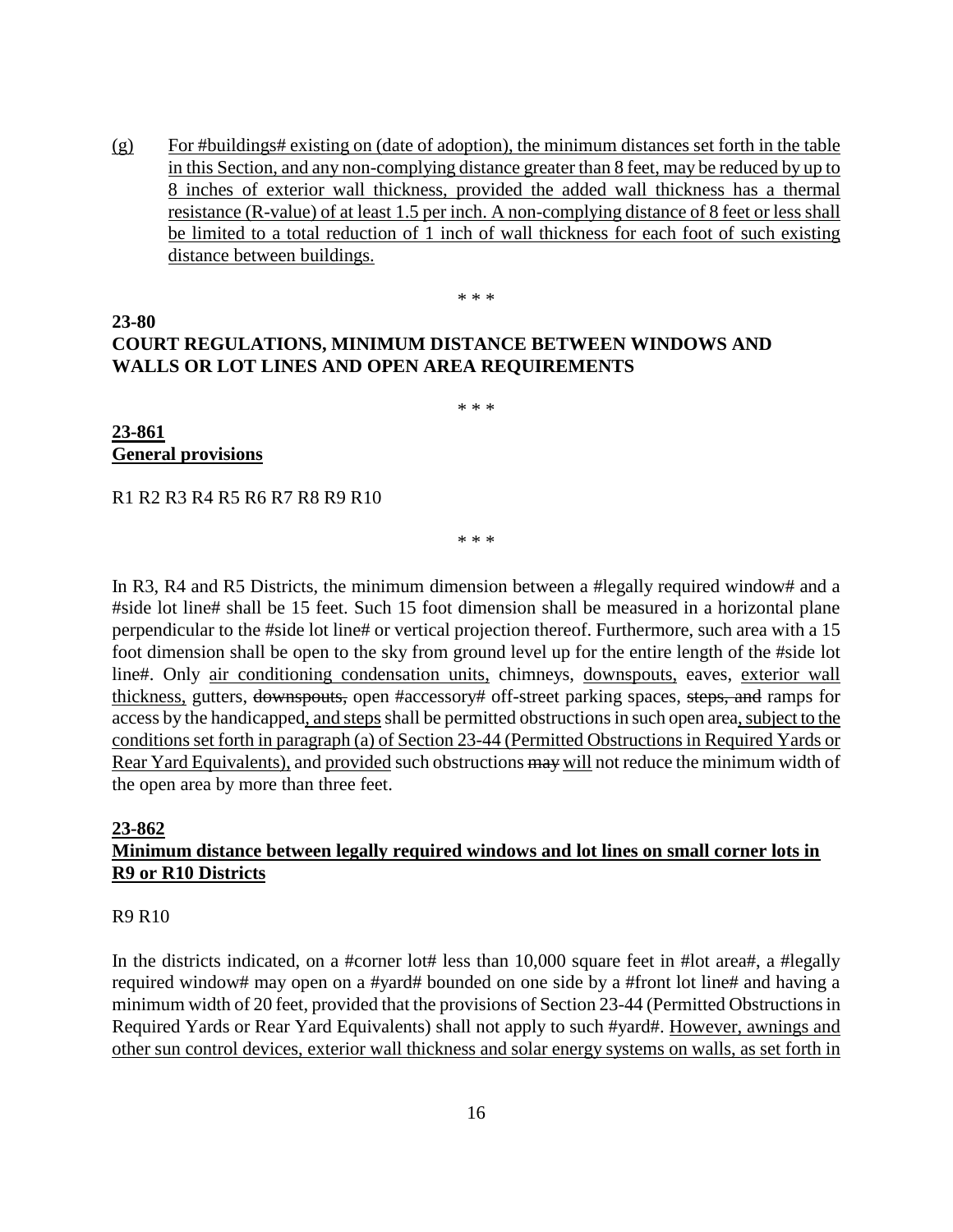Section 23-44 (Permitted Obstructions in Required Yards or Rear Yard Equivalents), shall be permitted within such minimum distance.

\* \* \*

### **23-87 Permitted Obstructions in Courts**

R1 R2 R3 R4 R5 R6 R7 R8 R9 R10

In all districts, as indicated, the following obstructions shall be permitted within the minimum area and dimensions needed to satisfy the requirements for a #court#:

- (a) Arbors or trellises;
- (b) Awnings and other sun control devices. However, when located at a level higher than a first #story#, excluding a #basement#, all such devices:
	- (1) shall be limited to a maximum projection from a #building# wall of 2 feet, 6 inches; and
	- (2) shall have solid surfaces that in aggregate, cover an area no more than 30 percent of the area of the #building# wall (as viewed in elevation) from which they project;
- (c) Eaves, gutters, downspouts, window sills, or similar projections extending into such #court# not more than four inches;
- (d) Exterior wall thickness, where such wall thickness is added to the exterior face of a #building# wall existing on (date of adoption), provided the added wall thickness has a thermal resistance (R-value) of at least 1.5 per inch, and is limited to 1 inch of thickness for every foot of existing #court# width, up to a maximum thickness of 8 inches.

Where #buildings# that have added exterior wall thickness pursuant to this Section are #enlarged#, such #enlarged# portion may similarly encroach upon required #courts# in order to align with the exterior walls of the existing #building#, provided such #enlargement# contains less #floor area# than the existing #building#, and there is no encroachment of #floor area# into a required #court#.

- (e) Fences;
- (f) Fire escapes in #outer courts#;

Fire escapes in #outer court recesses# not more than five feet in depth;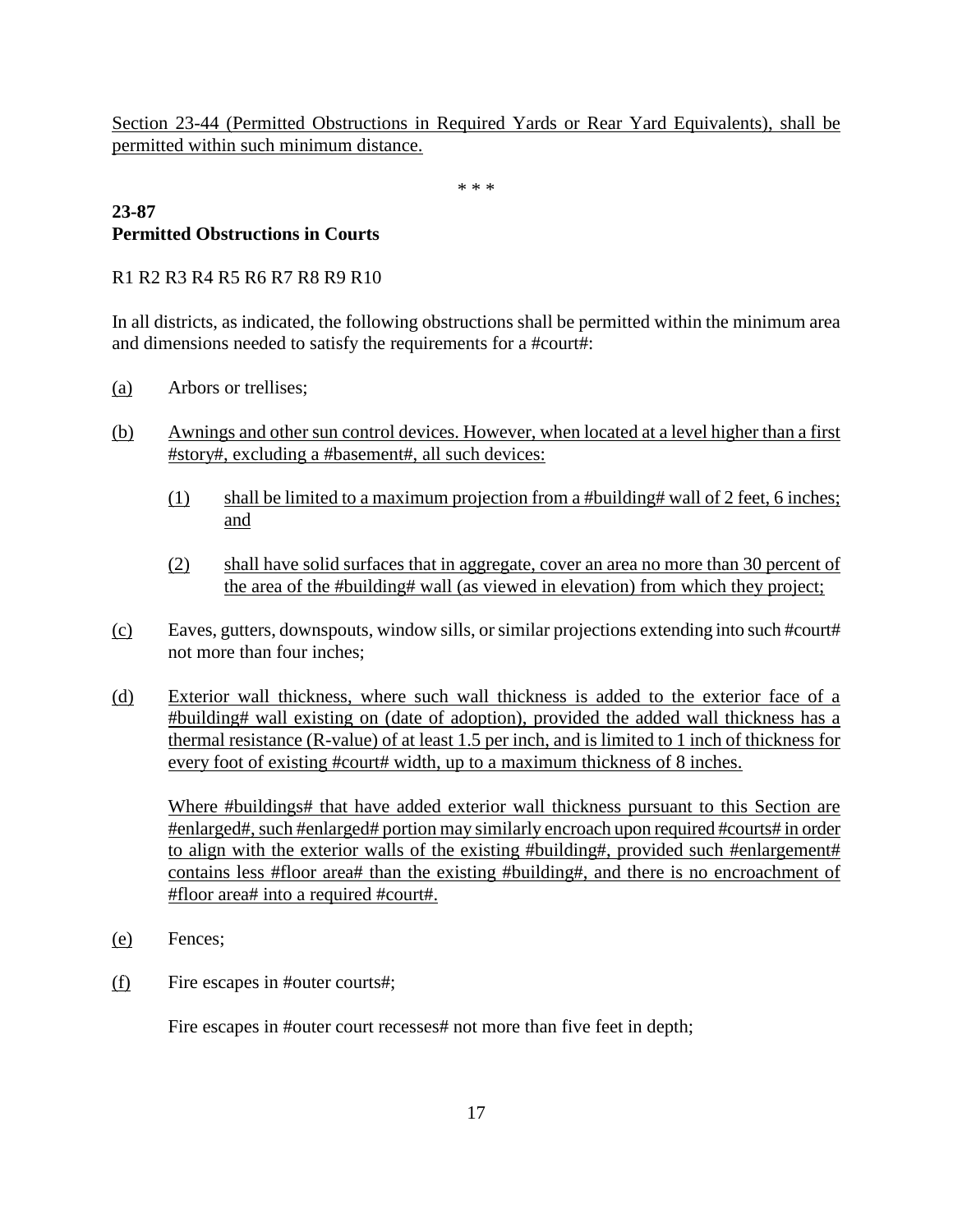Fire escapes in #inner courts# where such fire escapes are required as a result of alterations in #buildings# existing before December 15, 1961;

Fire escapes in #outer court recesses# more than five feet in depth where such fire escapes are required as a result of alterations in #buildings# existing before December 15, 1961;

- (g) Flag poles;
- (h) Open terraces, porches, or steps;
- (i) Recreational or drying yard equipment.;
- (j) Solar energy systems on walls existing on (date of adoption), projecting no more than 10 inches and occupying no more than 20 percent of the surface area of the #building# wall (as viewed in elevation) from which it projects;

In addition, for #courts# at a level higher than the first #story#, decks, skylights, parapet walls, roof thickness, solar energy systems up to 4 feet high, vegetated roofs and weirs as set forth in Section 23-62 (Permitted Obstructions) shall be permitted.

\* \* \*

## **23-891 In R1 through R5 Districts**

#### R1 R2 R3 R4 R5

In the districts indicated, except R4B and R5B Districts, the provisions of this Section shall apply to all #zoning lots# with two or more #buildings# or #building segments# containing #residences#. All such #buildings# or #building segments# shall provide open areas as follows: in accordance with this Section. Only those obstructions set forth in Section 23-44 (Permitted Obstructions in Required Yards or Rear Yard Equivalents) shall be allowed, except that parking spaces, whether enclosed or unenclosed, and driveways, shall not be permitted within such open areas.

(a) An open area shall be provided adjacent to the rear wall of each such #building# or #building segment#. For the purposes of this Section, the "rear wall" shall be the wall opposite the wall of each #building# or #building segment# that faces a #street# or #private road#. The width of such open area shall be equal to the width of each #building# or #building segment#, and the depth of such open area shall be at least 30 feet when measured perpendicular to each rear wall. No such open areas shall serve more than one #building# or #building segment#. Only those obstructions set forth in Section 23-44 shall be allowed, except that parking spaces, whether enclosed or unenclosed, and driveways shall not be permitted within such open areas.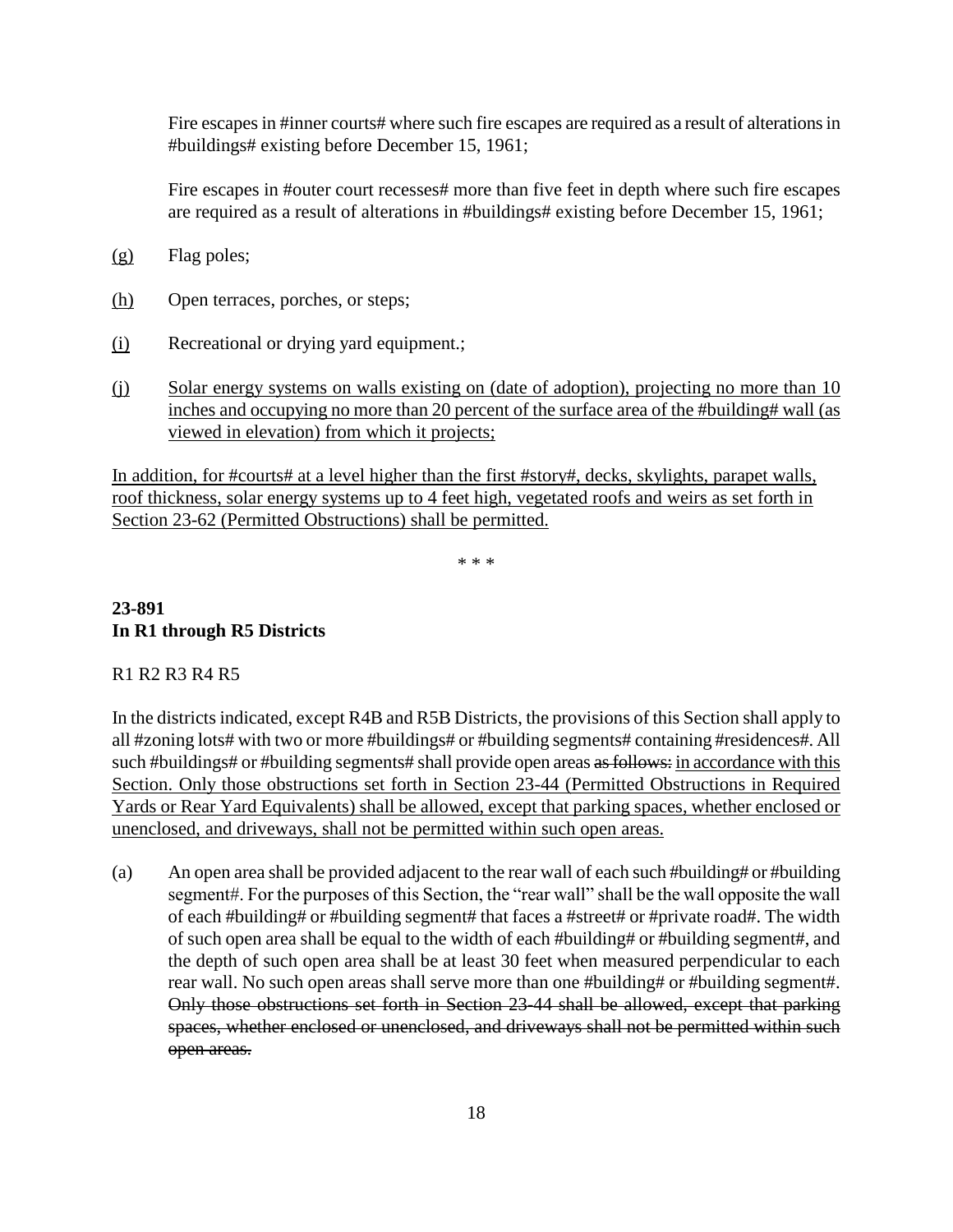## **24-33 Permitted Obstructions in Required Yards or Rear Yard Equivalents**

In all #Residence Districts#, the following obstructions shall be permitted when located within a required #yard# or #rear yard equivalent#:

- (a) In any #yard# or #rear yard equivalent#:
	- (1) Arbors or trellises;
	- (2) Awnings or canopies; and other sun control devices, provided that when located at a level higher than a first #story#, excluding a #basement#, all such awnings and other sun control devices:
		- (i) shall be limited to a maximum projection of 2 feet, 6 inches into such required #yard#; and
		- (ii) shall have solid surfaces that in aggregate, cover an area no more than 30 percent of the area of the #building# wall (as viewed in elevation) from which they project;
	- (3) Canopies
	- (4) Chimneys, projecting not more than three feet into, and not exceeding two percent of the area of, the required #yard# or #rear yard equivalent#;
	- (5) Eaves, gutters or downspouts, projecting into such #yard# or #rear yard equivalent# not more than 16 inches or 20 percent of the width of such #yard# or #rear yard equivalent#, whichever is the lesser distance;
	- (6) Exterior wall thickness, where such wall thickness is added to the exterior face of a #building# wall existing on (date of adoption), provided the added wall thickness has a thermal resistance (R-value) of at least 1.5 per inch, and is limited to 1 inch of thickness for every foot of existing #yard# width, up to a maximum thickness of 8 inches. When an open area is provided along a common #lot line#, then such exterior wall thickness is limited to 1 inch for every foot of existing open area on the #zoning lot#.

Where #buildings# that have added exterior wall thickness pursuant to this Section are #enlarged#, such #enlarged# portion may similarly encroach upon required #yards# in order to align with the exterior walls of the existing #building#, provided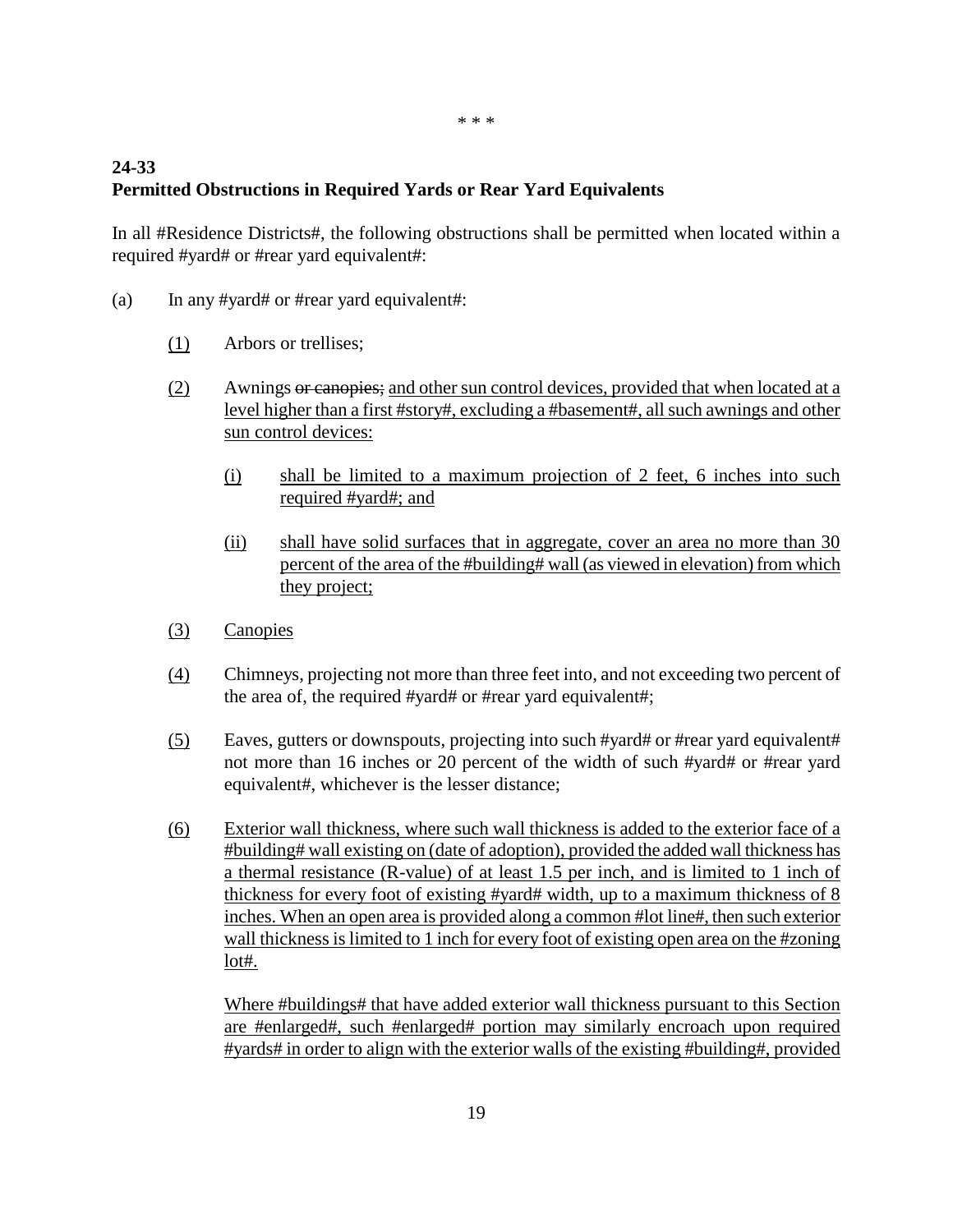such #enlargement# contains less #floor area# than the existing #building#, and there is no encroachment of #floor area# into a required #yard#.

- (7) Fences;
- (8) Flagpoles;
- (9) Parking spaces for automobiles or bicycles, off-street, open, #accessory;
- (10) Solar energy systems, on walls existing on (date of adoption), projecting no more than 10 inches and occupying no more than 20 percent of the surface area of the #building# wall (as viewed in elevation) from which it projects;
- (11) Steps, and ramps for people with disabilities;
- (12) Terraces or porches, open;
- (13) Walls, not exceeding eight feet in height and not roofed or part of a #building#;
- (b) In any #rear yard# or #rear yard equivalent#:
	- (1) Balconies, unenclosed, subject to the provisions of Section 24-165;
	- (2) Breezeways;
	- (3) Any #building# or portion of a #building# used for #community facility uses#, including #accessory# parking spaces for bicycles within such #building#, provided that the height of such #building# shall not exceed one #story#, nor in any event 23 feet above #curb level#, and further provided that the area within such #building# dedicated to #accessory# parking spaces for bicycles shall not exceed the area permitted to be excluded from #floor area#, pursuant to Section 25-85 (Floor Area Exemption). In addition, decks, parapet walls, roof thickness, skylights, vegetated roofs and weirs pursuant to Section 24-51(Permitted Obstructions), shall be permitted above such an #accessory building#, or portion thereof. However, the following shall not be permitted obstructions:
		- (4i) in all # $\#$ Residence dDistricts#, any portion of a #building# containing rooms used for living or sleeping purposes, other than a room in a hospital used for the care or treatment of patients;
		- $(2ii)$  in R1, R2, R3A, R3X, R3-1, R4A, R4B or R4-1 Districts, any portion of a #building# used for any #community facility use#;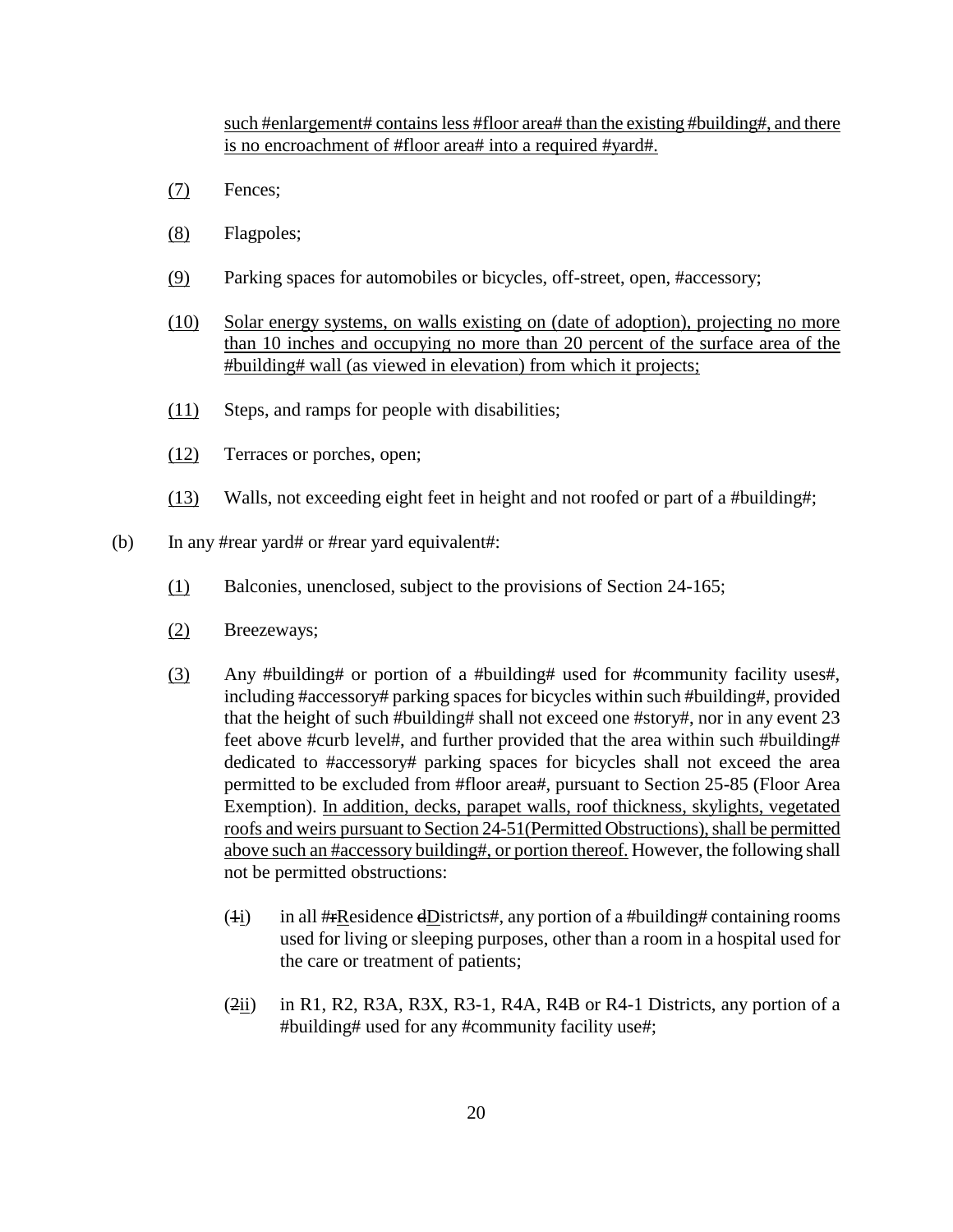- $(3)$ iii) in all #**FR**esidence dDistricts#, not listed in paragraph (b)(2) of this Section, beyond one hundred feet of a #wide street#, any portion of a #building# used for a #community facility use# other than a #school#, house of worship, college or university, or hospital and related facilities;
- (4) Fire escapes;
- (5) Greenhouses, #accessory#, non-commercial, limited to one #story# or 14 feet in height above natural grade level, whichever is less, and limited to an area not exceeding 25 percent of a required #rear yard# or #rear yard equivalent# on a #zoning lot#;
- (6) Parking spaces, off-street, #accessory# to a #community facility use#, provided that the height of an #accessory building#, or portion of a #building# used for such purposes, shall not exceed 14 feet above #curb level#. However, such #accessory building# or portion of a #building# shall not be a permitted obstruction in R1, R2, R3A, R3X, R3-1, R4A, R4B or R4-1 Districts;
- (7) Recreation or drying yard equipment;
- (8) Sheds, tool rooms or other similar #accessory buildings or other structures# for domestic or agricultural storage, with a height not exceeding 10 feet above the level of the #rear yard# or #rear yard equivalent#;
- (9) Solar energy systems on the roof of a #building# permitted as an obstruction to such #yard#, up to 4 feet in height as measured perpendicular to the roof surface when located above a permitted #community facility use# or attached parking structure; however, limited to 18 inches in height as measured perpendicular to the roof surface when located above a shed or detached parking structure, or on any roof with a slope greater than 20 degrees;
- (10) Water-conserving devices required in connection with air conditioning or refrigeration systems in #buildings# existing prior to May 20, 1966, if located not less than eight feet from any #lot line#.

However, no portion of a #rear yard equivalent# which is also a required #front yard# or required #side yard# may contain any obstructions not permitted in such #front yard# or #side yard#.

\* \* \*

## **24-35 Minimum Required Side Yards**

\* \* \*

R6 R7 R8 R9 R10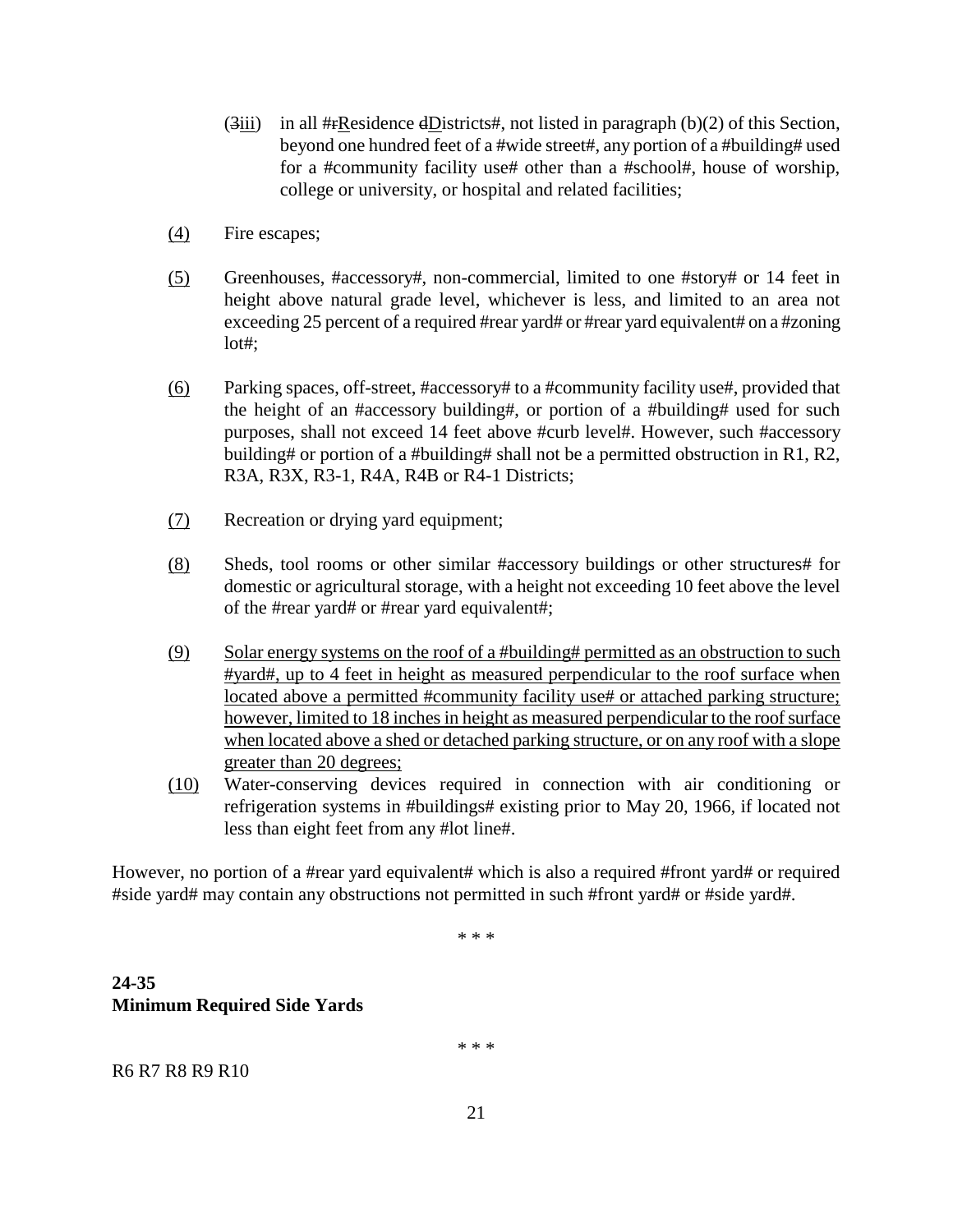(b) In the districts indicated, no #side yards# are required. However, if any open area extending along a #side lot line# is provided at any level, it shall be at least eight feet wide. Permitted obstructions pursuant to paragraph (a) of Section 24-33 (Permitted Obstructions in Required Yards or Rear Yard Equivalents), shall be permitted in such open areas.

\* \* \*

## **24-51 Permitted Obstructions**

In all #Residence Districts#, the following obstructions shall be permitted and may thus penetrate a maximum height limit or #sky exposure plane# set forth in Sections 24-52 (Maximum Height of Walls and Required Setbacks), 24-53 (Alternate Front Setbacks) or 24-591 (Limited Height Districts):

- (a) Awnings and other sun control devices, provided that when located at a level higher than a first #story#, excluding a #basement#, all such awnings and other sun control devices:
	- (1) shall be limited to a maximum projection from a #building# wall of 2 feet, 6 inches, except when located on the first #story# above a setback;
	- (2) shall have solid surfaces that, in aggregate, cover an area no more than 30 percent of the area of the #building# wall (as viewed in elevation) from which they project; and
	- (3) may rise above the permitted #building# height, up to the height of a parapet wall or guardrail permitted in accordance with Section 23-62 (Permitted Obstructions).

When located on the first #story# above a setback, awnings and other sun control devices shall be limited to a projection of 50 percent of the depth of the required setback, and shall be limited, in total, to 50 percent of the width of the #building# wall from which they project.

- (ab) Balconies, unenclosed, subject to the provisions of Section 24-165;
- (bc) #Building# columns, having an aggregate width equal to not more than 20 percent of the #aggregate width of street walls# of a #building#, to a depth not exceeding 12 inches, in an #initial setback distance#, optional front open area, or any other required setback distance or open area set forth in Sections 24-52, 24-53 or 24-54 (Tower Regulations);
- (cd) Chimneys or flues, with a total width not exceeding 10 percent of the #aggregate width of street walls# of a #building# at any level;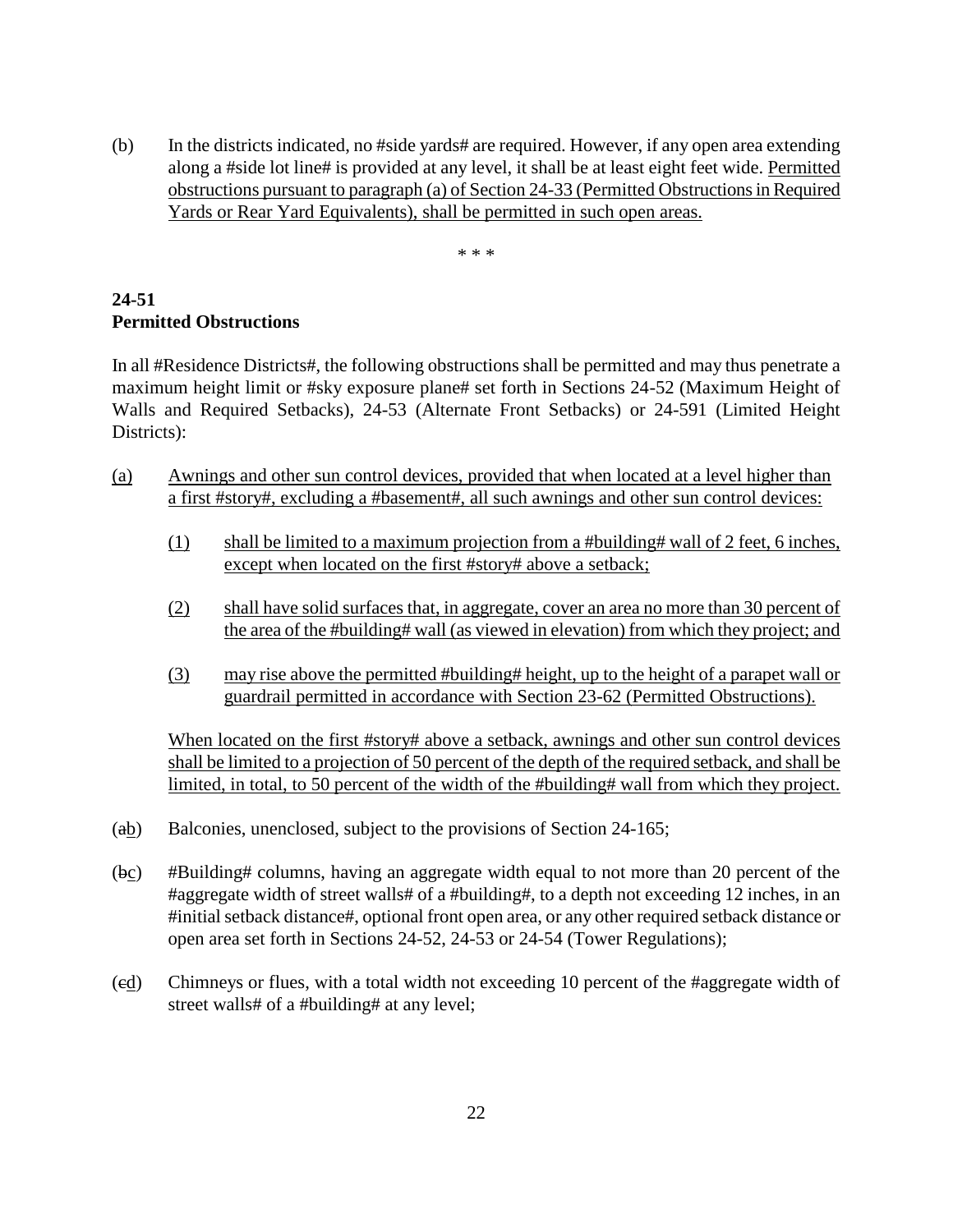- (e) Decks, and other surfaces for recreational activities, not more than 3 feet, 6 inches in height, as measured from the maximum height limit, or the finished level of the roof as it existed on (date of adoption), whichever is higher;
- (df) Elevators or stair bulkhead, roof water tanks or cooling towers (including enclosures), each having an #aggregate width of street walls# equal to not more than 30 feet. However, the product, in square feet, of the #aggregate width of street walls# of such obstructions facing each #street# frontage, times their average height, in feet, shall not exceed a figure equal to four times the width, in feet, of the #street wall# of the #building# facing such frontage. For the purposes of this paragraph, (c), #abutting buildings# on a single #zoning lot# may be considered to be a single #building#;

Elevator or stair bulkheads (including shafts; and vestibules not larger than 60 square feet in area providing access to a roof), roof water tanks and #accessory# mechanical equipment (including enclosures), other than solar or wind energy systems, provided that:

- (1) such obstructions shall be located not less than 10 feet from the #street wall# of a #building#, except that such obstructions need not be set back more than 25 feet from a #narrow street line# or more than 20 feet from a #wide street line#. However, such restrictions on location shall not apply to elevator or stair bulkheads (including shafts or vestibules), provided the #aggregate width of street walls# of such bulkheads within 10 feet of a #street wall#, facing each #street# frontage, times their average height, in feet, does not exceed an area equal to 4 feet times the width, in feet, of the #street wall# of the #building# facing such frontage.
- (2) all mechanical equipment shall be screened on all sides.
- (3) such obstructions and screening are contained within a volume that complies with one of the following:
	- (i) the product, in square feet, of the #aggregate width of street walls# of such obstructions facing each #street# frontage, times their average height, shall not exceed an area equal to 8 feet times the width, in feet, of the #street wall# of the #building# facing such frontage; or
	- (ii) the #lot coverage# of all such obstructions does not exceed 20 percent of the #lot coverage# of the #building#, and where the maximum permitted height of a #building# is less than 120 feet, are limited to a maximum height of 25 feet, and where the maximum permitted height of a #building# is 120 feet or greater, are limited to a maximum height of 40 feet.

For the purposes of this paragraph, (f), #abutting buildings# on a single #zoning lot# may be considered to be a single #building#.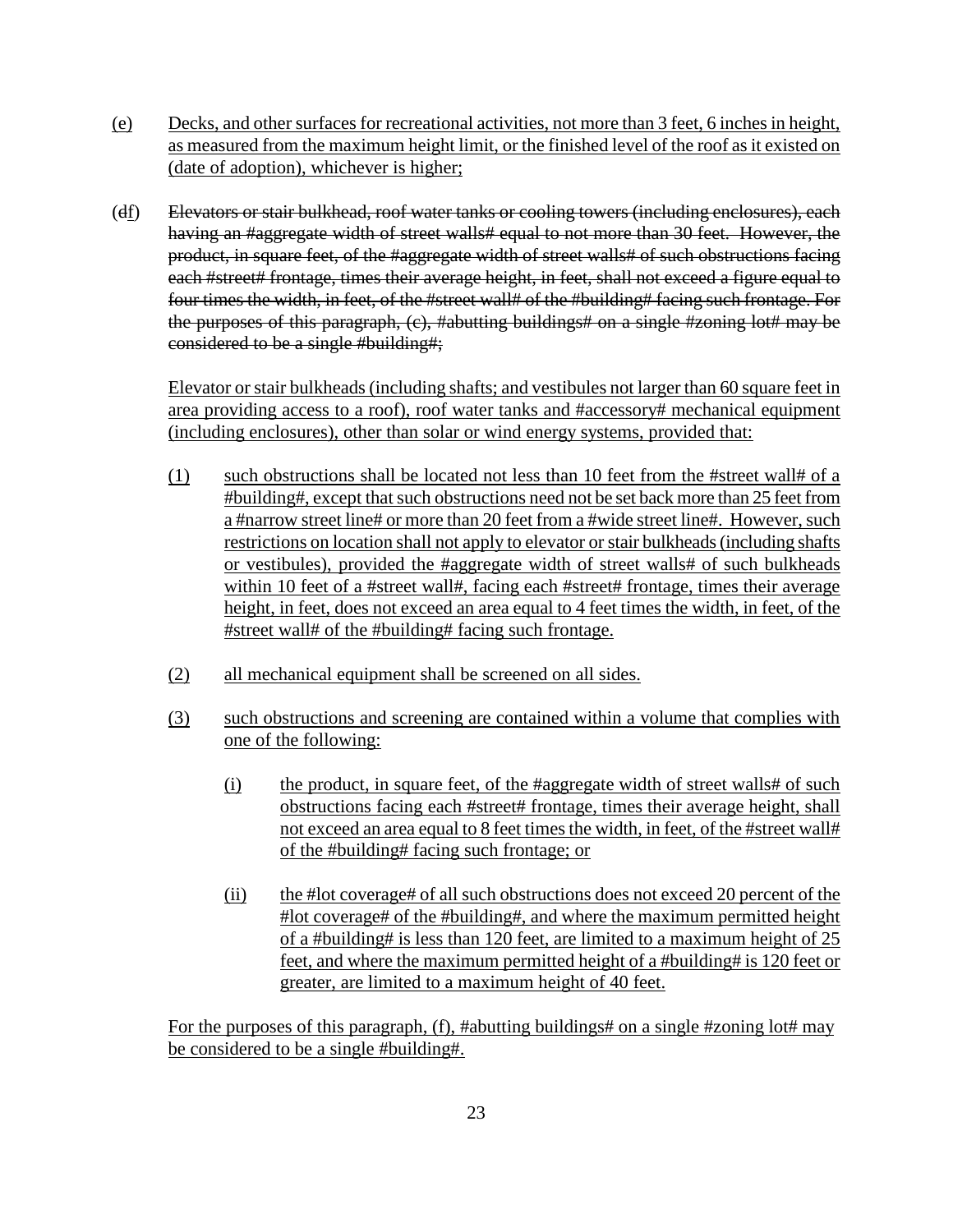- (g) Exterior wall thickness, up to 8 inches, where such wall thickness is added to the exterior face of a #building# wall existing on (date of adoption), provided the added wall thickness has a thermal resistance (R-value) of at least 1.5 per inch. Where #buildings# that have added exterior wall thickness pursuant to this Section are #enlarged#, such #enlarged# portion may similarly penetrate a maximum height limit in order to align with the exterior walls of the existing #building#, provided such #enlargement# contains less #floor area# than the existing #building#, and there is no penetration of #floor area# above a maximum height limit.
- (eh) Flagpoles or aerials;
- (fi) House of worship towers, ornamental, having no #floor area# in portion of tower penetrating such height limit or #sky exposure plane#;
- (gj) Parapet walls, not more than four feet high in height, as measured from the maximum height limit, or the finished level of the roof as it existed on (date of adoption), whichever is higher. A guardrail with a surface at least 70 percent open or with an opacity no more than 30 percent (as viewed in elevation), shall be permitted above a parapet wall or within 2 feet of a parapet wall, provided such guardrail is not more than 4 feet above the accessible level of a roof. Such restriction on guardrail height shall not apply when located beyond 2 feet from a parapet wall;
- (k) Roof thickness, up to 8 inches, to accommodate the addition of insulation, for #buildings# or portions of #buildings# constructed prior to (date of adoption). For a #building# that has added roof thickness pursuant to this paragraph, an #enlargement# may align with the finished roof surface of such #building#, provided the #enlarged# portion does not exceed the maximum height limit height by more than 8 inches;
- (l) Rooftop greenhouses, permitted pursuant to Section 75-01 (Certification for Rooftop Greenhouses);
- (m) Skylights, clerestories or other day lighting devices, not more than 4 feet in height, as measured from the maximum height limit, or the finished level of the roof as it existed on (date of adoption), whichever is higher. Such devices shall be limited to a #lot coverage# not greater than 10 percent of the #lot coverage# of the roof and be located at least 8 feet from the #street wall# edge. However, such devices shall not be permitted obstructions above a roof with a slope greater than 20 degrees;
- (n) Solar energy systems:
	- (1) on the roof of a #building#, up to 4 feet in height, as measured from the maximum height limit, or the finished level of the roof, whichever is higher;
	- (2) on the roof of a #building#, greater than 4 feet in height, as measured from the maximum height limit, or the finished level of the roof, whichever is higher, provided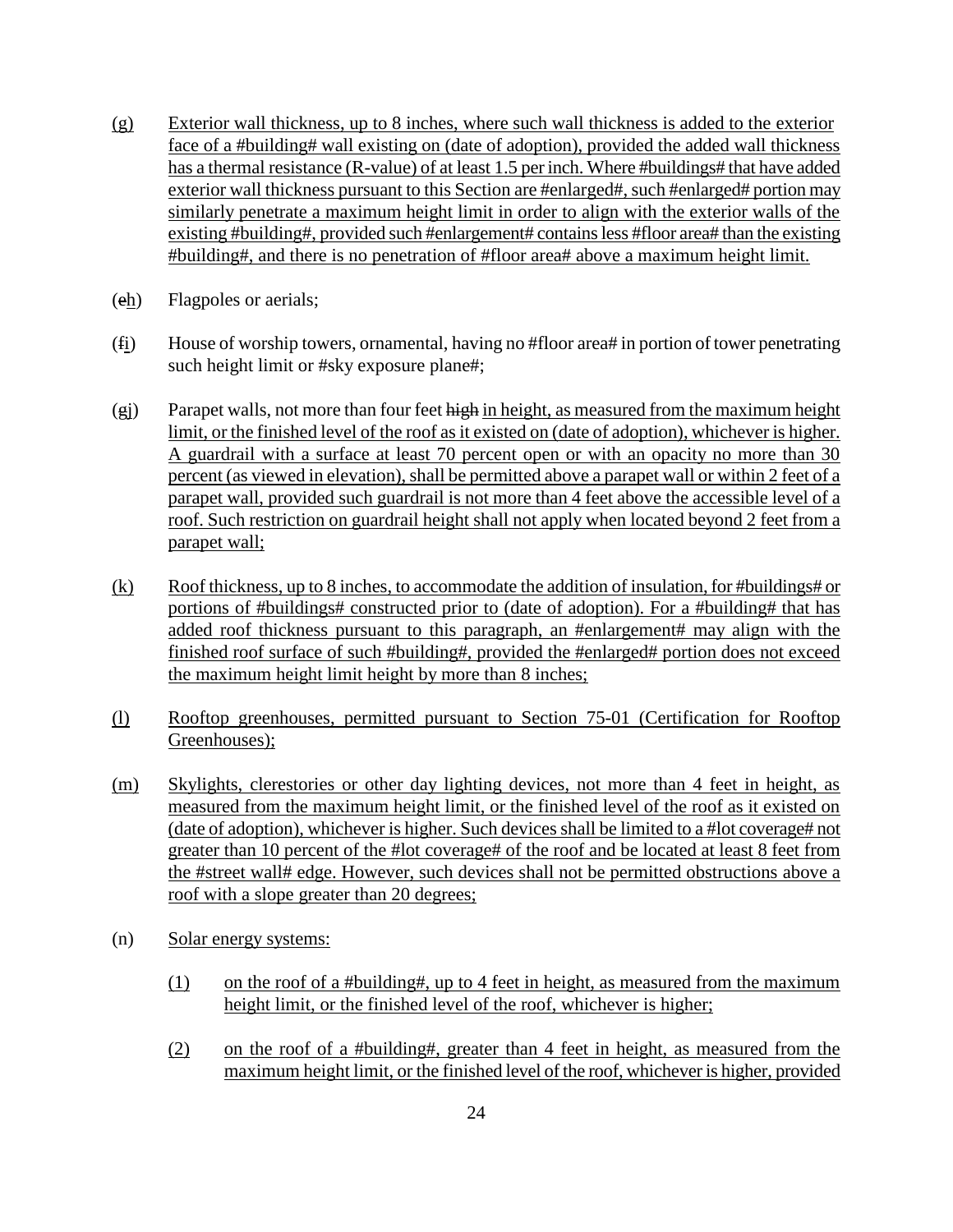that all such portions above 4 feet are set back at least 6 feet from a #street wall#, limited to a #lot coverage# not greater than 25 percent of the #lot coverage# of the roof and do not exceed:

- (i) in R1 through R5 Districts, a height of 6 feet;
- (ii) in R6 through R10 Districts, a height of 15 feet; and
- (iii) when located on a bulkhead or other obstruction pursuant to paragraph (f) of this Section, a height of 6 feet;
- (3) on walls existing on (date of adoption), projecting no more than 10 inches and occupying no more than 20 percent of the surface area of the #building# wall (as viewed in elevation) from which it projects.

However, any installation on a roof with a slope greater than 20 degrees shall be limited to 18 inches in height, as measured perpendicular to the roof surface.

- $(h_0)$  Spires or belfries;
- (p) Vegetated roofs, not more than 3 feet, 6 inches in height excluding vegetation, as measured from the maximum height limit, or the finished level of the roof as it existed on (date of adoption), whichever is higher. On roofs with slopes greater than 20 degrees, vegetated roofs shall be limited to a height of 12 inches measured perpendicular to such roof surface;
- (q) Weirs, check dams and other equipment for stormwater management, not more than 3 feet, 6 inches in height, as measured from the maximum height limit, or the finished level of the roof as it existed on (date of adoption), whichever is higher;
- (r) Wind energy systems on portions of #buildings# with a height of 100 feet or greater, provided:
	- (1) the highest point of the wind turbine assembly does not exceed 55 feet;
	- (2) no portion of the wind turbine assembly is closer than 10 feet to any #lot line#; and
	- (3) the diameter of the swept area of the rotor does not exceed 15 feet;
- (s) Window washing equipment mounted on a roof;
- (it) Wire, chain link or other transparent fences.

\* \* \*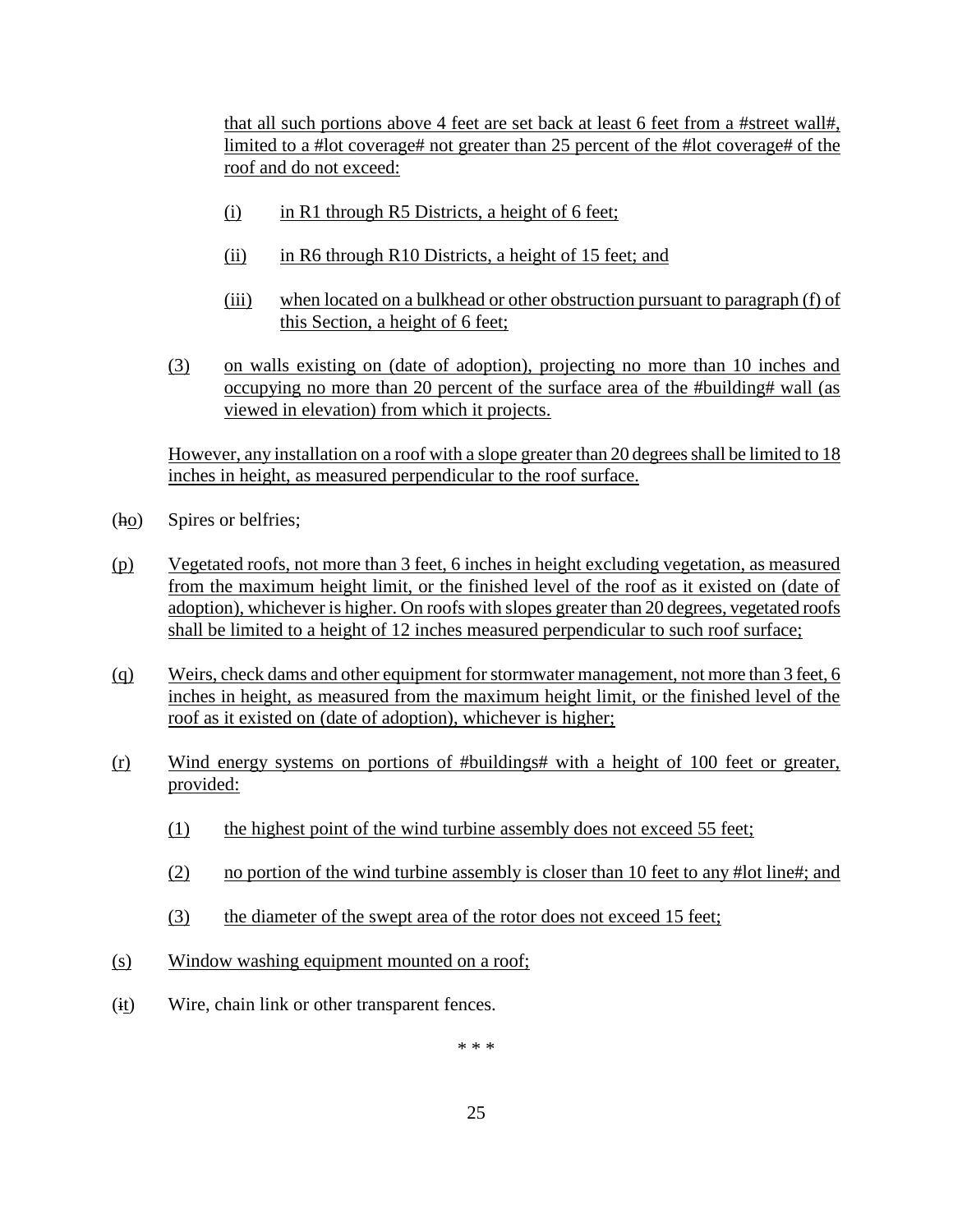## **24-55 Required Side and Rear Setbacks**

## R1 R2 R3 R4 R5 R6 R7 R8 R9 R10

In all districts, as indicated, side and rear setbacks shall be provided as specified in this Section. Unenclosed balconies, subject to the provisions of Section 24-165 (Balconies); and awnings and other sun control devices, decks, exterior wall thickness, parapet walls, roof thickness, solar energy systems up to 4 feet high, vegetated roofs and weirs as set forth in Section 24-51 (Permitted Obstructions), are permitted to project into or over any open areas required by the provisions of this Section.

\* \* \*

## **24-65 Minimum Distance between Required Windows and Walls or Lot Lines**

## R1 R2 R3 R4 R5 R6 R7 R8 R9 R10

In all districts, as indicated, the minimum distance between required windows and walls or #lot lines# shall be as set forth in this Section, except that this Section shall not apply to required windows in #buildings# of three #stories# or less. For #buildings# existing on (date of adoption), the minimum distances set forth in this Section, and any non-complying distance greater than 8 feet, may be reduced by up to 8 inches of exterior wall thickness from each #building# wall, provided the added wall thickness has a thermal resistance (R-value) of at least 1.5 per inch. A non-complying distance of 8 feet or less shall be limited to a total reduction of 1 inch of wall thickness for each foot of such existing distance between buildings.

\* \* \*

### **24-68 Permitted Obstruction in Courts**

## R1 R2 R3 R4 R5 R6 R7 R8 R9 R10

In all districts, as indicated, the following shall not be considered obstructions when located within a #court#:

- (a) Arbors or trellises;
- (b) Awnings and other sun control devices. However, when located at a level higher than a first #story#, excluding a #basement#, all such devices:
	- (1) shall be limited to a maximum projection from a #building# wall of 2 feet, 6 inches; and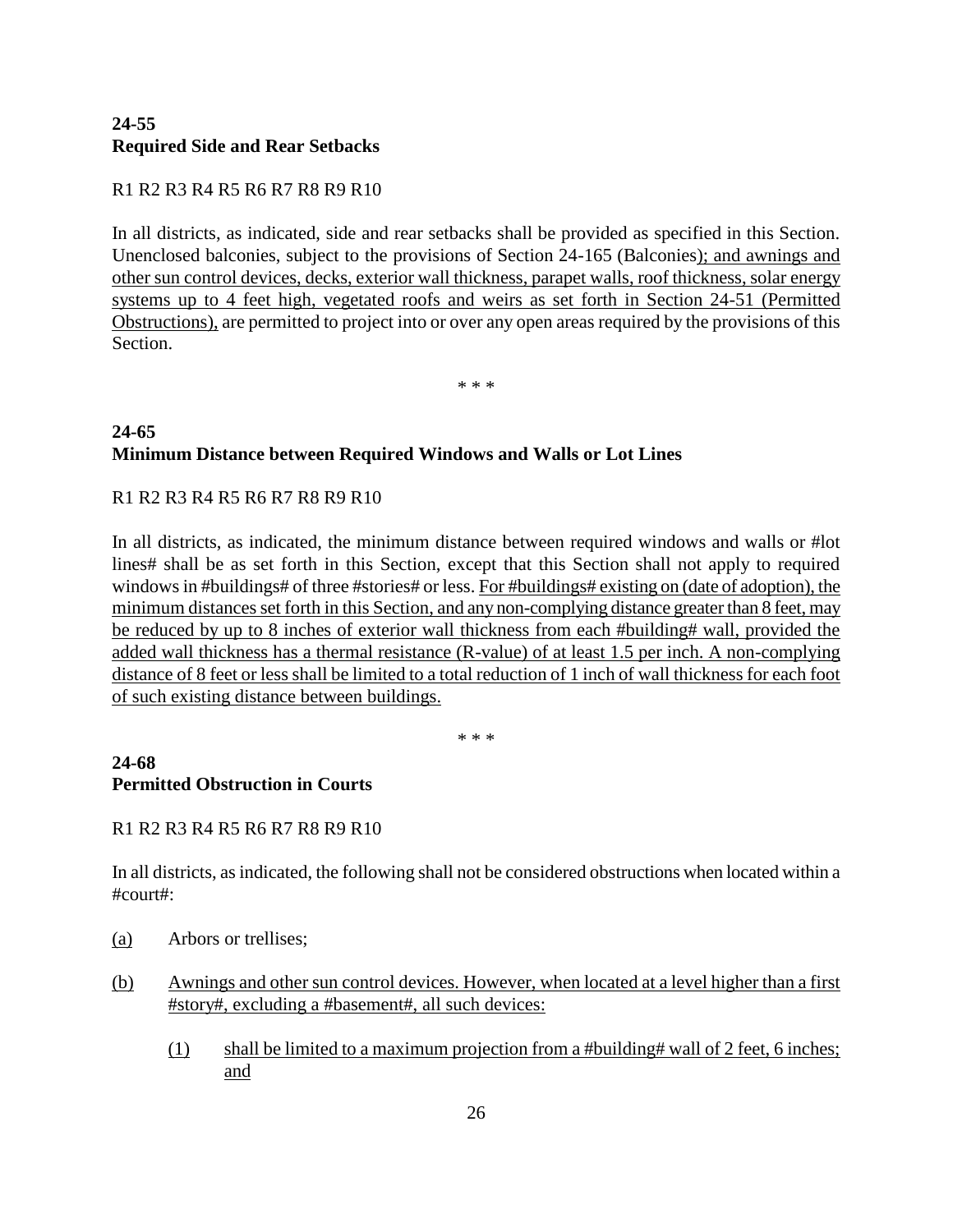- (2) shall have solid surfaces that in aggregate, cover an area no more than 30 percent of the area of the #building# wall (as viewed in elevation) from which they project;
- (c) Eaves, gutters, downspouts, window sills or similar projections, extending into such #court# not more than four inches;
- (d) Exterior wall thickness, where such wall thickness is added to the exterior face of a #building# wall existing on (date of adoption), provided the added wall thickness has a thermal resistance (R-value) of at least 1.5 per inch, and is limited to 1 inch of thickness for every foot of existing #court# width, up to a maximum thickness of 8 inches.

Where #buildings# that have added exterior wall thickness pursuant to this Section are #enlarged#, such #enlarged# portion may similarly encroach upon required #courts# in order to align with the exterior walls of the existing #building#, provided such #enlargement# contains less #floor area# than the existing #building#, and there is no encroachment of #floor area# into a required #court#.

- (e) Fences;
- (f) Fire escapes in #inner courts#, where such fire escapes are required as a result of alterations in #buildings# existing before December 15, 1961;

Fire escapes in #outer courts#;

Fire escapes in #outer court recesses#, not more than five feet in depth;

Fire escapes in #outer court recesses#, more than five feet in depth, where such fire escapes are required as a result of alterations in #buildings# existing before December 15, 1961;

- (g) Flagpoles;
- (h) Recreational or yard drying equipment;
- (i) Solar energy systems on walls existing on (date of adoption), projecting no more than 10 inches and occupying no more than 20 percent of the surface area of the #building# wall (as viewed in elevation) from which it projects;
- (j) Terraces, open, porches or steps.

In addition, for #courts# at a level higher than the first #story#, decks, skylights, parapet walls, roof thickness, solar energy systems up to 4 feet high, vegetated roofs and weirs as set forth in Section 24-51 (Permitted Obstructions) shall be permitted.

\* \* \*

**25-62**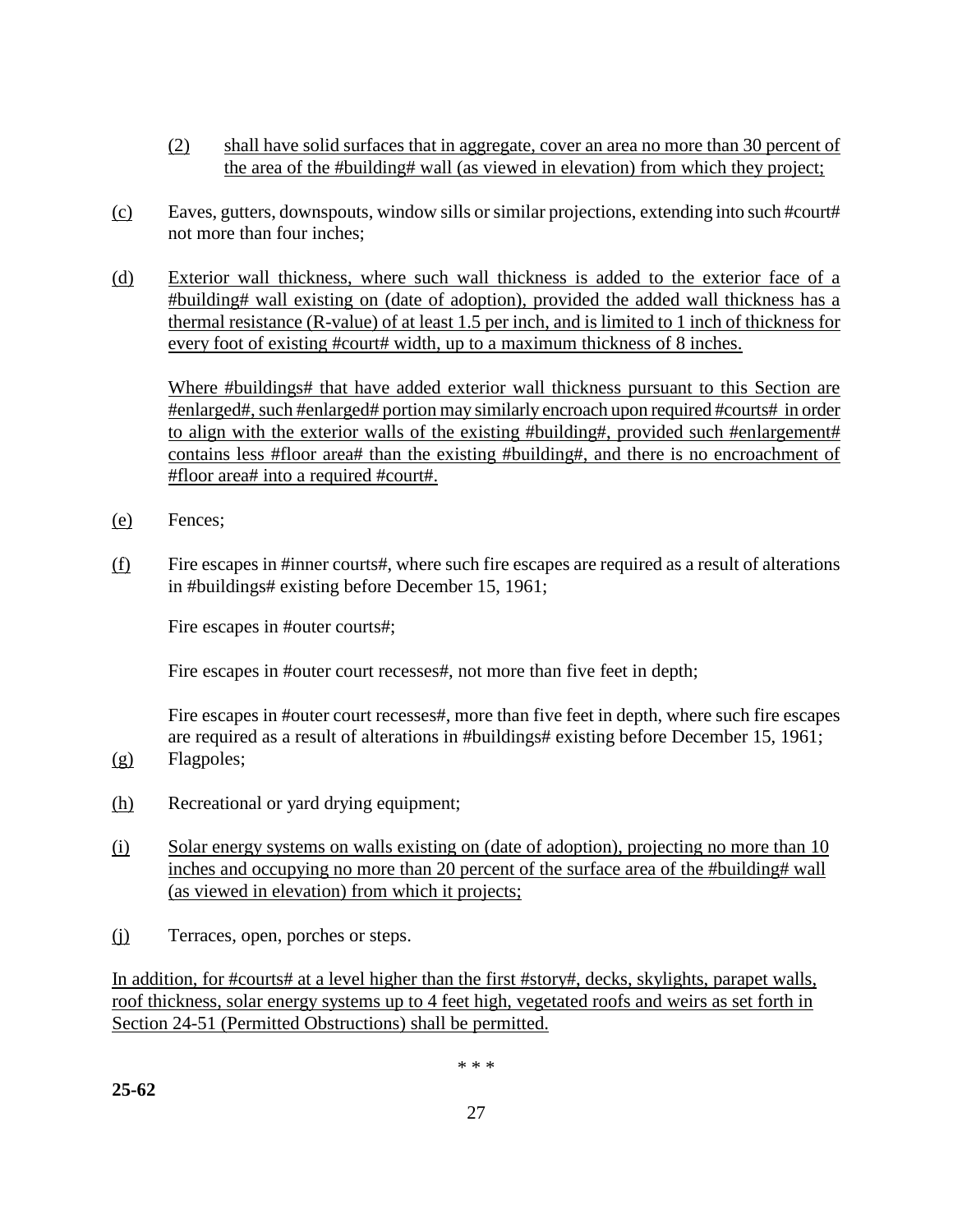#### **Size and Location of Spaces**

#### R1 R2 R3 R4 R5 R6 R7 R8 R9 R10

In all districts, as indicated, for all #accessory# off-street parking spaces, open or enclosed, each 300 square feet of unobstructed standing or maneuvering area shall be considered one parking space. However, an area of less than 300 square feet, but in no event less than 200 square feet, may be considered as one space, where the layout and design of the parking area are adequate to permit convenient access and maneuvering in accordance with regulations promulgated by the Commissioner of Buildings, or where the developer or applicant for a building permit or certificate of occupancy certifies that such spaces will be fully attended.

Driveways used to access required parking spaces must be unobstructed for a width of at least 8 feet and a height of 8 feet above grade and if connecting to a #street#, such driveway may only be accessed by a curb cut.

In any case where a reduction of the required area per parking space is permitted on the basis of the developer's certification that such spaces will be fully attended, it shall be set forth in the certificate of occupancy that paid attendants employed by the owners or operators of such spaces shall be available to handle the parking and moving of automobiles at all times when such spaces are in use.

\* \* \*

### **26-42 Planting Strips**

In accordance with applicability requirements of underlying district regulations, the owner of the #development#, #enlargement# or #converted building# shall provide and maintain a planting strip. #Street# trees required pursuant to Section 26-41 shall be planted within such planting strip. In addition to such #street# trees, such strip shall be fully planted with grass or groundcover, except as provided in Section 26-421. Such planting strip shall be located adjacent to, and extend along, the entire length of the curb of the #street#. However, in the event that both adjoining properties have planting strips adjacent to the #front lot line#, such planting strip may be located along the #front lot line#. The width of such planting strip shall be the greatest width feasible given the required minimum paved width of the sidewalk on #street# segments upon which the #building# fronts, except that no planting strip less than six inches in width shall be required. Driveways are permitted to traverse such planting strip, and utilities are permitted to be located within such planting strip.

## **26-421 Modifications of planting strip requirements**

Driveways are permitted to traverse planting strips. Planting strips may be interrupted by utilities and paved areas required for bus stops.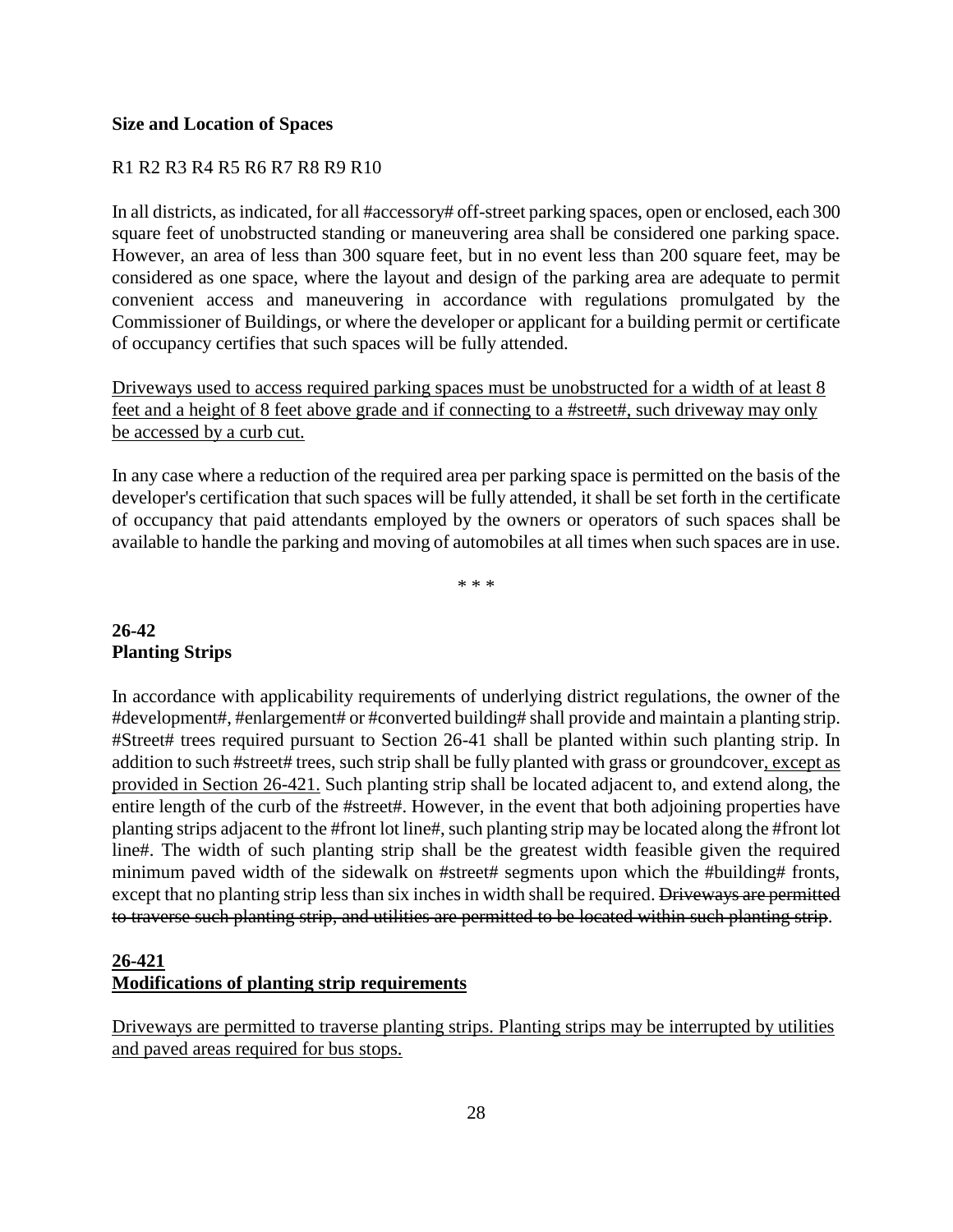On #zoning lots# containing #schools#, permeable pavers or permeable pavement may be substituted for grass or ground cover, provided that, beneath such permeable pavers or pavement, there is structural soil or aggregate containing at least 25 percent pore space, or other kind of engineered system that absorbs stormwater, as acceptable to the Department of Transportation. Any area improved with permeable pavers or pavement pursuant to this paragraph shall be no less than 3 feet in width except where necessary for compliance with the Americans with Disabilities Act.

\* \* \*

**32-15 Use Group 6**

\* \* \*

#### D. Public Service Establishments\*\*\*\*\*

\* \* \*

Telephone exchanges or other communications equipment structures. In all districts the height above #curb level# of such structures not existing on December 15, 1961, shall not exceed that attributable to #commercial buildings# of equivalent #lot coverage#, having an average floor to floor height of 14 feet above the lobby floor which may be as much as 25 feet in height. For the purpose of making this height computation, the gross area of all floors of the #building# including accessory mechanical equipment space except the #cellar# shall be included as #floor area#.

#### Solar energy systems

Such height computation for the structure shall not preclude the ability to utilize unused #floor area# anywhere on the #zoning lot# or by special permit, subject to the normal provisions of the Resolution.

\* \* \*

**32-16 Use Group 7**

\* \* \*

#### D. Auto Service Establishments

Automobile glass and mirror shops [PRC-B1]

Automobile seat cover or convertible top establishments, selling or installation [PRC-B1]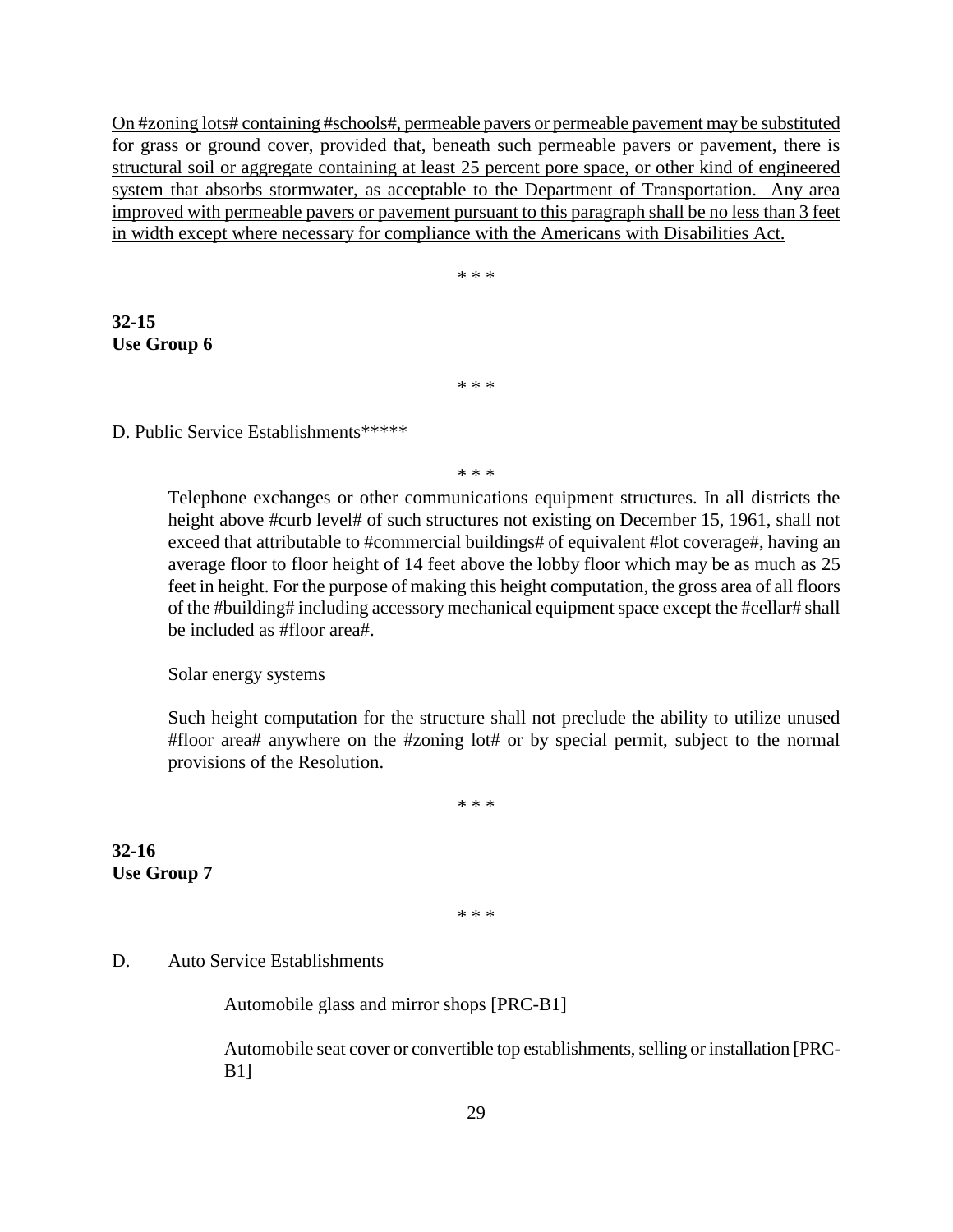Electric vehicle charging stations and automotive battery swapping facilities [PRC-B1]

Tire sales establishments, including installation services [PRC-B1]

E. #Accessory Uses#

\* In a C6-1A District, #uses# in Use Group 7 are not permitted

\* \* \*

# **33-23 Permitted Obstructions in Required Yards or Rear Yard Equivalents**

In all #Commercial Districts#, the following obstructions shall be permitted when located within a required #yard# or #rear yard equivalent#:

- (a) In any #yard# or #rear yard equivalent#:
	- (1) Arbors or trellises;
	- (2) Awnings or canopies; and other sun control devices, provided that when located at a level higher than a first #story#, excluding a #basement#, all such awnings and other sun control devices:
		- (i) shall be limited to a maximum projection from a #building# wall of 2 feet, 6 inches; and
		- (ii) shall have solid surfaces that in aggregate, cover an area no more than 30 percent of the area of the #building# wall (as viewed in elevation) from which they project;
	- (3) Canopies
	- (4) Chimneys, projecting not more than three feet into, and not exceeding two percent of the area of, the required #yard# or #rear yard equivalent#;
	- (5) Eaves, gutters or downspouts, projecting into such #yard# or #rear yard equivalent# not more than 16 inches or 20 percent of the width of such #yard# or #rear yard equivalent#, whichever is the lesser distance;
	- (6) Exterior wall thickness, where such wall thickness is added to the exterior face of a #building# wall existing on (date of adoption), provided the added wall thickness has a thermal resistance (R-value) of at least 1.5 per inch, and is limited to 1 inch of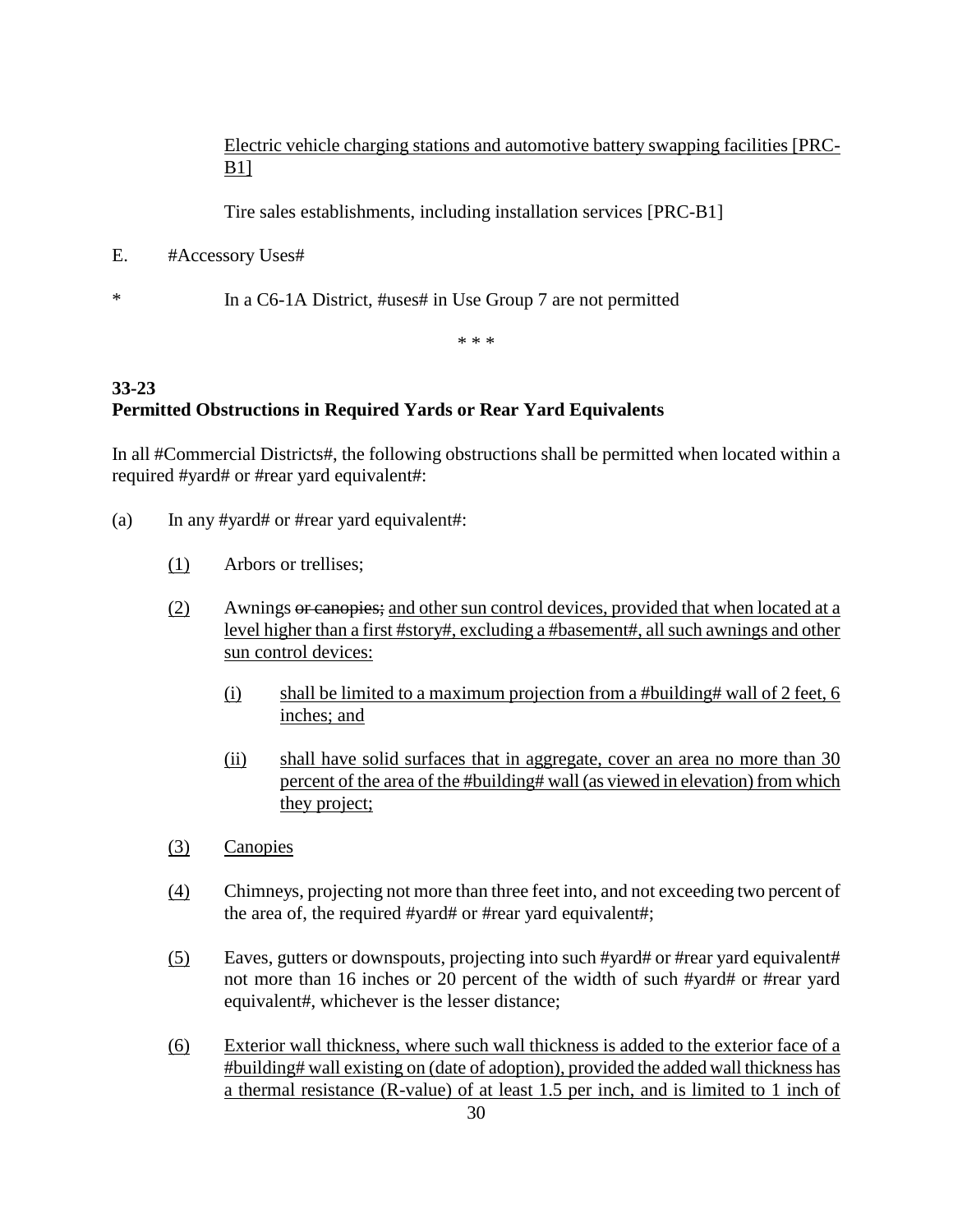thickness for every foot of existing #yard# width, up to a maximum thickness of 8 inches. When an open area is provided along a common #lot line#, then such exterior wall thickness is limited to 1 inch for every foot of existing open area on the #zoning lot#.

Where #buildings# that have added exterior wall thickness pursuant to this Section are #enlarged#, such #enlarged# portion may similarly encroach upon required #yards# in order to align with the exterior walls of the existing #building#, provided such #enlargement# contains less #floor area# than the existing #building#, and there is no encroachment of #floor area# into a required #yard#.

- (7) Fences;
- (8) Flagpoles;
- (9) Parking spaces for automobiles or bicycles, off-street, open, #accessory#;
- (10) Solar energy systems on walls existing on (date of adoption), projecting no more than 10 inches and occupying no more than 20 percent of the surface area of the #building# wall (as viewed in elevation) from which it projects;
- (11) Steps, and ramps for people with disabilities;
- (12) Terraces or porches, open;
- (13) Walls, not exceeding eight feet in height and not roofed or part of a #building#;
- (b) In any #rear yard# or #rear yard equivalent#:
	- (1) Balconies, unenclosed, subject to the provisions of Section 24-165;
	- (2) Breezeways;
	- (3) Any #building# or portion of a #building# used for any permitted #use# other than #residences#, except that any portion of a #building# containing rooms used for living or sleeping purposes (other than a room in a hospital used for the care or treatment of patients) shall not be a permitted obstruction, and provided that the height of such #building# shall not exceed one #story#, excluding #basement#, nor in any event 23 feet above #curb level#. In addition, decks, parapet walls, roof thickness, skylights, vegetated roofs and weirs pursuant to Section 33-42 (Permitted Obstructions), shall be permitted above such a #building#, or portion thereof.
	- (4) Fire escapes;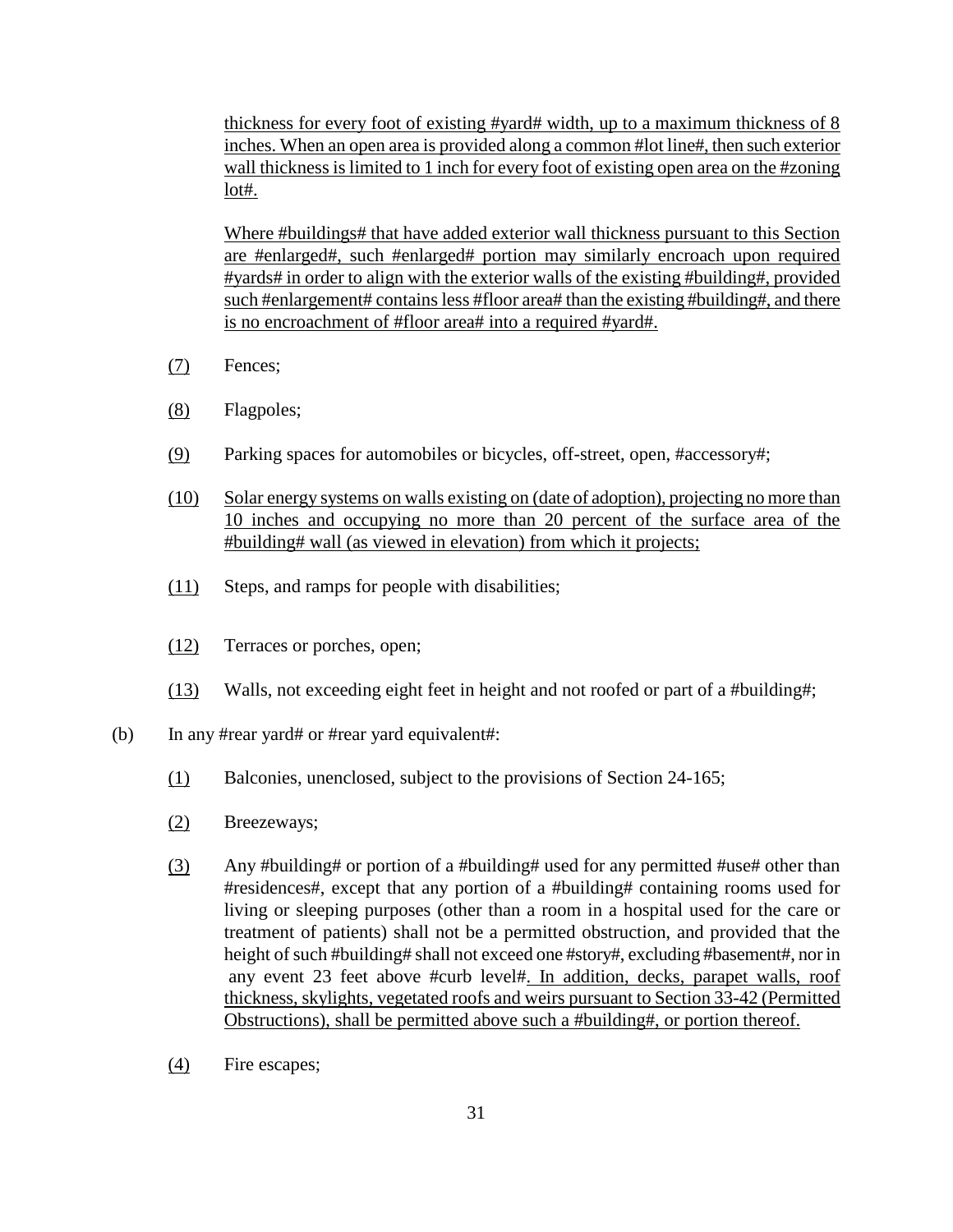- (5) Parking spaces for automobiles or bicycles, off-street, #accessory#, provided that the height of an #accessory building# used for such purposes and located in a required #rear yard# or #rear yard equivalent# shall not exceed 23 feet above #curb level#. In addition, decks, parapet walls, roof thickness, skylights, vegetated roofs and weirs, as set forth in Section 33-42, shall be permitted above such an #accessory building#, or portion thereof;
- (6) Solar energy systems:
	- (i) on the roof of a #building# permitted as an obstruction to such #yard#, up to 4 feet in height as measured perpendicular to the roof surface when located above a permitted #commercial or community facility use# or attached parking structure;
	- (ii) on the roof of a #building# permitted as an obstruction to such #yard#, shall be limited to 18 inches in height as measured perpendicular to the roof surface when located above a shed or detached parking structure, or on any roof with a slope greater than 20 degrees;
	- (iii) on walls existing on (date of adoption), projecting no more than 10 inches and occupying no more than 20 percent of the surface area of the #building# wall (as viewed in elevation) from which it projects.
- (7) Water-conserving devices required in connection with air conditioning or refrigeration systems in #buildings# existing prior to May 20, 1966, if located not less than 8 feet from any #lot line#.

However, no portion of a #rear yard equivalent# that is also a required #front yard# or required #side yard# may contain any obstructions not permitted in such #front yard# or #side yard#.

\* \* \*

#### **33-25 Minimum Required Side Yards**

C1 C2 C3 C4 C5 C6 C7 C8

In all districts, as indicated, no #side yards# are required. However, if an open area extending along a #side lot line# is provided at any level, it shall be either:

- (a) at least eight feet wide at every point; or
- (b) at least five feet wide at every point, with an average width of eight feet, such average being the mean of the width of the open area at its narrowest point and its width at its widest point, provided that: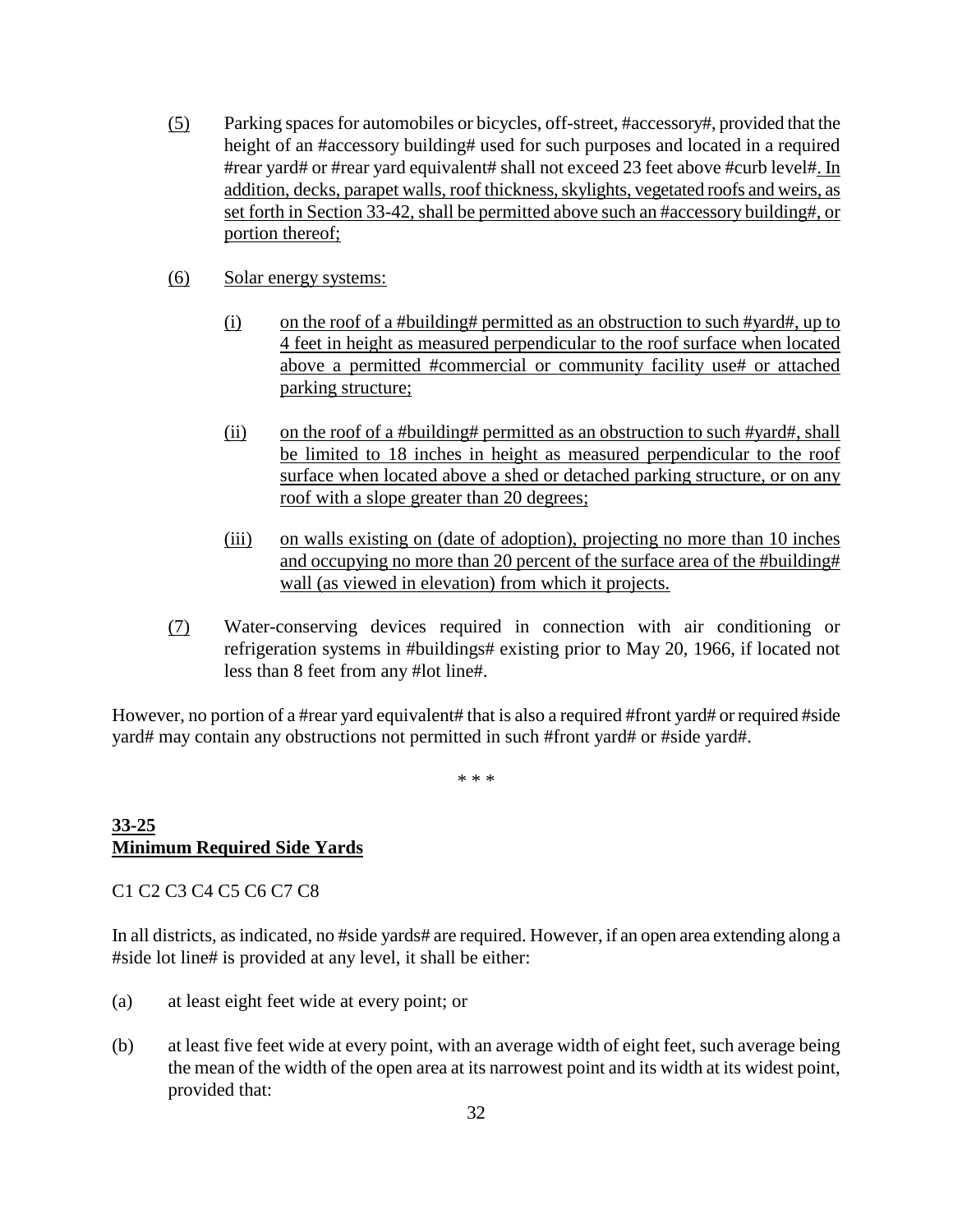- (1) such widest point shall be on a #street line#;
- (2) no portion of a #building# shall project beyond a straight line connecting such two points; and
- (3) in the case of a #zoning lot# bounded by a #side lot line# extending from #street# to #street#, such average shall be computed and such open area shall be provided as though each half of such #side lot line# bounded a separate #zoning lot#.

Permitted obstructions pursuant to paragraph (a) of Section 33-23(Permitted Obstructions in Required Yards or Rear Yard Equivalents), shall be permitted in such open areas.

\* \* \*

## **33-42 Permitted Obstructions**

In all #Commercial Districts#, the following obstructions shall be permitted and may thus penetrate a maximum height limit or #sky exposure planes#, as set forth in Sections 33-43 (Maximum Height of Walls and Required Setbacks), 33-44 (Alternate Front Setbacks) or 33-491 (Limited Height Districts):

- (a) Awnings and other sun control devices, provided that when located at a level higher than a first #story#, excluding a #basement#, all such awnings and other sun control devices:
	- (1) shall be limited to a maximum projection from a #building# wall of 2 feet, 6 inches, except when located on the first #story# above a setback;
	- (2) shall have solid surfaces that, in aggregate, cover an area no more than 30 percent of the area of the #building# wall (as viewed in elevation) from which they project; and
	- (3) may rise above the permitted #building# height, up to the height of a parapet wall or guardrail permitted in accordance with Section 33-42 (Permitted Obstructions).

When located on the first #story# above a setback, awnings and other sun control devices shall be limited to a projection of 50 percent of the depth of the required setback, and shall be limited, in total, to 50 percent of the width of the #building# wall from which they project.

- (b) Balconies, unenclosed, subject to the provisions of Section 24-165;
- (bc) #Building# columns, having an aggregate width equal to not more than 20 percent of the #aggregate width of street walls# of a #building#, to a depth not exceeding 12 inches, in an #initial setback distance#, optional front open area, or any other required setback distance or open area set forth in Sections 33-43, 33-44 or 33-45 (Tower Regulations);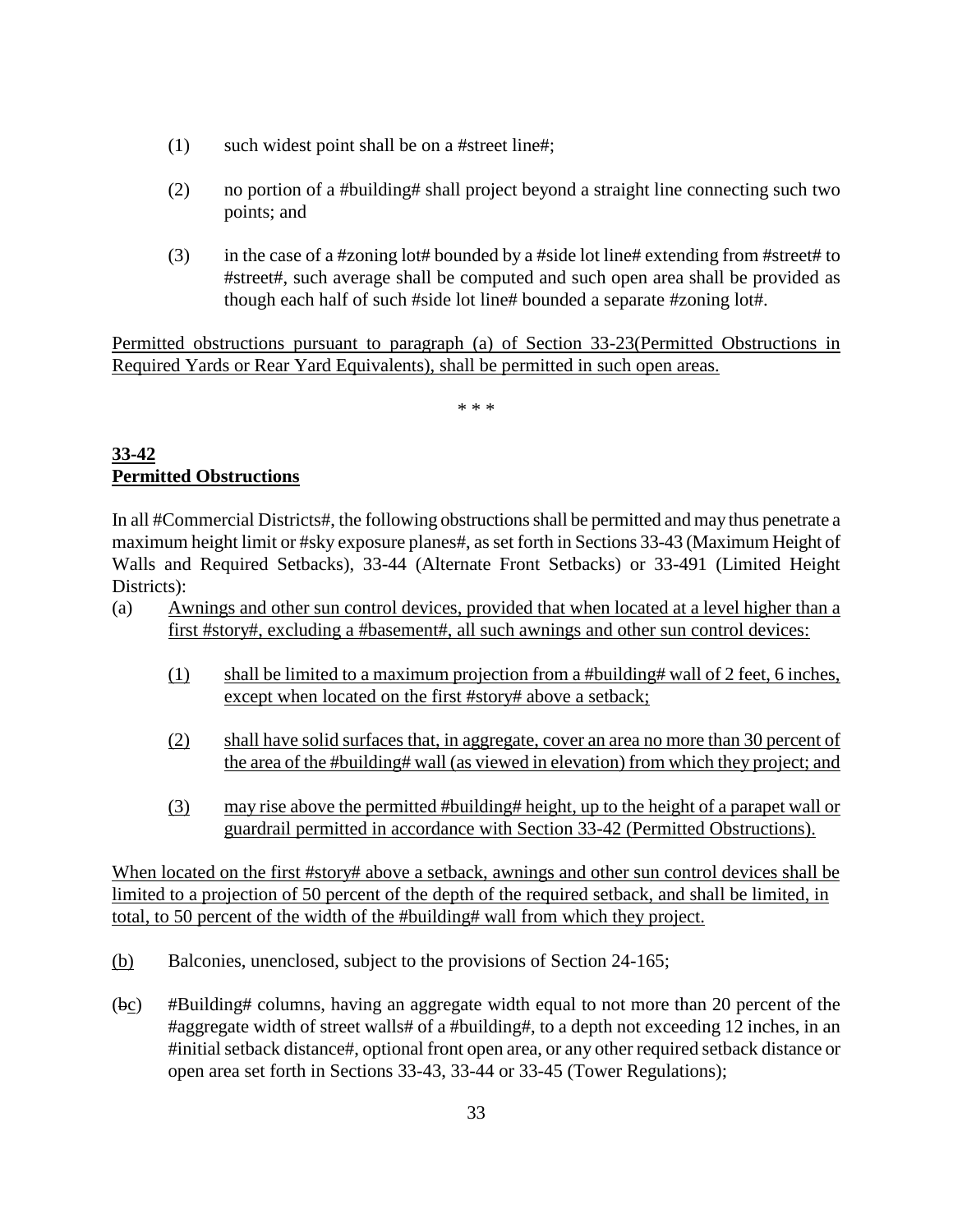- (cd) Chimneys or flues, with a total width not exceeding 10 percent of the #aggregate width of street walls# of a #building# at any given level;
- (e) Decks, and other surfaces for recreational activities, not more than 3 feet, 6 inches in height, as measured from the maximum height limit, or the finished level of the roof as it existed on (date of adoption), whichever is higher;
- (df) Elevators or stair bulkhead, roof water tanks or cooling towers (including enclosures), each having an #aggregate width of street walls# equal to not more than 30 feet. However, the product, in square feet, of the #aggregate width of street walls# of such obstructions facing each #street# frontage, times their average height, in feet, shall not exceed a figure equal to four times the width, in feet, of the #street wall# of the #building# facing such frontage. For the purposes of this paragraph, (c), #abutting buildings# on a single #zoning lot# may be considered to be a single #building#;

Elevator or stair bulkheads (including shafts; and vestibules not larger than 60 square feet in area providing access to a roof), roof water tanks and #accessory# mechanical equipment (including enclosures), other than solar or wind energy systems, provided that:

- (1) such obstructions shall be located not less than 10 feet from the #street wall# of a #building#, except that such obstructions need not be set back more than 25 feet from a #narrow street line# or more than 20 feet from a #wide street line#. However, such restrictions on location shall not apply to elevator or stair bulkheads (including shafts or vestibules), provided the #aggregate width of street walls# of such bulkheads within 10 feet of a #street wall#, facing each #street# frontage, times their average height, in feet, does not exceed an area equal to 4 feet times the width, in feet, of the #street wall# of the #building# facing such frontage.
- (2) all mechanical equipment shall be screened on all sides.
- (3) such obstructions and screening are contained within a volume that complies with one of the following:
	- (i) the product, in square feet, of the #aggregate width of street walls# of such obstructions facing each #street# frontage, times their average height, shall not exceed an area equal to 8 feet times the width, in feet, of the #street wall# of the #building# facing such frontage; or
	- (ii) the #lot coverage# of all such obstructions does not exceed 20 percent of the #lot coverage# of the #building#, and where the maximum permitted height of a #building# is less than 120 feet, are limited to a maximum height of 25 feet, and where the maximum permitted height of a #building# is 120 feet or greater, are limited to a maximum height of 40 feet.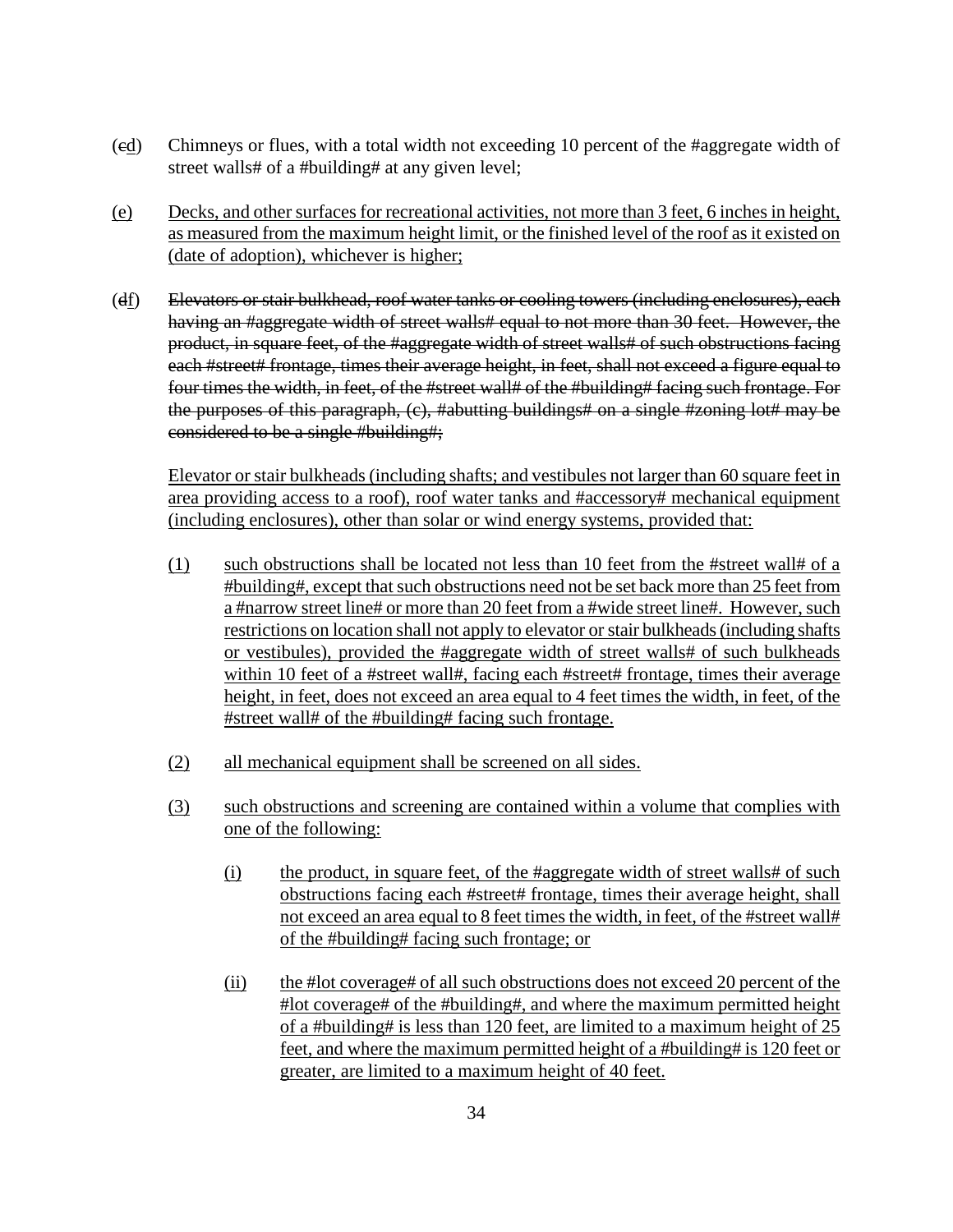For the purposes of this paragraph, (f), #abutting buildings# on a single #zoning lot# may be considered to be a single #building#.

- (g) Exterior wall thickness, up to 8 inches, where such wall thickness is added to the exterior face of a #building# wall existing on (date of adoption), provided the added wall thickness has a thermal resistance (R-value) of at least 1.5 per inch. Where #buildings# that have added exterior wall thickness pursuant to this Section are #enlarged#, such #enlarged# portion may similarly penetrate a maximum height limit in order to align with the exterior walls of the existing #building#, provided such #enlargement# contains less #floor area# than the existing #building#, and there is no penetration of #floor area# above a maximum height limit.
- (eh) Flagpoles or aerials;
- (fi) House of worship towers, ornamental, having no #floor area# in portion of tower penetrating such height limit or #sky exposure plane#;
- $(g<sub>i</sub>)$  Parapet walls, not more than four feet high in height, as measured from the maximum height limit, or the finished level of the roof as it existed on (date of adoption), whichever is higher. A guardrail with a surface at least 70 percent open or with an opacity no more than 30 percent (as viewed in elevation), shall be permitted above a parapet wall or within 2 feet of a parapet wall, provided such guardrail is not more than 4 feet above the accessible level of a roof. Such restriction on guardrail height shall not apply when located beyond 2 feet from a parapet wall;
- $(k)$  Roof thickness, up to 8 inches, to accommodate the addition of insulation, for #buildings# or portions of #buildings# constructed prior to (date of adoption). For a #building# that has added roof thickness pursuant to this paragraph, an #enlargement# may align with the finished roof surface of such #building#, provided the #enlarged# portion does not exceed the maximum height limit height by more than 8 inches;
- (l) Rooftop greenhouses, permitted pursuant to Section 75-01 (Certification for Rooftop Greenhouses);
- (m) Skylights, clerestories or other day lighting devices, not more than 4 feet in height, as measured from the maximum height limit, or the finished level of the roof as it existed on (date of adoption), whichever is higher. Such devices shall be limited to a #lot coverage# not greater than 10 percent of the #lot coverage# of the roof and be located at least 8 feet from the #street wall# edge. However, such devices shall not be permitted obstructions above a roof with a slope greater than 20 degrees;
- (n) Solar energy systems: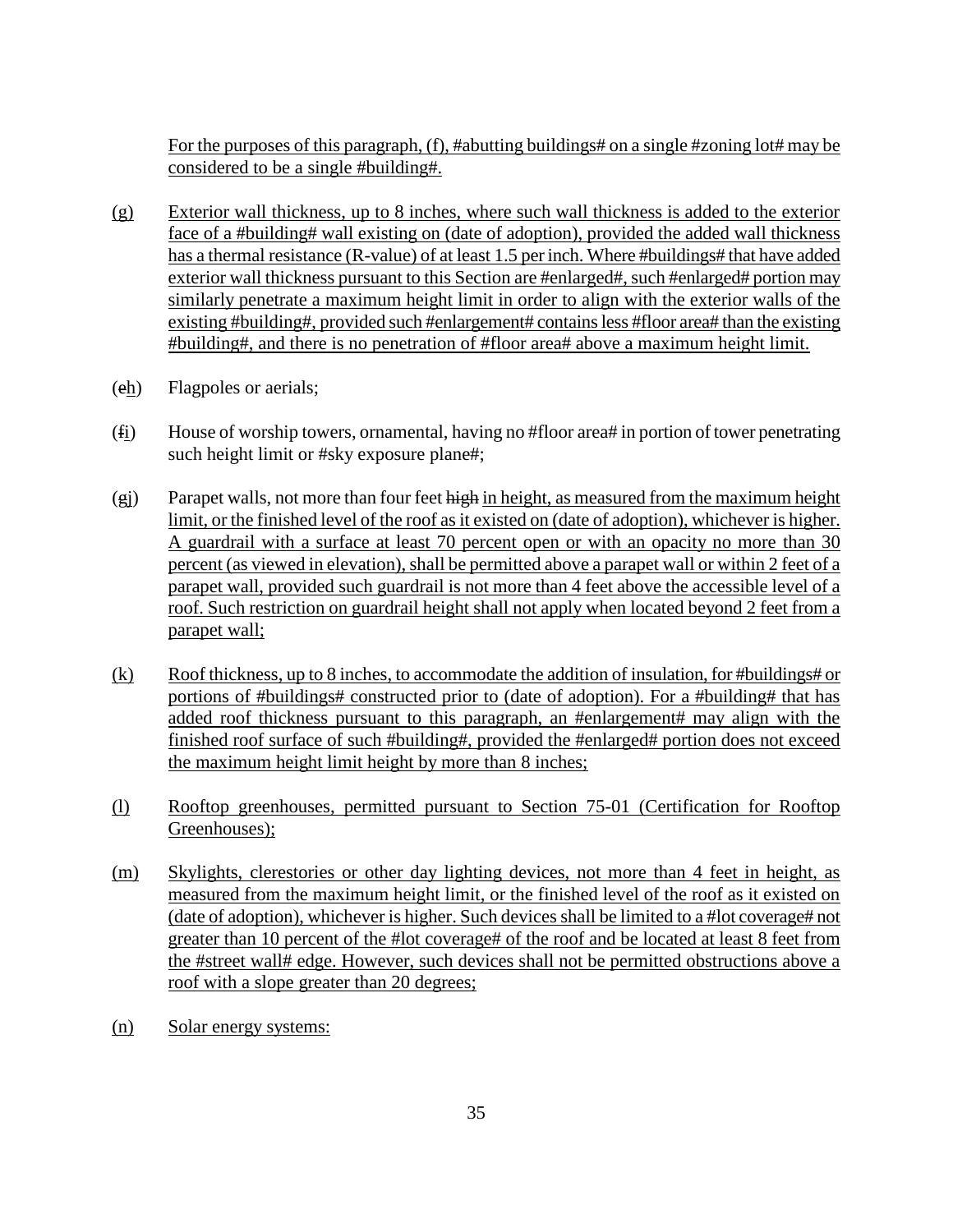- (1) on the roof of a #building#, up to 4 feet in height, as measured from the maximum height limit, or the finished level of the roof, whichever is higher;
- (2) on the roof of a #building#, greater than 4 feet in height, as measured from the maximum height limit, or the finished level of the roof, whichever is higher, provided that all such portions above 4 feet are set back at least 6 feet from a #street wall#, limited to a #lot coverage# not greater than 25 percent of the #lot coverage# of the roof and do not exceed:
	- (i) in #Commercial Districts# mapped within #Residence Districts#, and in C3 and C4-1 Districts, a height of 6 feet;
	- (ii) in all other #Commercial Districts#, a height of 15 feet; and
	- (iii) when located on a bulkhead or other obstruction pursuant to paragraph (f) of this Section, a height of 6 feet.
- (3) on walls existing on (date of adoption), projecting no more than 10 inches and occupying no more than 20 percent of the surface area of the #building# wall (as viewed in elevation) from which it projects.

However, any installation on a roof with a slope greater than 20 degrees shall be limited to 18 inches in height, as measured perpendicular to the roof surface.

- (ho) Spires or belfries;
- (p) Vegetated roofs, not more than 3 feet, 6 inches in height excluding vegetation, as measured from the maximum height limit, or the finished level of the roof as it existed on (date of adoption), whichever is higher. On roofs with slopes greater than 20 degrees, vegetated roofs shall be limited to a height of 12 inches measured perpendicular to such roof surface;
- (q) Weirs, check dams and other equipment for stormwater management, not more than 3 feet, 6 inches in height, as measured from the maximum height limit, or the finished level of the roof as it existed on (date of adoption), whichever is higher;
- (r) Wind energy systems on portions of #buildings# with a height of 100 feet or greater, provided:
	- (1) the highest point of the wind turbine assembly does not exceed 55 feet;
	- (2) no portion of the wind turbine assembly is closer than 10 feet from any #lot line#; and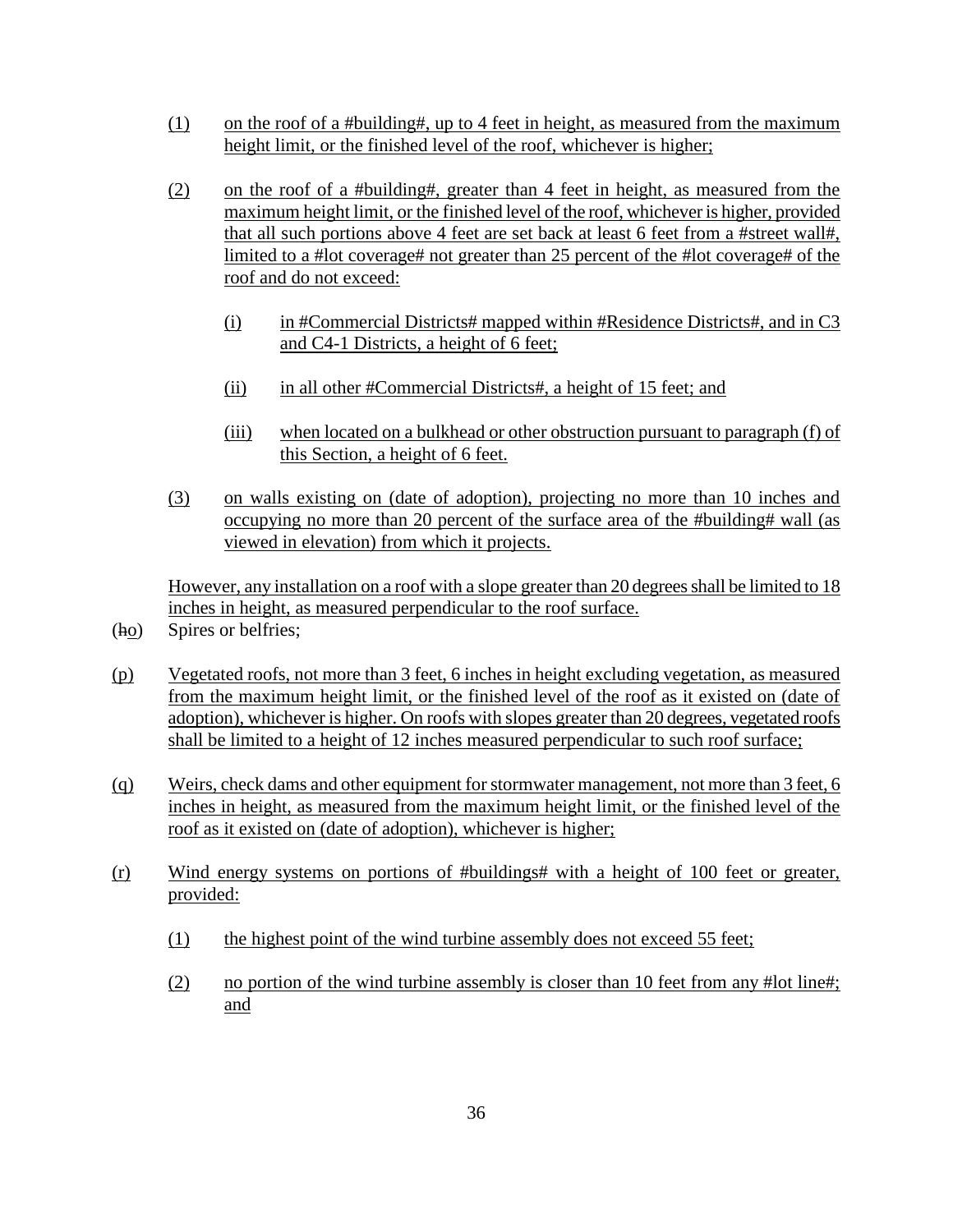- (3) in districts where new #residences# or new #joint living work quarters for artists# are allowed as-of-right or by special permit or authorization, or within 100 feet of such districts, the diameter of the swept area of the rotor does not exceed 15 feet;
- (s) Window washing equipment mounted on a roof;
- (it) Wire, chain link or other transparent fences.

\* \* \*

# **34-232 Modification of side yard requirements**

C1 C2 C3 C4 C5 C6

In the districts indicated, except as otherwise provided in Section 34-233 (Special provisions applying along district boundaries), no #side yard# shall be required for any #residential building#. However, if any open area extending along a #side lot line# is provided, such open area shall have a width of not less than eight feet. Permitted obstructions pursuant to paragraph (a) of Section 23-44 (Permitted Obstructions in Required Yards or Rear Yard Equivalents), shall be permitted in such open areas.

\* \* \*

## **35-24 Special Street Wall Location and Height and Setback Regulations in Certain Districts**

C1-6A C1-7A C1-8A C1-8X C1-9A C2-6A C2-7A C2-7X C2-8A C4-2A C4-3A C4-4A C4-4D C4-5A C4-5D C4-5X C4-6A C4-7A C5-1A C5-2A C6-2A C6-3A C6-3D C6-3X C6-4A C6-4X

\* \* \*

#### (a) Permitted obstructions

C1-6A C1-7A C1-8A C1-8X C1-9A C2-6A C2-7A C2-7X C2-8A C4-2A C4-3A C4-4A C4- 4D C4-5A C4-5D C4-5X C4-6A C4-7A C5-1A C5-2A C6-2A C6-3A C6-3D C6-3X C6-4A C6-4X

In the districts indicated, and in other C1 or C2 Districts when mapped within R6A, R6B, R7A, R7B, R7D, R7X, R8A, R8B, R8X, R9A, R9D, R9X, R10A or R10X Districts, and for #Quality Housing buildings# in other #Commercial Districts#, the provisions of Section 33- 42 shall apply to any #building or other structure#. In addition, a dormer may be allowed as a permitted obstruction pursuant to paragraph (c)(1) of Section 23-621 (Permitted obstructions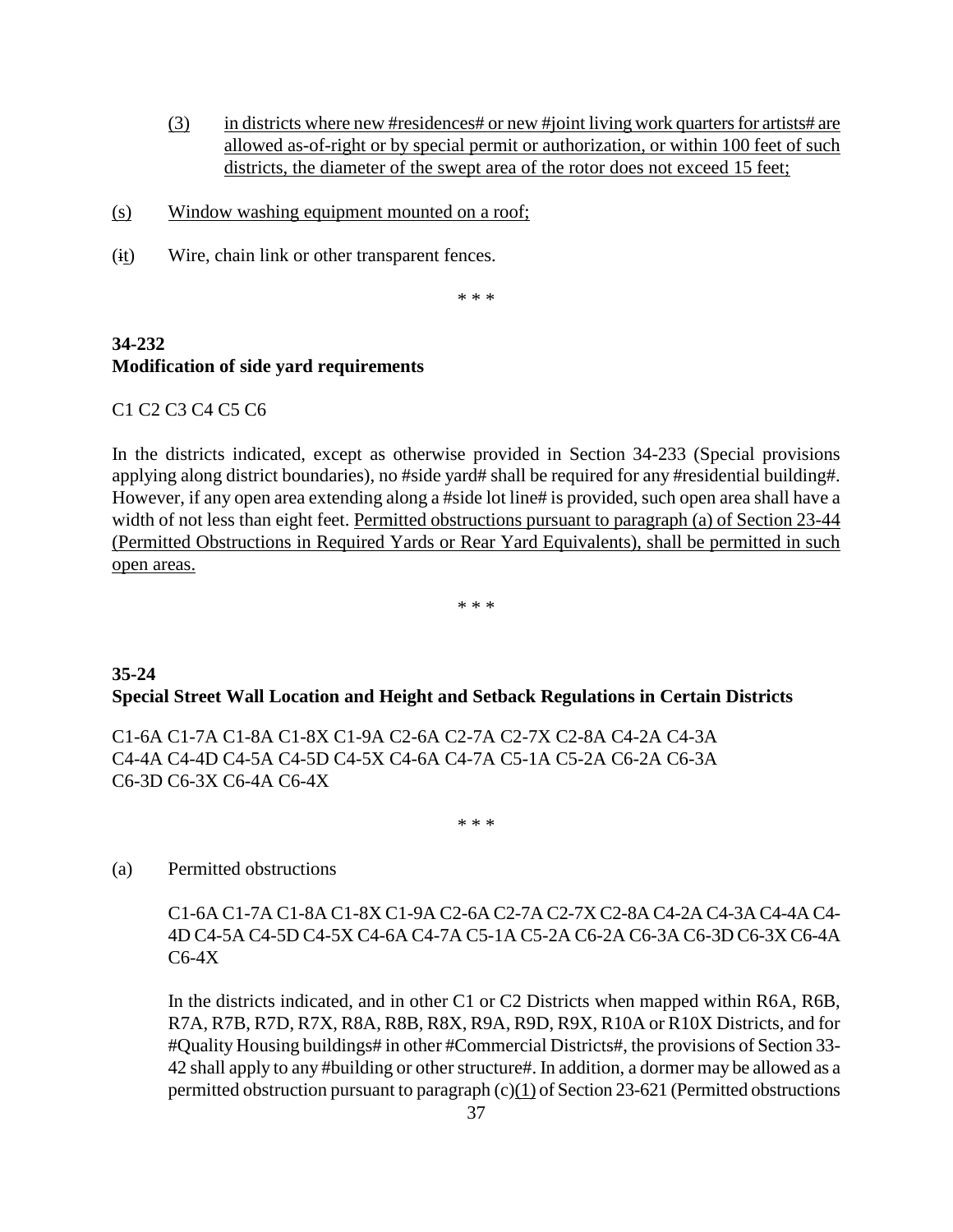in certain districts), and an elevator shaft and associated vestibule may be allowed as a permitted obstruction, pursuant to paragraph (f) of Section 23-62.

\* \* \*

## **35-52 Modification of Side Yard Requirements**

#### C1 C2 C3 C4 C5 C6

In the districts indicated, except as otherwise provided in Section 35-54 (Special Provisions Applying Adjacent to R1 through R6B Districts), no #side yard# shall be required although, if any open area extending along a #side lot line# is provided at any level, it shall have a width of not less than eight feet. Permitted obstructions pursuant to paragraph (a) of Section 33-23 (Permitted Obstructions in Required Yards or Rear Yard Equivalents), shall be permitted in such open areas.

However, in C3A Districts, #side yards# shall be provided in accordance with the regulations for R3A Districts as set forth in Section 23-461 (Side yards for single- or two-family residences).

## **35-53 Modification of Rear Yard Requirements**

#### C1 C2 C3 C4 C5 C6

In the districts indicated, for a #residential# portion of a #mixed building#, the required #residential rear yard# shall be provided at the floor level of the lowest #story# used for #dwelling units# or #rooming units#, where any window of such #dwelling units# or #rooming units# faces onto such #rear yard#. If the level of such #yard# is at or higher than the first #story#, decks, parapet walls, roof thickness, solar energy systems up to 4 feet high, vegetated roofs and weirs shall be permitted pursuant to Section 23-62 (Permitted Obstructions).

\* \* \*

**36-521 Size of spaces**

C1 C2 C3 C4 C5 C6 C7 C8

In all districts, as indicated, for all #accessory# off-street parking spaces, open or enclosed, each 300 square feet of unobstructed standing or maneuvering area shall be considered one parking space. However, an area of less than 300 square feet, but in no event less than 200 square feet, may be considered as one space, where the layout and design of the parking area are adequate to permit convenient access and maneuvering in accordance with regulations promulgated by the Commissioner of Buildings, or where the developer or applicant for a building permit or certificate of occupancy certifies that such spaces will be fully attended.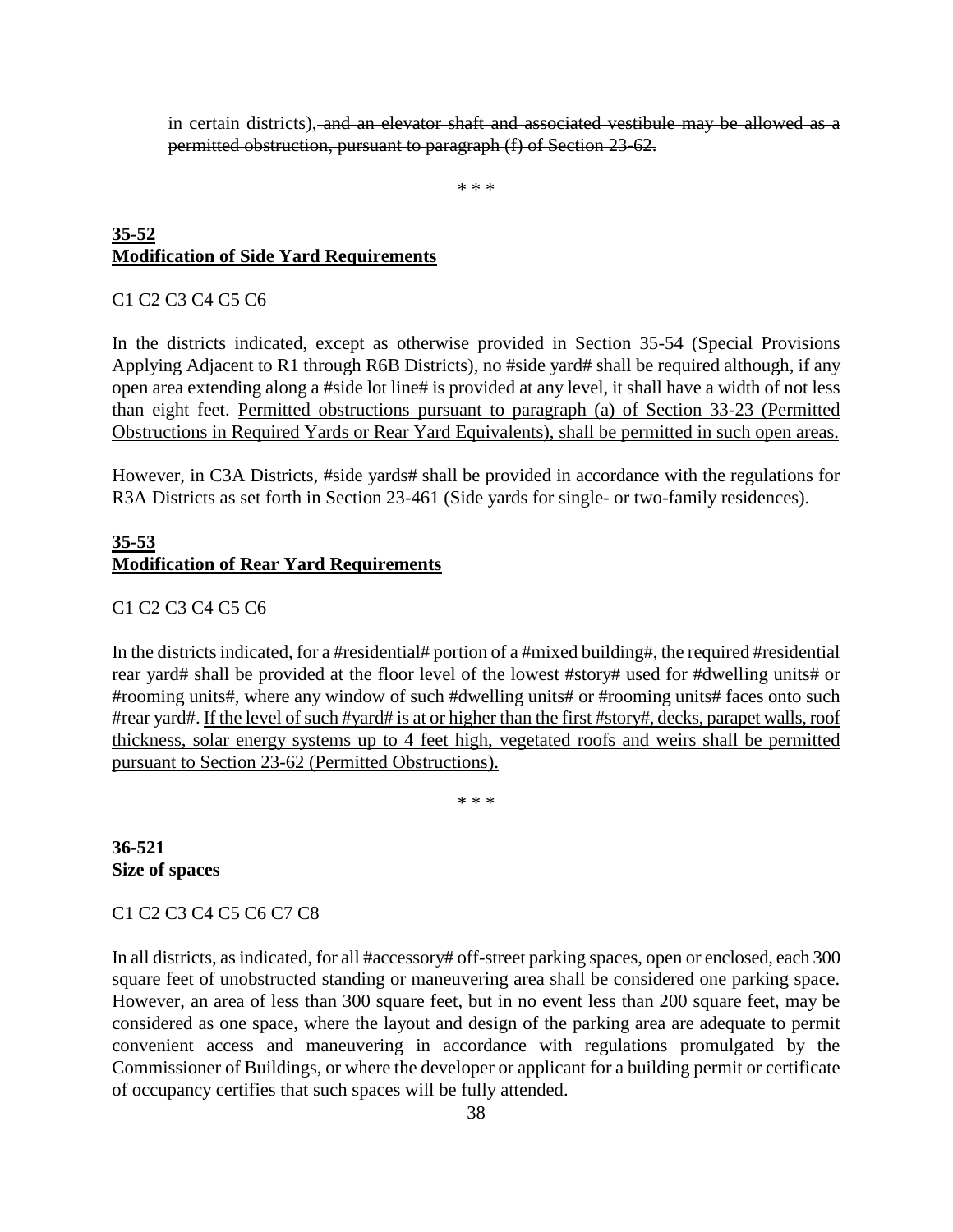Driveways used to access required parking spaces must be unobstructed for a width of at least 8 feet and a height of 8 feet above grade and if connecting to a #street#, such driveway may only be accessed by a curb cut.

In any case where a reduction of the required area per parking space is permitted on the basis of the developer's certification that such spaces will be fully attended, it shall be set forth in the certificate of occupancy that paid attendants employed by the owners or operators of such spaces shall be available to handle the parking and moving of automobiles at all times when such spaces are in use.

\* \* \*

# **37-53 Design Standards for Pedestrian Circulation Spaces**

(a) Arcade

\* \* \*

(3) Permitted obstructions

Except for #building# columns, and exterior wall thickness pursuant to Section 33-23 (Permitted Obstructions in Required Yards or Rear Yard Equivalents), an arcade shall be free from obstructions of any kind.

\* \* \*

(b)  $\# \underline{B}$ building# entrance recess area

A #building# entrance recess area is a space that adjoins and is open to a sidewalk or sidewalk widening for its entire length and provides unobstructed access to the #building's# lobby entrance or to the entrance to a ground floor #use#.

\* \* \*

(2) Permitted obstructions

Any portion of a #building# entrance recess area under an overhanging portion of the #building# shall have a minimum clear height of 15 feet. It shall be free of obstructions except for exterior wall thickness as set forth in Section 33-23, and #building# columns, between any two of which there shall be a clear space of at least 15 feet measured parallel to the #street line#. Between a #building# column and a wall of the #building#, there shall be a clear path at least five feet in width.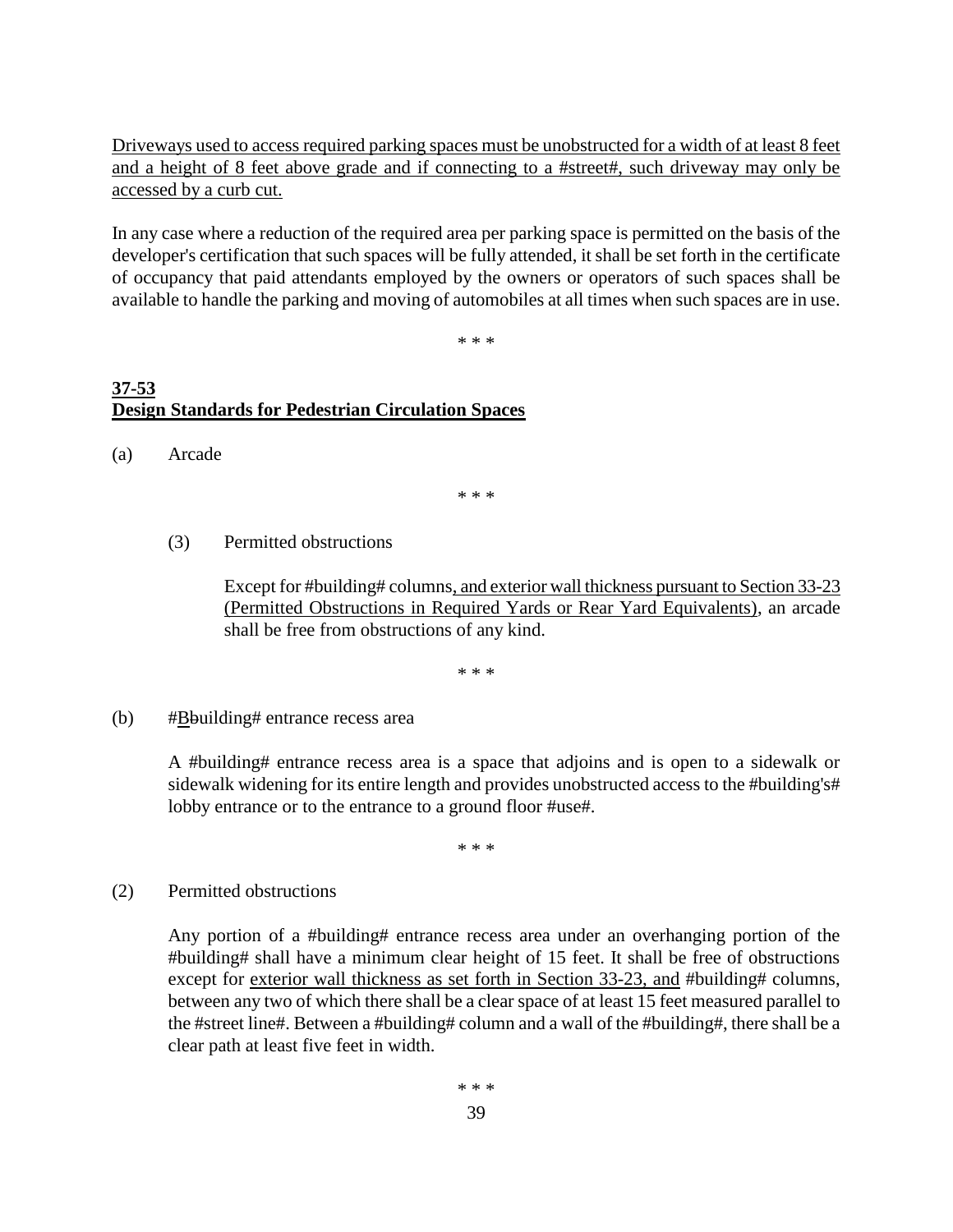#### (c) Corner arcade

\* \* \*

#### (2) Permitted obstructions

Except for #building# columns, and exterior wall thickness pursuant to Section 33- 23, a corner arcade shall be free from obstructions of any kind.

\* \* \*

#### (d) Corner circulation space

\* \* \*

(2) Permitted obstructions

A corner circulation space shall be completely open to the sky from its lowest level, except for temporary elements of weather protection, such as awnings or canopies, provided that the total area of such elements does not exceed 20 percent of the area of the corner circulation space and that such elements and any attachments thereto are at least eight feet above #curb level#. A corner circulation space shall be clear of all other obstructions including, without limitation, door swings, #building# columns, #street# trees, planters, vehicle storage, parking or trash storage. However, exterior wall thickness may be added as pursuant to Section 33-23. No gratings, except for drainage, shall be permitted.

\* \* \*

(f) Sidewalk widening

\* \* \*

(3) Permitted obstructions

A sidewalk widening shall be unobstructed from its lowest level to the sky except for those obstructions permitted under paragraph (f)(2) of this Section, for exterior wall thickness pursuant to Section 33-23, and for temporary elements of weather protection, such as awnings or canopies, provided that the total area of such elements, measured on the plan, does not exceed 20 percent of the sidewalk widening area, and that such elements and any attachments thereto are at least eight feet above #curb level#.

\* \* \*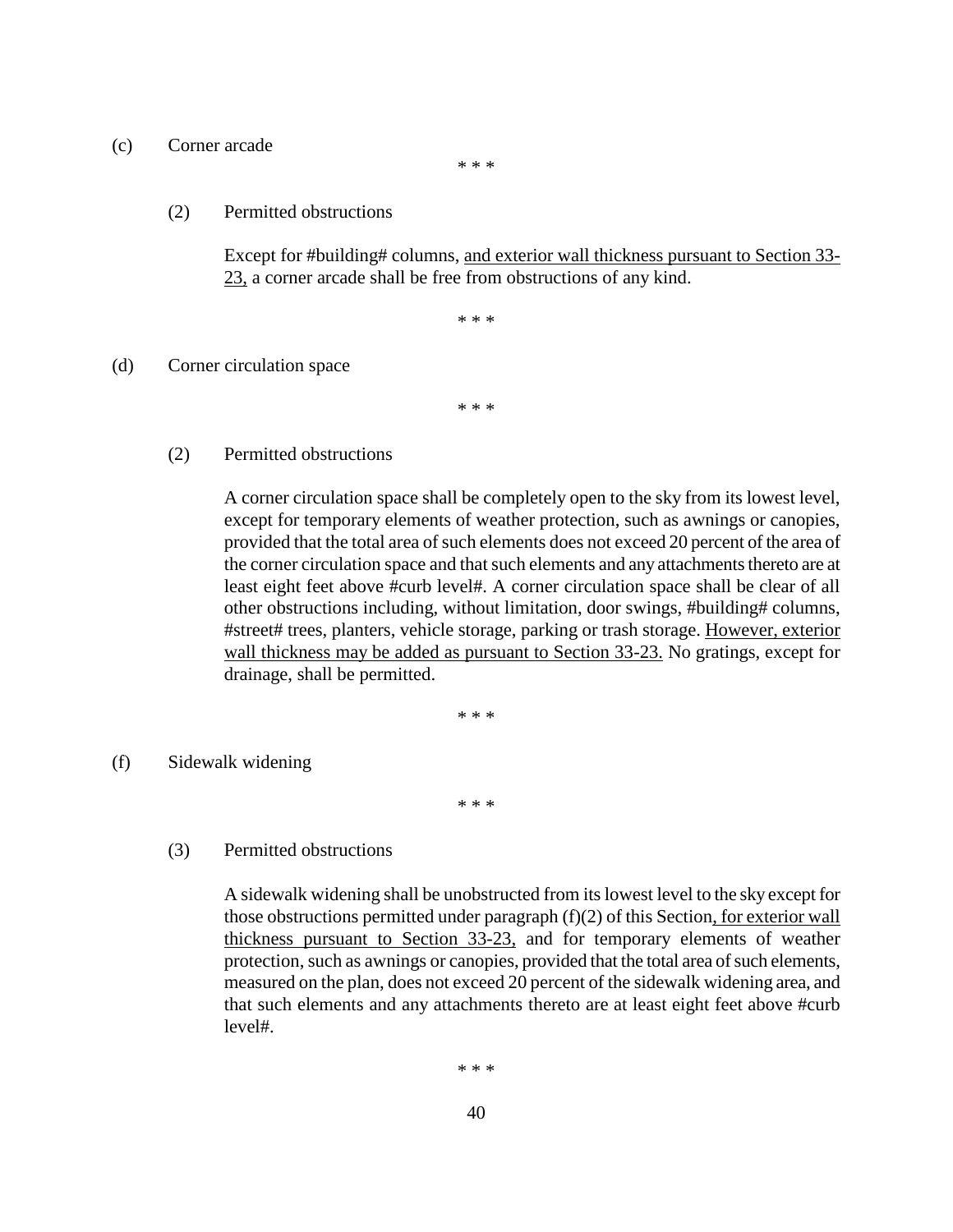#### (h) Through #block# connection

\* \* \*

#### (2) Design standards for a through #block# connection

(i) A through #block# connection shall provide a straight, continuous, unobstructed path at least 15 feet wide. If covered, the clear, unobstructed height of a through #block# connection shall not be less than 15 feet. Exterior wall thickness as set forth in Section 33-23 shall be a permitted obstruction to such path.

\* \* \*

#### **37-721 Sidewalk frontage**

\* \* \*

(b) In the remaining 50 percent of such area, only those obstructions listed in Section 37-726 (Permitted obstructions) shall be allowed, provided such obstructions are not higher than two feet above the level of the public sidewalk fronting the #public plaza#, except for light stanchions, public space signage, railings for steps, exterior wall thickness pursuant to Section 33-23 (Permitted Obstructions in Required Yards or Rear Yard Equivalents), trash receptacles, trees and fixed or moveable seating and tables. Furthermore, planting walls or trellises, water features and artwork may exceed a height of two feet when located within three feet of a wall bounding the #public plaza#.

For #corner public plazas#, the requirements of this Section shall apply separately to each #street# frontage, and the area within 15 feet of the intersection of any two or more #streets# on which the #public plaza# fronts shall be at the same elevation as the adjoining public sidewalk and shall be free of obstructions.

\* \* \*

#### **37-726 Permitted obstructions**

(a) #Public plazas# shall be open to the sky and unobstructed except for the following features, equipment and appurtenances normally found in #public parks# and playgrounds: water features, including fountains, reflecting pools, and waterfalls; sculptures and other works of art; seating, including benches, seats and moveable chairs; trees, planters, planting beds, lawns and other landscape features; arbors or trellises; litter receptacles; bicycle racks; tables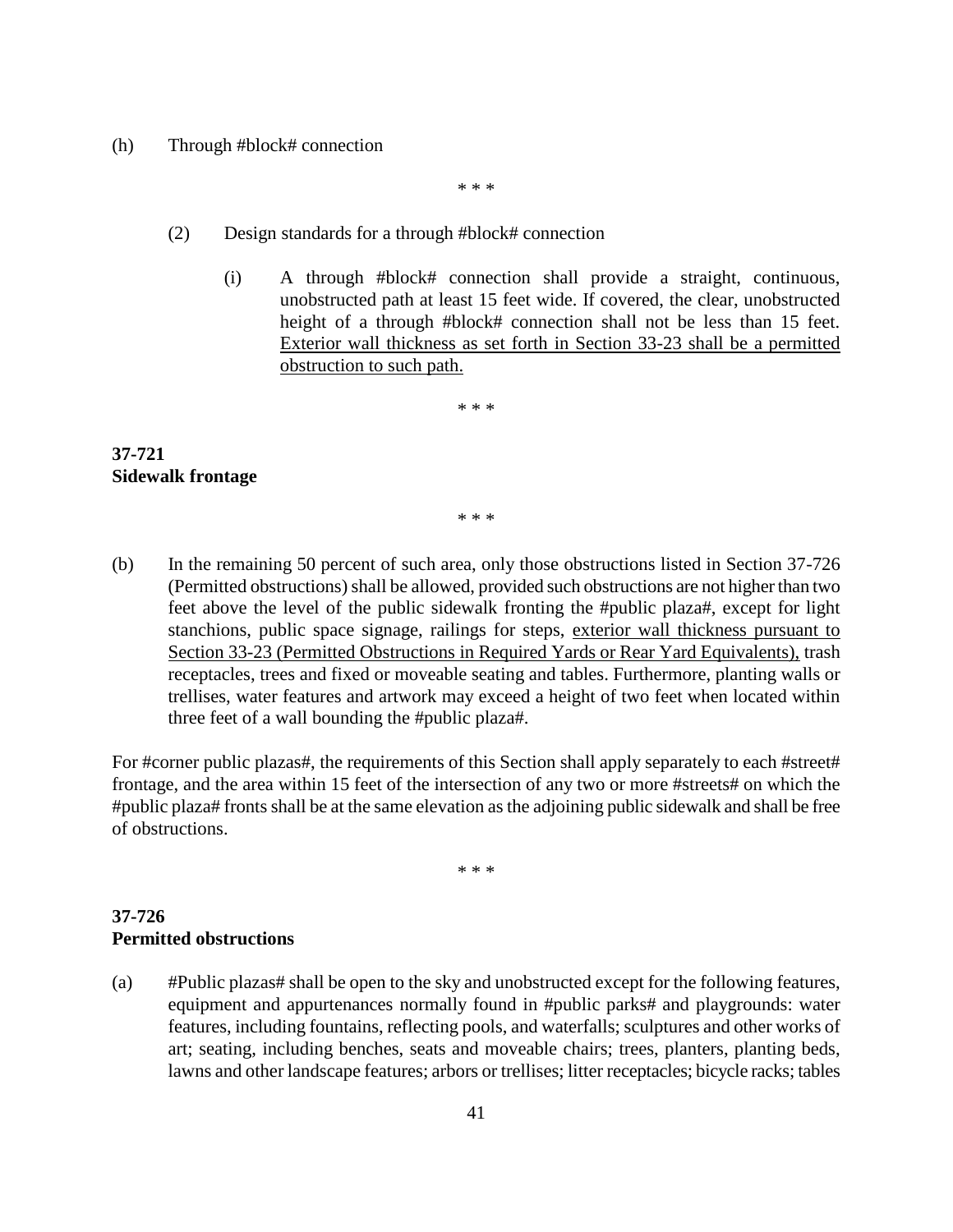and other outdoor furniture; lights and lighting stanchions; public telephones; public restrooms; permitted temporary exhibitions; permitted awnings, canopies or marquees; permitted freestanding signs; play equipment; exterior wall thickness added pursuant to Section 33-23 (Permitted Obstructions in Required Yards or Rear Yard Equivalents); permitted kiosks and open-air cafes; stages; subway station entrances, which may include escalators; and drinking fountains.

However, an area occupied in aggregate by such permitted obstruction shall not exceed the maximum percentage cited in paragraph (b) of this Section. In addition, certain of the obstructions listed in this paragraph, (a), shall not be permitted within the sidewalk frontage of a #public plaza#, as described in Section 37-721 (Sidewalk frontage).

(b) Permitted obstructions may occupy a maximum percentage of the area of a #public plaza#, as follows:

For #public plazas# less than 10,000 square feet in area: 40 percent

For #public plazas# less than 10,000 square feet in area with a permitted open air cafe: 50 percent

For #public plazas# 10,000 square feet or more in area: 50 percent

For #public plazas# 10,000 square feet or more in area with a permitted open-air cafe: 60 percent.

The area of permitted obstructions shall be measured by outside dimensions. Obstructions that are non-permanent or moveable, such as moveable chairs, open air cafes, or temporary exhibitions shall be confined within gross areas designated on the site plan, and not measured as individual pieces of furniture.

Trees planted flush-to-grade in accordance with the provisions of Section 37-742 (Planting and trees) and tree canopies do not count as obstructions for the purpose of calculating total area occupied by permitted obstructions. Planting beds and their retaining walls for trees count as obstructions, except that lawn, turf or grass areas intended for public access and seating shall not count as obstructions, provided such lawns do not differ in elevation from the adjoining #public plaza# elevation by more than 6 inches. Exterior wall thickness added pursuant to Section 33-23 (Permitted Obstructions in Required Yards or Rear Yard Equivalents) in any #publicly accessible open area# or #public plaza# built prior to the (date of adoption) shall not count as obstructions for the purpose of calculating total area occupied by permitted obstructions.

\* \* \*

(c) Canopies, awnings, and marquees and sun control devices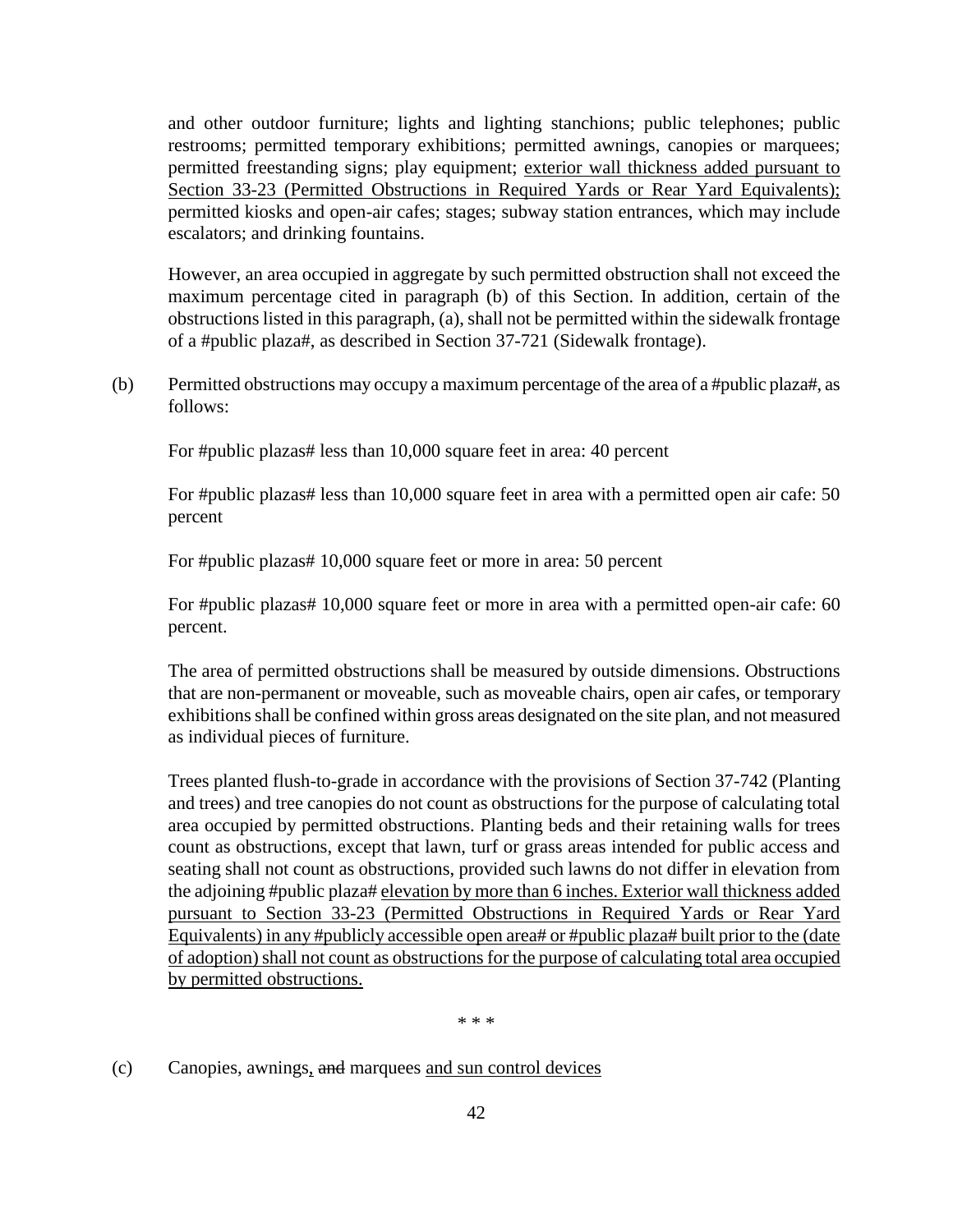- (1) Entrances to #buildings# located within a #public plaza# may have a maximum of one canopy, awning or marquee, provided that such canopy, awning or marquee:
	- $(1)(i)$  has a maximum area of 250 square feet;
	- $(2)(ii)$  does not project into the #public plaza# more than 15 feet when measured perpendicular to the #building# facade;
	- $(3)(iii)$  is located a minimum of 15 feet above the level of the #public plaza# adjacent to the #building# entrance; and
	- $\left(4\right)\left(iv\right)$  does not contain vertical supports.

Such canopies, awnings, and marquees shall be designed to provide maximum visibility into the #public plaza# from adjoining #streets# and the adjacent #building#. However, canopies, awnings, and marquees associated with entrancesto #buildings# containing #residences# located within a #public plaza# may project more than 15 feet into the #public plaza# and contain vertical supports if they are located entirely within 10 feet of the edge of the #public plaza#.

- (2) Sun control devices may be located within a #public plaza#, provided that all such devices:
	- (i) shall be located above the level of the first #story# ceiling;
	- (ii) shall be limited to a maximum projection of 2 feet, 6 inches;
	- (iii) shall have solid surfaces that in aggregate, cover an area no more than 20 percent of the area of the #building# wall (as viewed in elevation) from which they project; and
	- (iv) may rise above the permitted #building# height, up to the height of a parapet wall or guardrail permitted within Section 33-42 (Permitted Obstructions);

\* \* \*

# **43-23 Permitted Obstructions in Required Yards or Rear Yard Equivalents**

In all #Manufacturing Districts#, the following obstructions shall be permitted within a required #yard# or #rear yard equivalent#:

- (a) In any #yard# or #rear yard equivalent#:
	- (1) Arbors or trellises;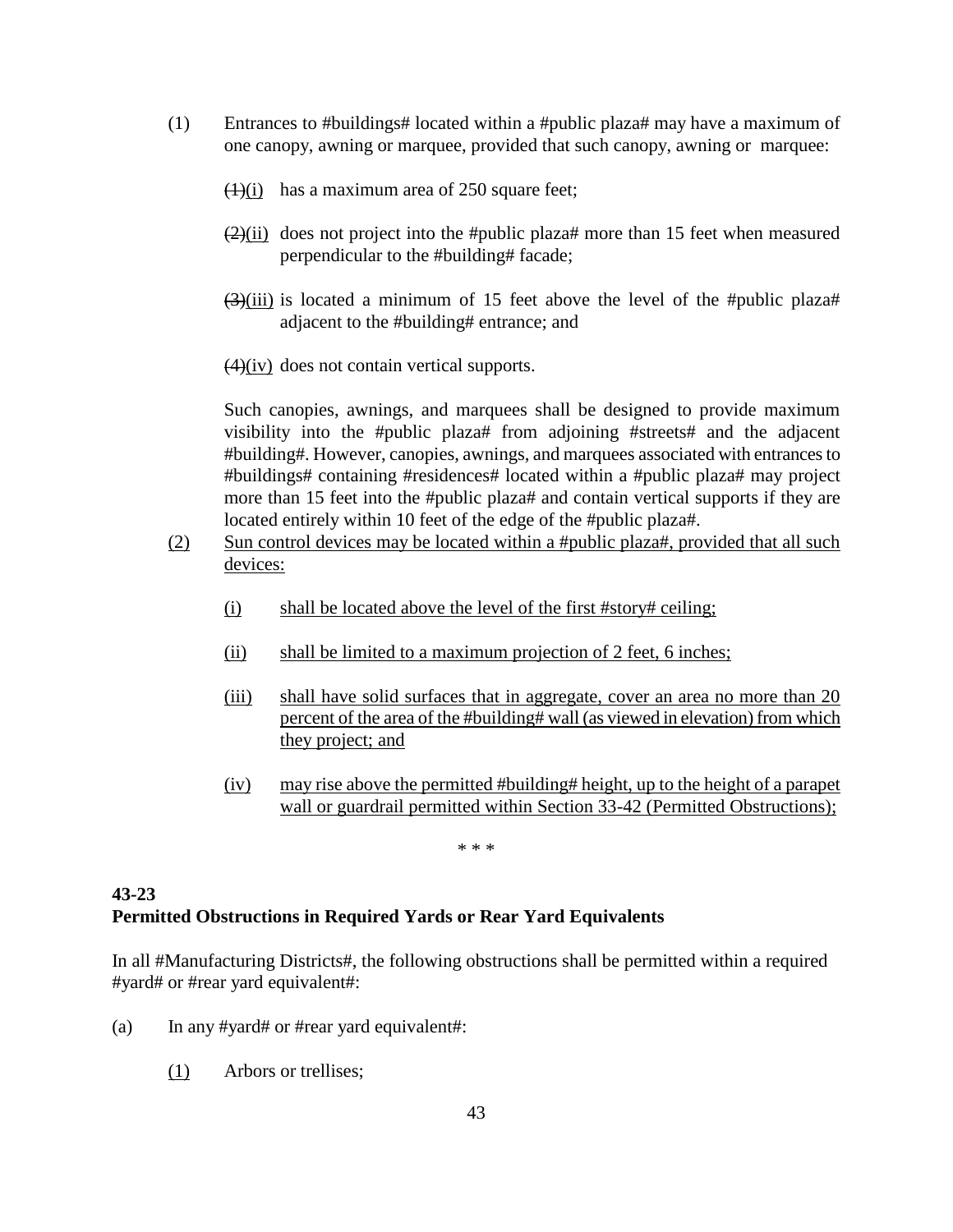- (2) Awnings or canopies; and other sun control devices, provided that when located at a level higher than a first #story#, excluding a #basement#, all such awnings and other sun control devices:
	- (i) shall be limited to a maximum projection from a #building# wall of 2 feet, 6 inches; and
	- (ii) shall have solid surfaces that in aggregate, cover an area no more than 30 percent of the area of the #building# wall (as viewed in elevation) from which they project;
- (3) Canopies
- (4) Chimneys, projecting not more than three feet into, and not exceeding two percent of the area of, the required #yard# or #rear yard equivalent#;
- (5) Eaves, gutters or downspouts, projecting into such #yard# or #rear yard equivalent# not more than 16 inches or 20 percent of the width of such #yard# or #rear yard equivalent#, whichever is the lesser distance;
- (6) Exterior wall thickness, where such wall thickness is added to the exterior face of a #building# wall existing on (date of adoption), provided the added wall thickness has a thermal resistance (R-value) of at least 1.5 per inch, and is limited to 1 inch of thickness for every foot of existing #yard# width, up to a maximum thickness of 8 inches. When an open area is provided along a common #lot line#, then such exterior wall thickness is limited to 1 inch for every foot of existing open area on the #zoning lot#.

Where #buildings# that have added exterior wall thickness pursuant to this Section are #enlarged#, such #enlarged# portion may similarly encroach upon required #yards# in order to align with the exterior walls of the existing #building#, provided such #enlargement# contains less #floor area# than the existing #building#, and there is no encroachment of #floor area# into a required #yard#.

- (7) Fences;
- (8) Flagpoles;
- (9) Parking spaces for automobiles or bicycles, off-street, open, #accessory#;
- (10) Solar energy systems on walls existing on (date of adoption), projecting no more than 10 inches and occupying no more than 20 percent of the surface area of the #building# wall (as viewed in elevation) from which it projects;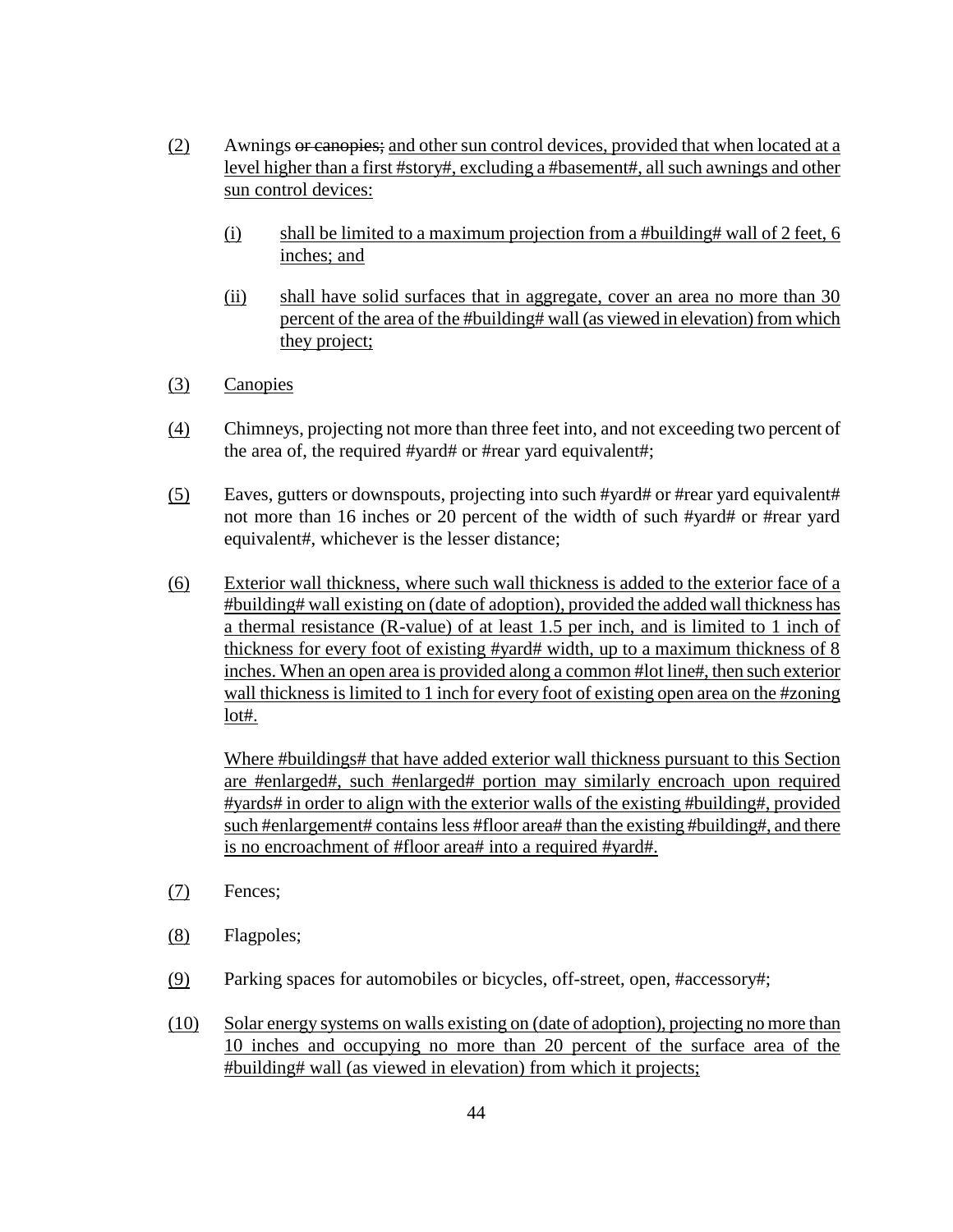- (11) Steps, and ramps for persons with physical disabilities;
- (12) Terraces or porches, open;
- (13) Walls, not exceeding eight feet in height and not roofed or part of a #building#;
- (b) In any #rear yard# or #rear yard equivalent#:
	- (1) Any #building# or portion of a #building# used for any permitted #use#, except that any portion of a #building# containing rooms used for living or sleeping purposes (other than a room in a hospital used for the care and treatment of patients, or #joint living-work quarters for artists#) shall not be a permitted obstruction, and provided that the height of such #building# shall not exceed one #story#, excluding #basement#, nor in any event 23 feet above #curb level#. In addition, decks, parapet walls, roof thickness, skylights, vegetated roofs and weirs shall be permitted upon such #building#, or portion thereof, as listed within Section 43-42 (Permitted Obstructions);
	- (2) Breezeways;
	- (3) Fire escapes;
	- (4) Parking spaces for automobiles or bicycles, off-street, #accessory#, provided that the height of an #accessory building# used for such purposes and located in a required #rear yard# or #rear yard equivalent# shall not exceed 23 feet above #curb level#;
	- (5) Solar energy systems on the roof of a #building# permitted as an obstruction to such #yard#:
		- (i) up to 4 feet in height as measured perpendicular to the roof surface when located above a permitted #commercial or community facility use# or attached parking structure; however
		- (ii) shall be limited to 18 inches in height as measured perpendicular to the roof surface when located above a shed or detached parking structure, or on any roof with a slope greater than 20 degrees;
	- (6) Water-conserving devices, required in connection with air conditioning or refrigeration systems in #buildings# existing prior to May 20, 1966, if located not less than eight feet from any #lot line#.

However, no portion of a #rear yard equivalent# which is also a required #front yard# or required #side yard# may contain any obstructions not permitted in such #front yard# or #side yard#.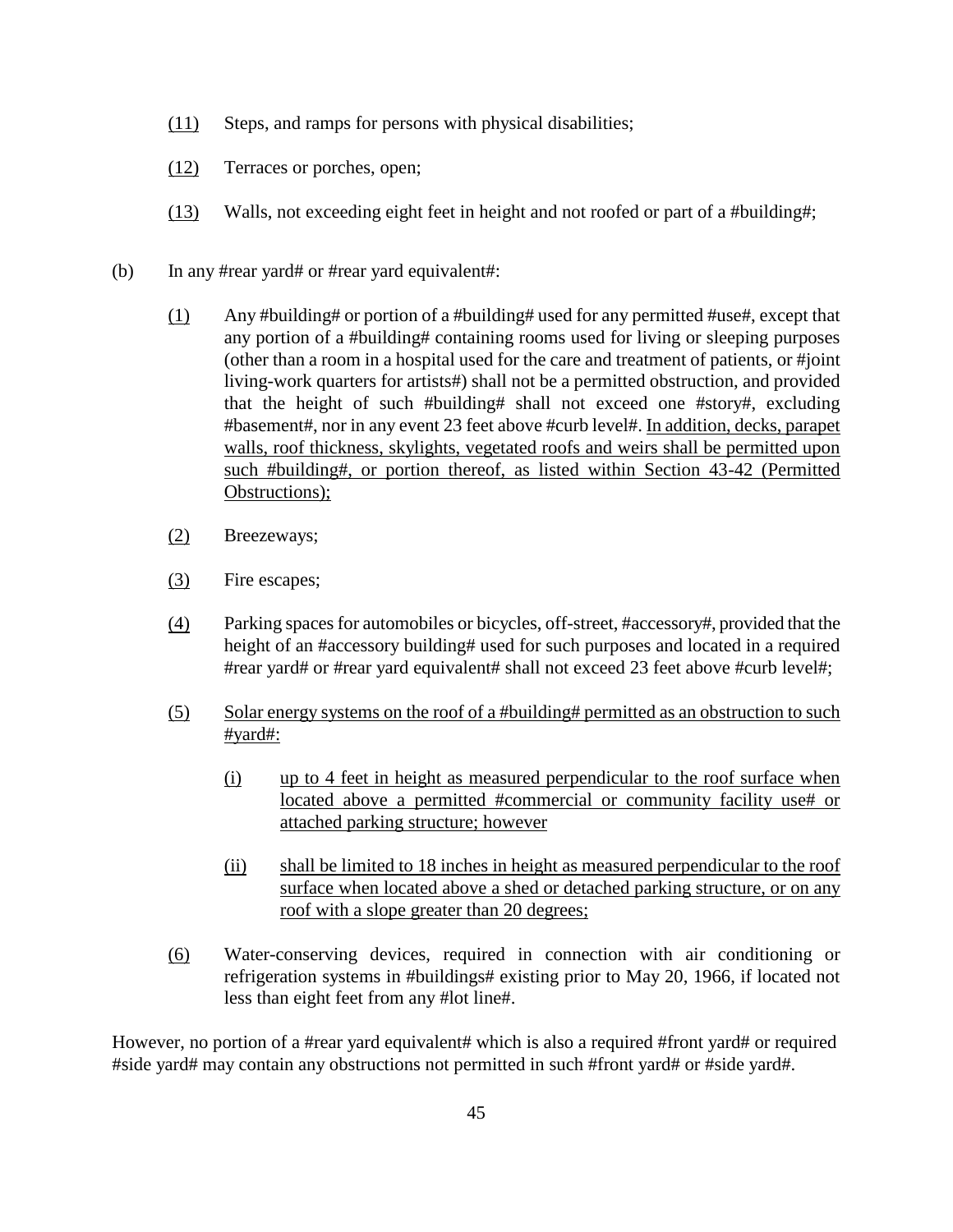\* \* \*

# **43-42 Permitted Obstructions**

In all #Manufacturing Districts#, the following obstructions shall be permitted to penetrate a maximum height limit or a #sky exposure plane# set forth in Sections 43-43 (Maximum Height of Front Wall and Required Front Setbacks), 43-44 (Alternate Front Setbacks) or 43-49 (Limited Height Districts).

- (a) Awnings and other sun control devices, provided that when located at a level higher than a first #story#, excluding a #basement#, all such awnings and other sun control devices:
	- (1) shall be limited to a maximum projection from a #building# wall of 2 feet, 6 inches, except when located on the first #story# above a setback;
	- (2) shall have solid surfaces that, in aggregate, cover an area no more than 30 percent of the area of the #building# wall (as viewed in elevation) from which they project; and
	- (3) may rise above the permitted #building# height, up to the height of a parapet wall or guardrail permitted in accordance with Section 43-42 (Permitted Obstructions).

When located on the first #story# above a setback, awnings and other sun control devices shall be limited to a projection of 50 percent of the depth of the required setback, and shall be limited, in total, to 50 percent of the width of the #building# wall from which they project.

- (ab) #Building# columns, having an aggregate width equal to not more than 20 percent of the #aggregate width of street walls# of a #building#, to a depth not exceeding 12 inches, in an #initial setback distance#, optional front open area, or any other required setback distance or open area set forth in Sections 43-43, 43-44 or 43-45 (Tower Regulations);
- $(bc)$  Chimneys or flues, with a total width not exceeding 10 percent of the #aggregate width of street walls# of a #building# at any given level;
- (d) Decks, and other surfaces for recreational activities, not more than 3 feet, 6 inches in height, as measured from the maximum height limit, or the finished level of the roof as it existed on (date of adoption), whichever is higher;
- (ce) Elevators or stair bulkhead, roof water tanks or cooling towers (including enclosures), each having an #aggregate width of street walls# equal to not more than 30 feet. However, the product, in square feet, of the #aggregate width of street walls# of such obstructions facing each #street# frontage, times their average height, in feet, shall not exceed a figure equal to four times the width, in feet, of the #street wall# of the #building# facing such frontage. For the purposes of this paragraph, (b), #abutting buildings# on a single #zoning lot# may be considered to be a single #building#;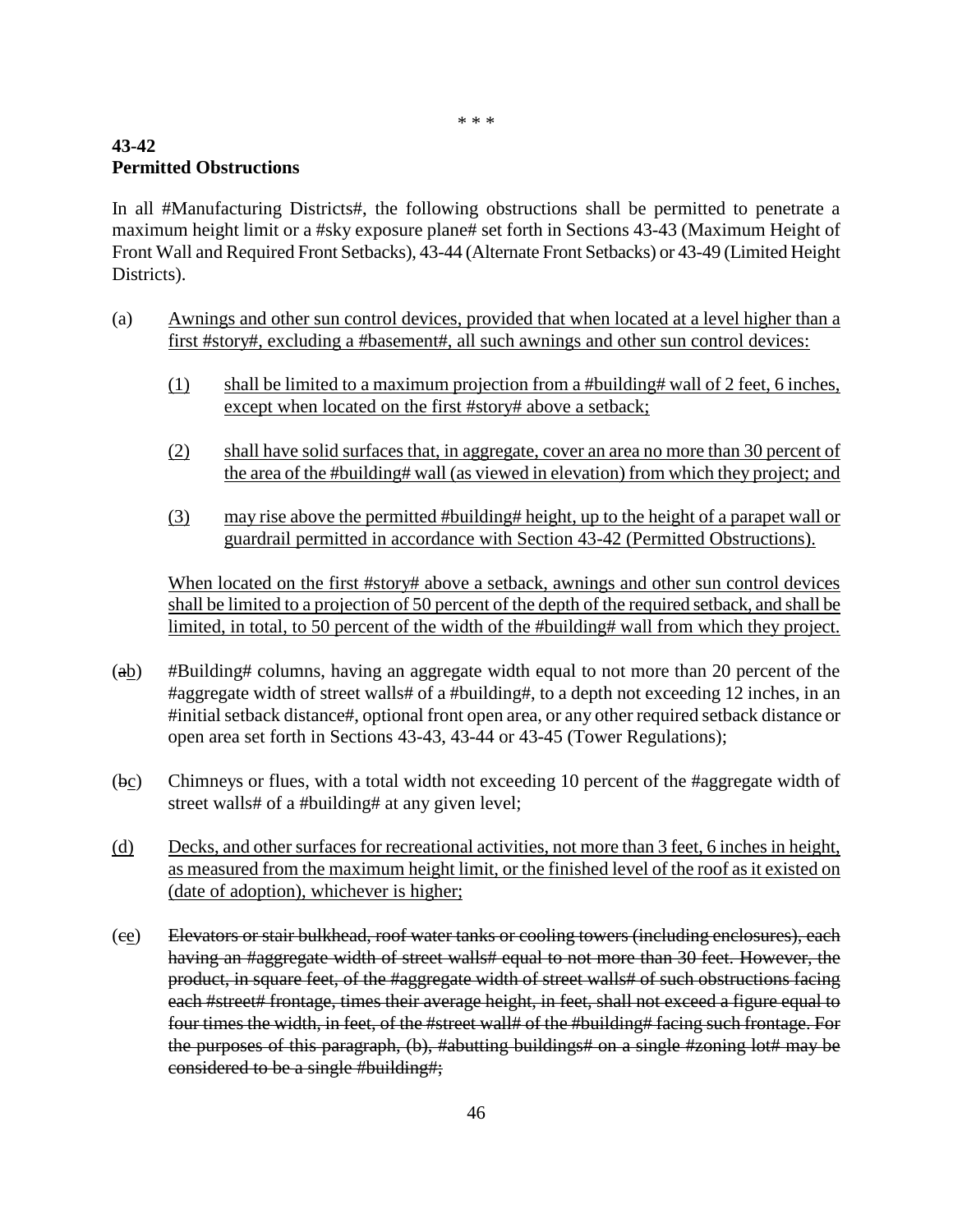Elevator or stair bulkheads (including shafts; and vestibules not larger than 60 square feet in area providing access to a roof), roof water tanks and #accessory# mechanical equipment (including enclosures), other than solar or wind energy systems, provided that:

- (1) such obstructions shall be located not less than 10 feet from the #street wall# of a #building#, except that such obstructions need not be set back more than 25 feet from a #narrow street line# or more than 20 feet from a #wide street line#. However, such restrictions on location shall not apply to elevator or stair bulkheads (including shafts or vestibules), provided the #aggregate width of street walls# of such bulkheads within 10 feet of a #street wall#, facing each #street# frontage, times their average height, in feet, does not exceed an area equal to 4 feet times the width, in feet, of the #street wall# of the #building# facing such frontage.
- (2) all mechanical equipment shall be screened on all sides.
- (3) such obstructions and screening are contained within a volume that complies with one of the following:
	- (i) the product, in square feet, of the #aggregate width of street walls# of such obstructions facing each #street# frontage, times their average height, shall not exceed an area equal to 8 feet times the width, in feet, of the #street wall# of the #building# facing such frontage; or
	- (ii) the #lot coverage# of all such obstructions does not exceed 20 percent of the #lot coverage# of the #building#, and where the maximum permitted height of a #building# is less than 120 feet, are limited to a maximum height of 25 feet, and where the maximum permitted height of a #building# is 120 feet or greater, are limited to a maximum height of 40 feet.

For the purposes of this paragraph, (e), #abutting buildings# on a single #zoning lot# may be considered to be a single #building#.

- (f) Exterior wall thickness, up to 8 inches, where such wall thickness is added to the exterior face of a #building# wall existing on (date of adoption), provided the added wall thickness has a thermal resistance (R-value) of at least 1.5 per inch. Where #buildings# that have added exterior wall thickness pursuant to this Section are #enlarged#, such #enlarged# portion may similarly penetrate a maximum height limit in order to align with the exterior walls of the existing #building#, provided such #enlargement# contains less #floor area# than the existing #building#, and there is no penetration of #floor area# above a maximum height limit.
- (dg) Flagpoles or aerials;
- $(eh)$  House of worship towers, ornamental, having no #floor area# in portion of tower penetrating such height limit or #sky exposure plane#;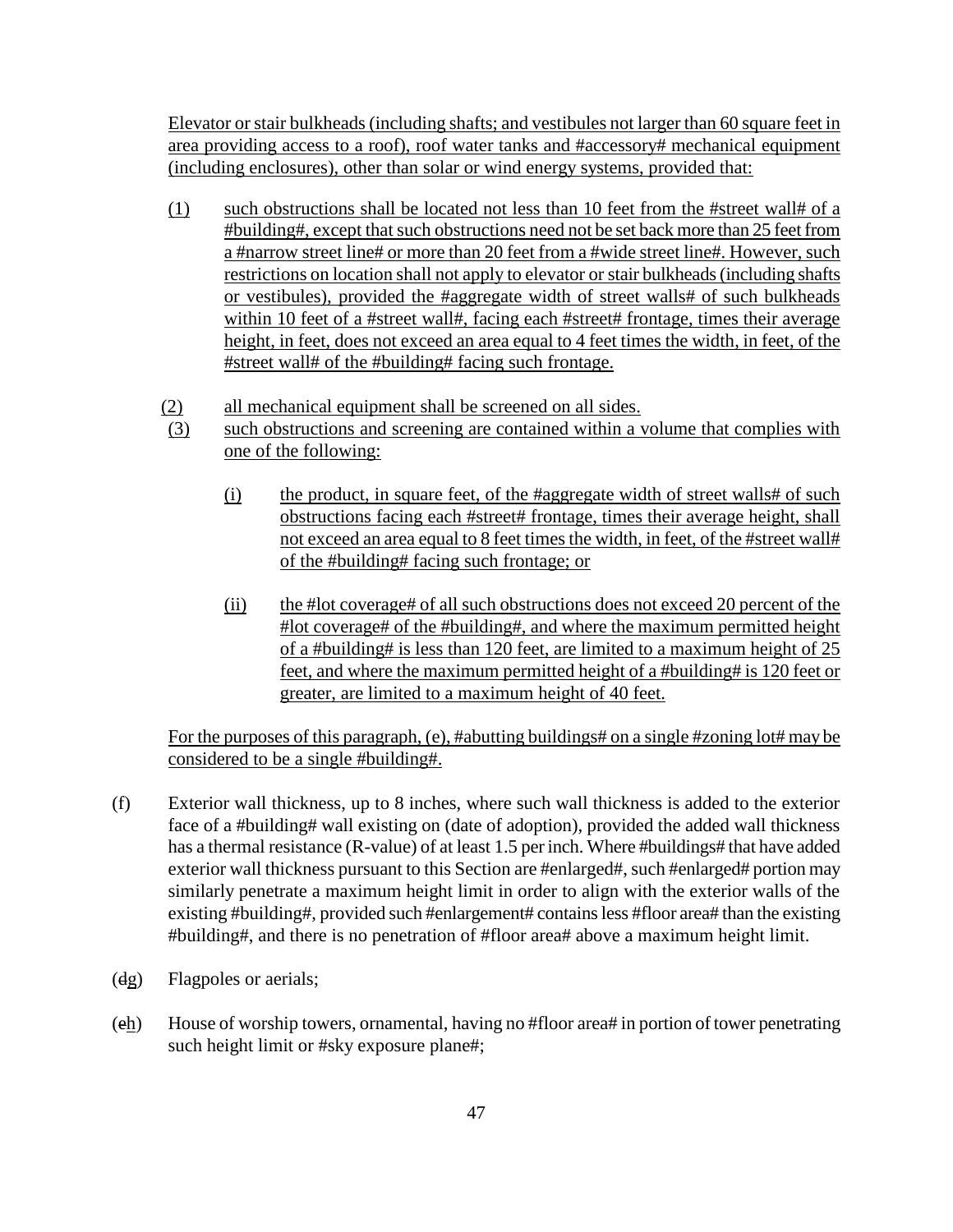- (fi) Parapet walls, not more than four feet high in height, as measured from the maximum height limit, or the finished level of the roof as it existed on (date of adoption), whichever is higher. A guardrail with a surface at least 70 percent open or with an opacity no more than 30 percent (as viewed in elevation), shall be permitted above a parapet wall or within 2 feet of a parapet wall, provided such guardrail is not more than 4 feet above the accessible level of a roof. Such restriction on guardrail height shall not apply when located beyond 2 feet from a parapet wall;
- (j) Roof thickness, up to 8 inches, to accommodate the addition of insulation, for #buildings# or portions of #buildings# constructed prior to (date of adoption). For a #building# that has added roof thickness pursuant to this paragraph, an #enlargement# may align with the finished roof surface of such #building#, provided the #enlarged# portion does not exceed the maximum height limit height by more than 8 inches;
- (k) Rooftop greenhouses, permitted pursuant to Section 75-01 (Certification for Rooftop Greenhouses);
- (l) Skylights, clerestories or other day lighting devices, not more than 4 feet in height, as measured from the maximum height limit, or the finished level of the roof as it existed on (date of adoption), whichever is higher. Such devices shall be limited to a #lot coverage# not greater than 10 percent of the #lot coverage# of the roof and be located at least 8 feet from the #street wall# edge. However, such devices shall not be permitted obstructions above a roof with a slope greater than 20 degrees;
- (m) Solar energy systems:
	- $(1)$  on the roof of a #building#, up to 4 feet in height, as measured from the maximum height limit, or the finished level of the roof, whichever is higher;
	- (2) on the roof of a #building#, greater than 4 feet in height, as measured from the maximum height limit, or the finished level of the roof, whichever is higher, provided that all such portions above 4 feet are set back at least 6 feet from a #street wall#, limited to a #lot coverage# not greater than 25 percent of the #lot coverage# of the roof and do not exceed:
		- (i) a height of 15 feet;
		- (ii) when located on a bulkhead or other obstruction pursuant to paragraph (e) of this Section, a height of 6 feet;
	- (3) on walls existing on (date of adoption), projecting no more than 10 inches and occupying no more than 20 percent of the surface area of the #building# wall (as viewed in elevation) from which it projects.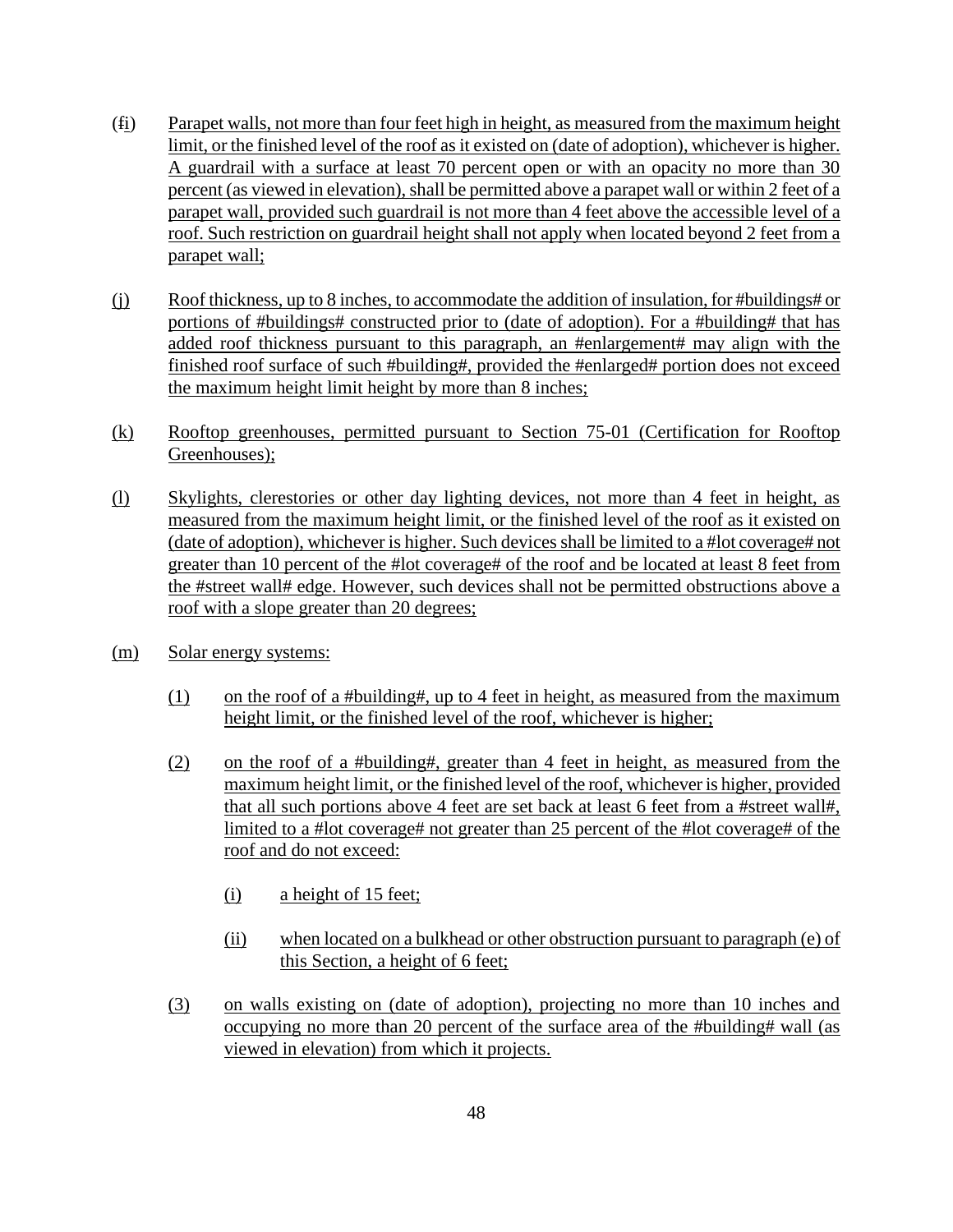However, any installation on a roof with a slope greater than 20 degrees shall be limited to 18 inches in height, as measured perpendicular to the roof surface.

- $(gn)$  Spires or belfries;
- (o) Vegetated roofs, not more than 3 feet, 6 inches in height excluding vegetation, as measured from the maximum height limit, or the finished level of the roof as it existed on (date of adoption), whichever is higher. On roofs with slopes greater than 20 degrees, vegetated roofs shall be limited to a height of 12 inches measured perpendicular to such roof surface;
- (p) Weirs, check dams and other equipment for stormwater management, not more than 3 feet, 6 inches in height, as measured from the maximum height limit, or the finished level of the roof as it existed on (date of adoption), whichever is higher;
- (q) Wind energy systems on portions of #buildings# with a height of 100 feet or greater, provided:
	- (1) the highest point of the wind turbine assembly does not exceed 55 feet;
	- (2) no portion of the wind turbine assembly is closer than 10 feet from any #lot line#; and
	- (3) in districts where #residences# new #joint living work quarters for artists# are permitted as-of-right, by special permit or authorization, or within 100 feet of such districts, the diameter of the swept area of the rotor does not exceed 15 feet;
- (r) Window washing equipment mounted on a roof;
- (hs) Wire, chain link or other transparent fences.

\* \* \*

#### **44-42 Size and Identification of Spaces**

#### M1 M2 M3

(a) Size of spaces

In all districts, as indicated, for all #accessory# off-street parking spaces, open or enclosed, each 300 square feet of unobstructed standing or maneuvering area shall be considered one parking space. However, an area of less than 300 square feet, but in no event less than 200 square feet, may be considered as one space, where the layout and design of the parking area are adequate to permit convenient access and maneuvering in accordance with regulations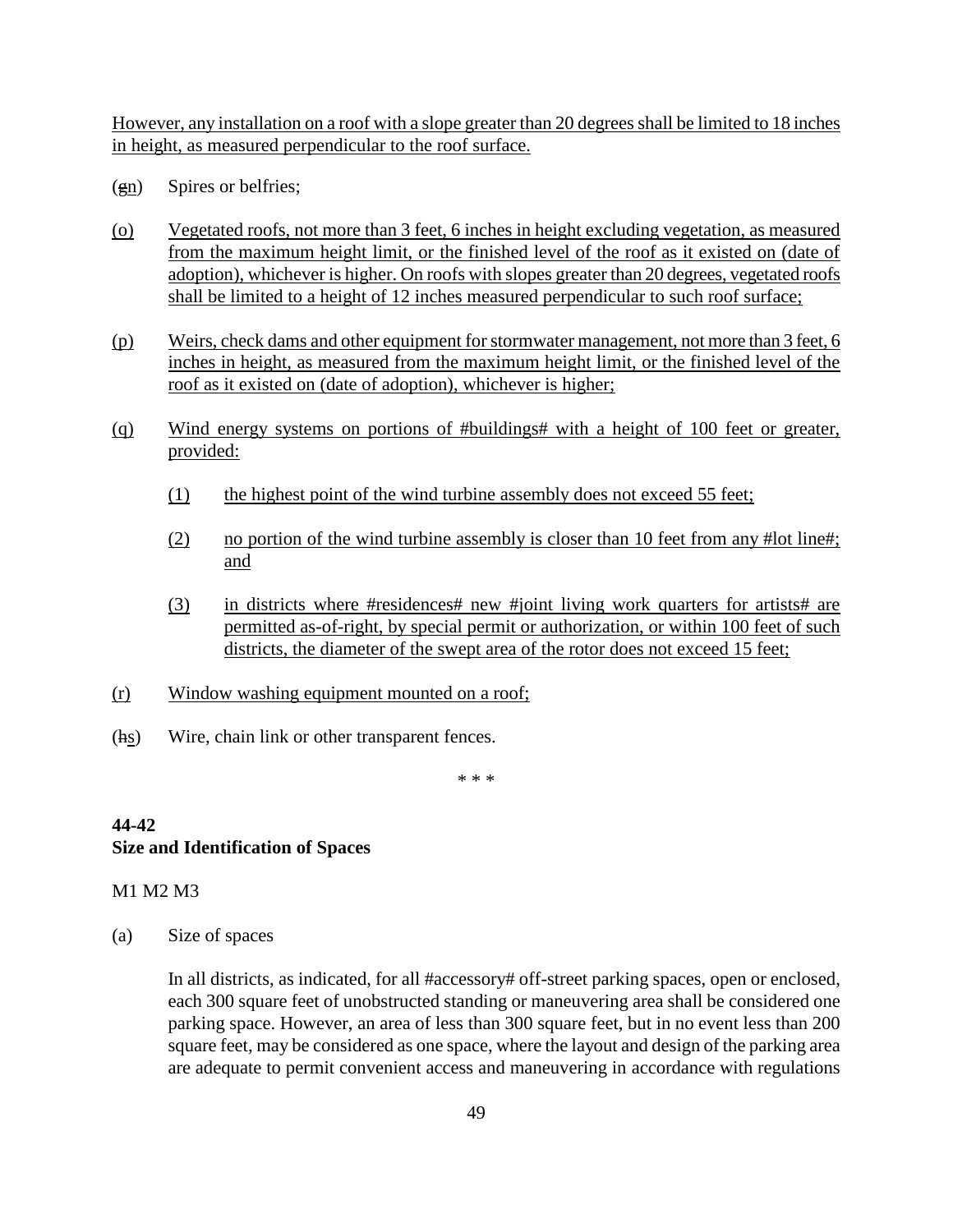promulgated by the Commissioner of Buildings, or where the applicant for a building permit or certificate of occupancy certifies that such spaces will be fully attended.

Driveways used to access required parking spaces must be unobstructed for a width of at least 8 feet and a height of 8 feet above grade and if connecting to a #street#, such driveway may only be accessed by a curb cut.

In any case where a reduction of the required area per parking space is permitted on the basis of the applicant's certification that such spaces will be fully attended, it shall be set forth in the certificate of occupancy that paid attendants employed by the owners or operators of such spaces shall be available to handle the parking and moving of automobiles at all times when such spaces are in use.

In no event shall the dimensions of any parking stall be less than 18 feet long and 8 feet, 6 inches wide.

\* \* \*

#### **54-313 Single- or two-family residences with non-complying front yards or side yards**

\* \* \*

- (b) In all districts, for an existing #single-# or #two-family residence# with a #noncomplying side yard#, an #enlargement# involving a vertical extension of existing #building# walls facing such #non-complying side yard# is permitted, provided the following conditions are met:
	- (1) the portion of the #building# which is being vertically extended complies with the height and setback regulations applicable to an R3-2 District;
	- (2) the #non-complying side yard# where the #building# wall is being vertically extended is at least three feet in width and the minimum distance between such #building# wall and the nearest #building# wall or vertical prolongation thereof on an adjoining #zoning lot# across the common #side lot line# is eight feet;
	- (3) the #enlarged building# does not contain more than two #dwelling units#;
	- (4) that there is no encroachment on the existing #non-complying side yard# except as set forth in this Section; and
	- (5) the #enlargement# does not otherwise result in the creation of a new #noncompliance# or in an increase in the degree of #non-compliance#.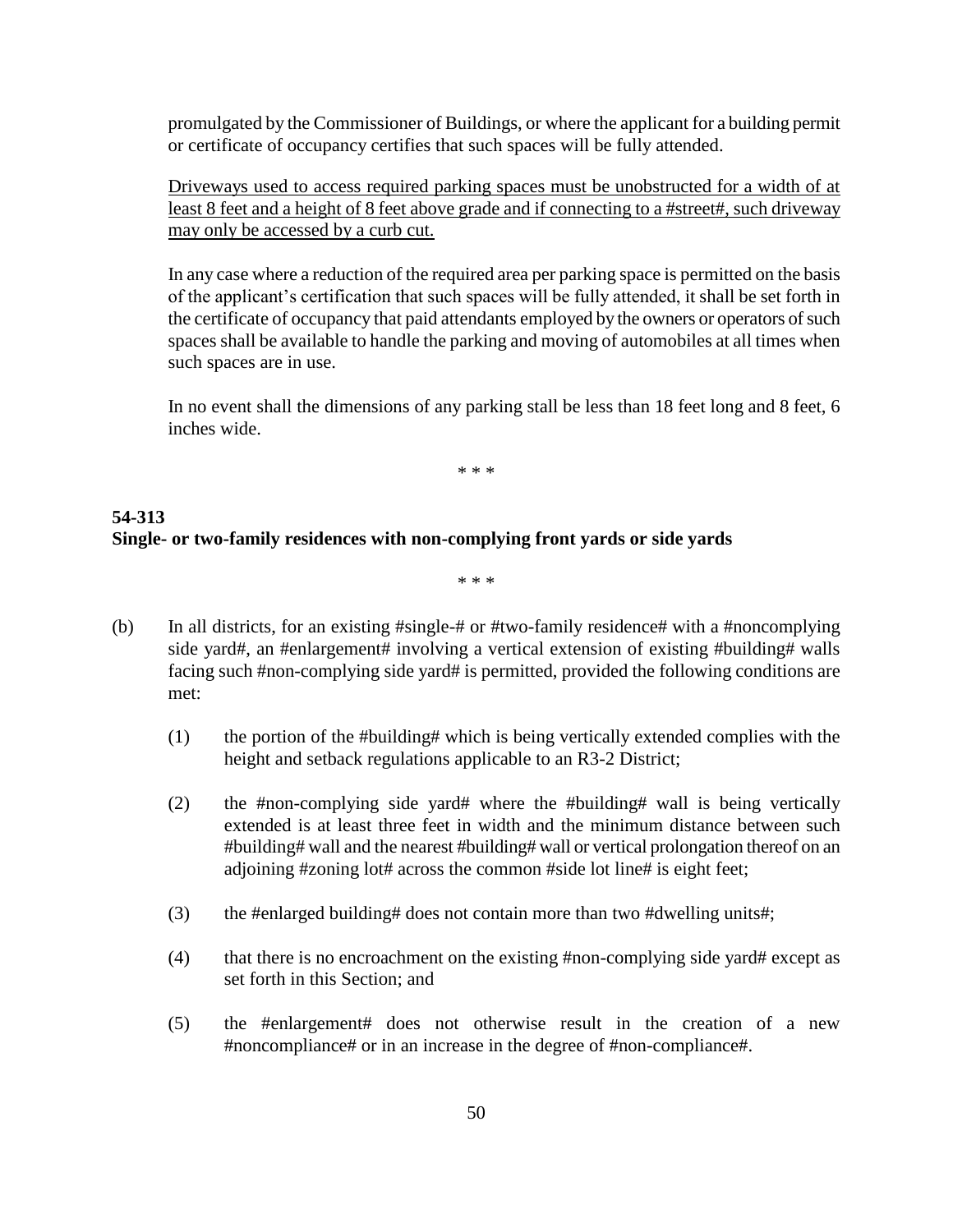Notwithstanding the provisions set forth in paragraphs  $(a)(1)$  and  $(b)(1)$  of this Section, when an existing #building# has added exterior wall thickness pursuant to Section 23-44 (Permitted Obstructions in Required Yards or Rear Yard Equivalents), such vertical extensions may align with the location of the finished exterior #building# wall of the existing #building#.

\* \* \*

#### **62-341**

#### **Developments on land and platforms**

All #developments# on portions of a #zoning lot# landward of the #shoreline# or on #platforms# shall be subject to the height and setback provisions of this Section. However, when the seaward view from all points along the #shoreline# of a #zoning lot# is entirely obstructed by existing elevated roads, bridges or similar structures which are less than 50 feet above mean high water and within 200 feet of the #shoreline#, #developments# shall be exempt from the requirements of this Section. Height and setback regulations for #developments# on #piers# and #floating structures# are set forth in Sections 62-342 and 62-343.

(a) For the purposes of applying the height and setback regulations of this Section, the following provisions shall apply:

\* \* \*

(4) Permitted obstructions

The obstructions permitted pursuant to Sections 23-62, 24-51, 33-42 or 43-42 shall apply. In addition, the following regulations regarding permitted obstructions shall be permitted apply:

(i) Within an #initial setback distance#, a dormer may exceed a maximum base height specified in Table A of this Section or penetrate a required setback area above a maximum base height specified in Table C of this Section, provided that on any #street# frontage the aggregate width of all dormers at the maximum base height does not exceed 60 percent of the width of the #street wall# of the highest #story# entirely below the maximum base height. At any level above the maximum base height, the width of a #street wall# of a dormer shall be decreased by one percent for every foot that such level of dormer exceeds the maximum base height. (See Illustration of Dormer)

\* \* \*

(iii) Wind energy systems

Regulations governing wind energy systems are modified pursuant to this paragraph: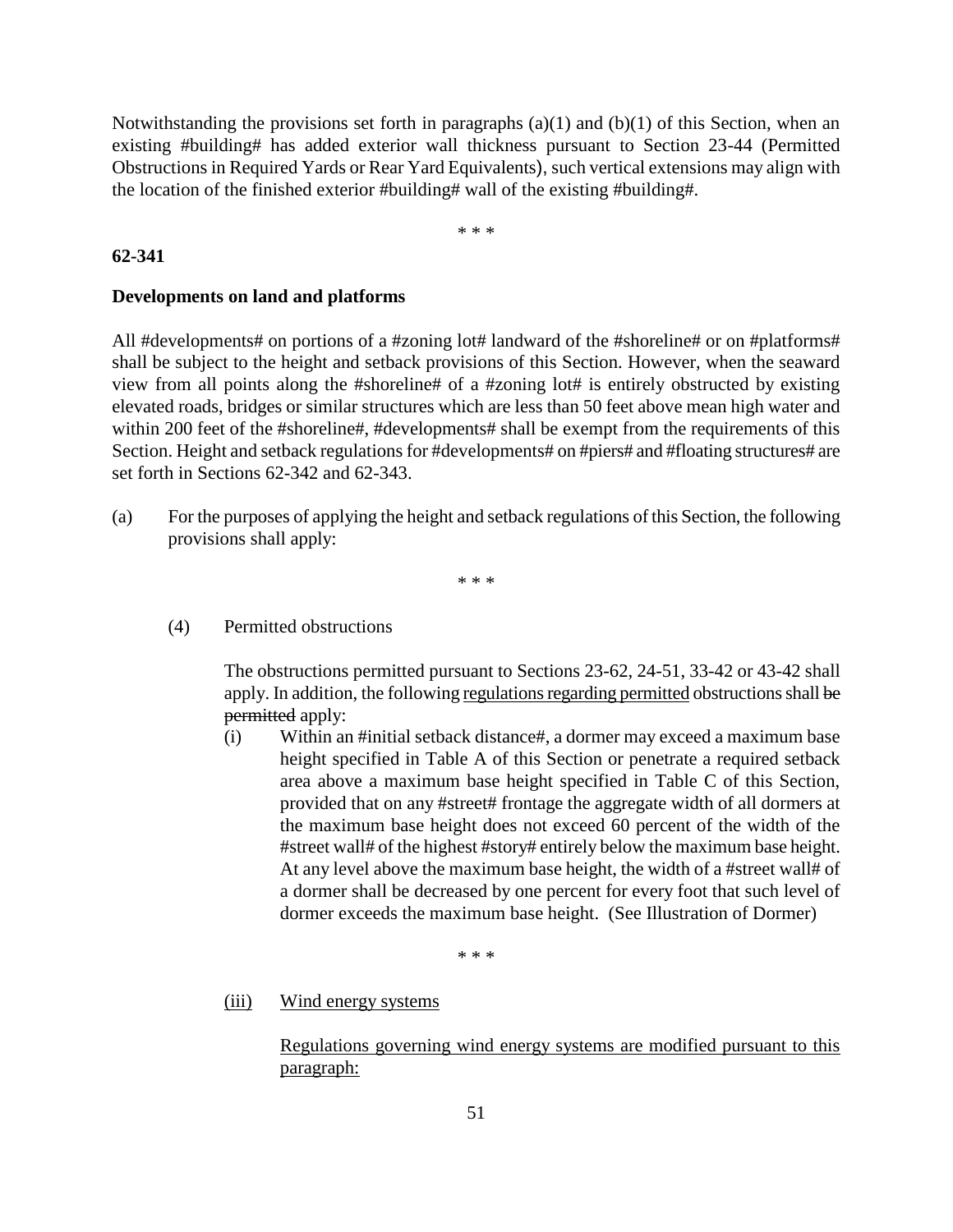In R6 through R10 Districts, Commercial Districts other than C1 or C2 Districts mapped within R1 through R5 Districts and C4-1, C7, C8-1, and Manufacturing Districts other than M1-1 Districts, wind energy systems located on a roof of a #building# shall not exceed a height equivalent to 50 percent of the height of such portion of the #building# or 55 feet, whichever is less, as measured from the roof to the highest point of the wind turbine assembly.

In C4-1, C7, C8-1 and M1-1 Districts, for #buildings# containing #commercial# or #community facility uses#, wind energy systems shall not exceed a height of 55 feet when located above a roof of the #building# as measured to the highest point of the wind turbine assembly. In all districts, no portion of a wind energy system may be closer than 10 feet to a #waterfront public access area# boundary or a #zoning lot line#.

(b) Lower density districts

R1 R2 R3 R4 R5 C3 C4-1 C7 C8-1 M1-1

In the districts indicated, and in C1 and C2 Districts mapped within such #Residence Districts#, the underlying district height and setback regulations are applicable or modified as follows:

\* \* \*

(4) Other structures

All structures other than #buildings# shall be limited to a height of 35 feet, except that in C4-1, C7, C8-1 and M1-1 Districts, freestanding wind energy systems shall be permitted to a height of 85 feet, as measured from the base plane to the highest point of the wind turbine assembly.

(c) Medium and high density non-contextual districts

\* \* \*

#### Table A HEIGHT AND SETBACK FOR ALL BUILDINGS AND OTHER STRUCTURES IN MEDIUM AND HIGH DENSITY NON-CONTEXTUAL DISTRICTS\*

\* \* \*

(d) Medium and high density contextual districts

R6A R6B R7A R7B R7D R7X R8A R8B R8X R9A R9X R10A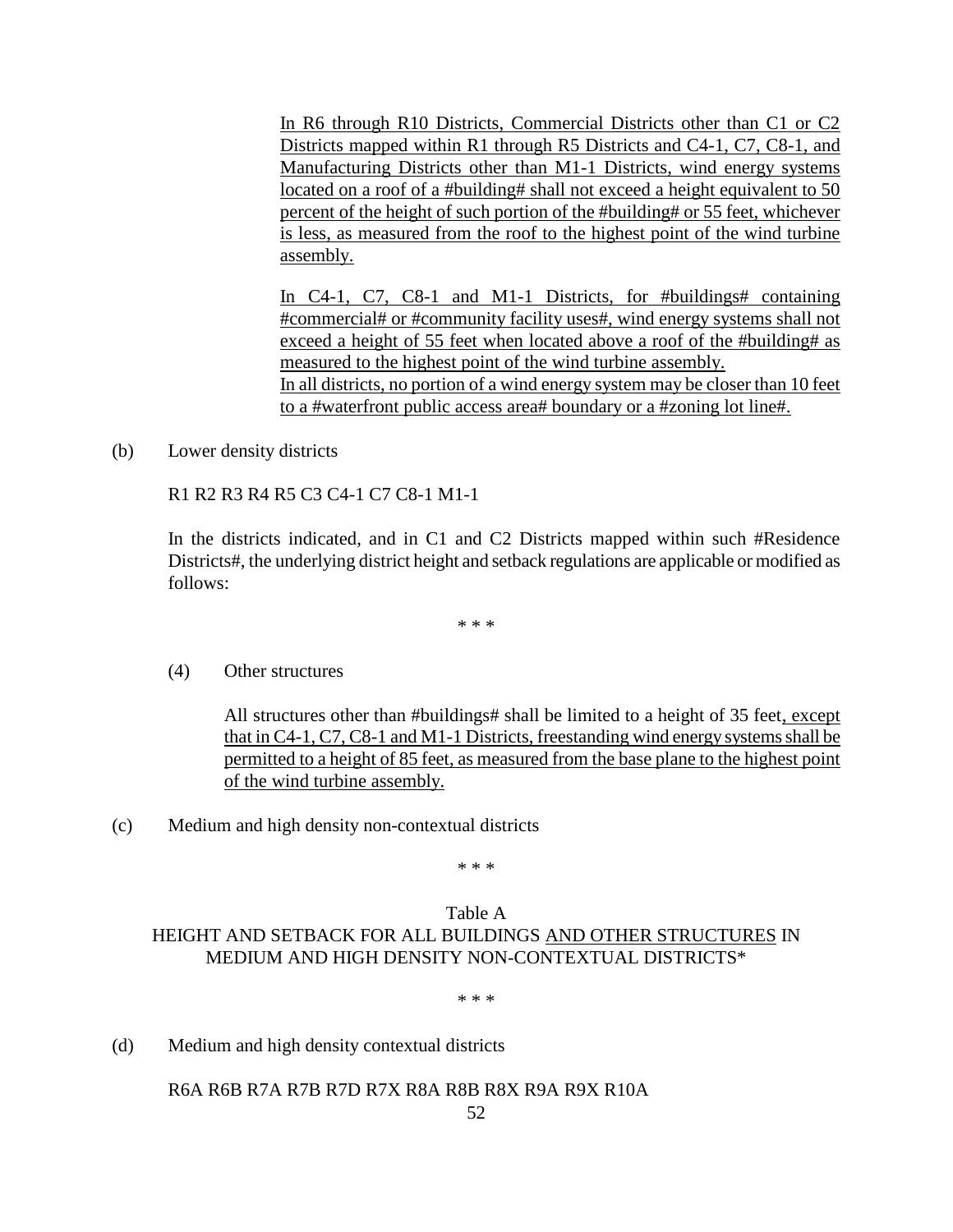## C1-6A C1-7A C1-8A C1-8X C1-9A C2-6A C2-7A C2-7X C2-8A C4-2A C4-3A C4-4A C4- 5A C4-5D C4-5X C4-6A C4-7A C5-1A C5-2A C6-2A C6-3A C6-4A

In the districts indicated, and in C1 and C2 Districts mapped within such #Residence Districts#, the height and setback regulations of Sections 23-60, 24-50 and 35-24 shall not apply. In lieu thereof, the height and setback regulations set forth in this Section following regulations shall apply:

\* \* \*

# **62-342 Developments on piers**

\* \* \*

(a) Height and setback regulations on #piers#

The height of a #building or other structure# on a #pier# shall not exceed 30 feet. However, where a setback at least 15 feet deep is provided, the maximum height of a #building or other structure# shall be 40 feet. Such required setback shall be provided at a minimum height of 25 feet and a maximum height of 30 feet, and may be reduced to ten feet in depth along any portion of the #building or other structure# fronting on an open area of the #pier# having a dimension of at least 40 feet measured perpendicular to such fronting portion. In addition, wind energy systems shall be allowed, provided such a system does not exceed a height of 85 feet, as measured from the base plane to the highest point of the wind turbine assembly or, when located above a roof of the #building#, a height of 55 feet, as measured to the highest point of the wind turbine assembly, whichever is higher.

(b)  $\#\underline{B}$ building# width and spacing regulations on #piers#

\* \* \*

#### **Article VII Administration**

**Chapter 1 Enforcement, and Administration and Amendments**

# **71-00 ENFORCEMENT AND ADMINISTRATION**

\* \* \*

**71-10**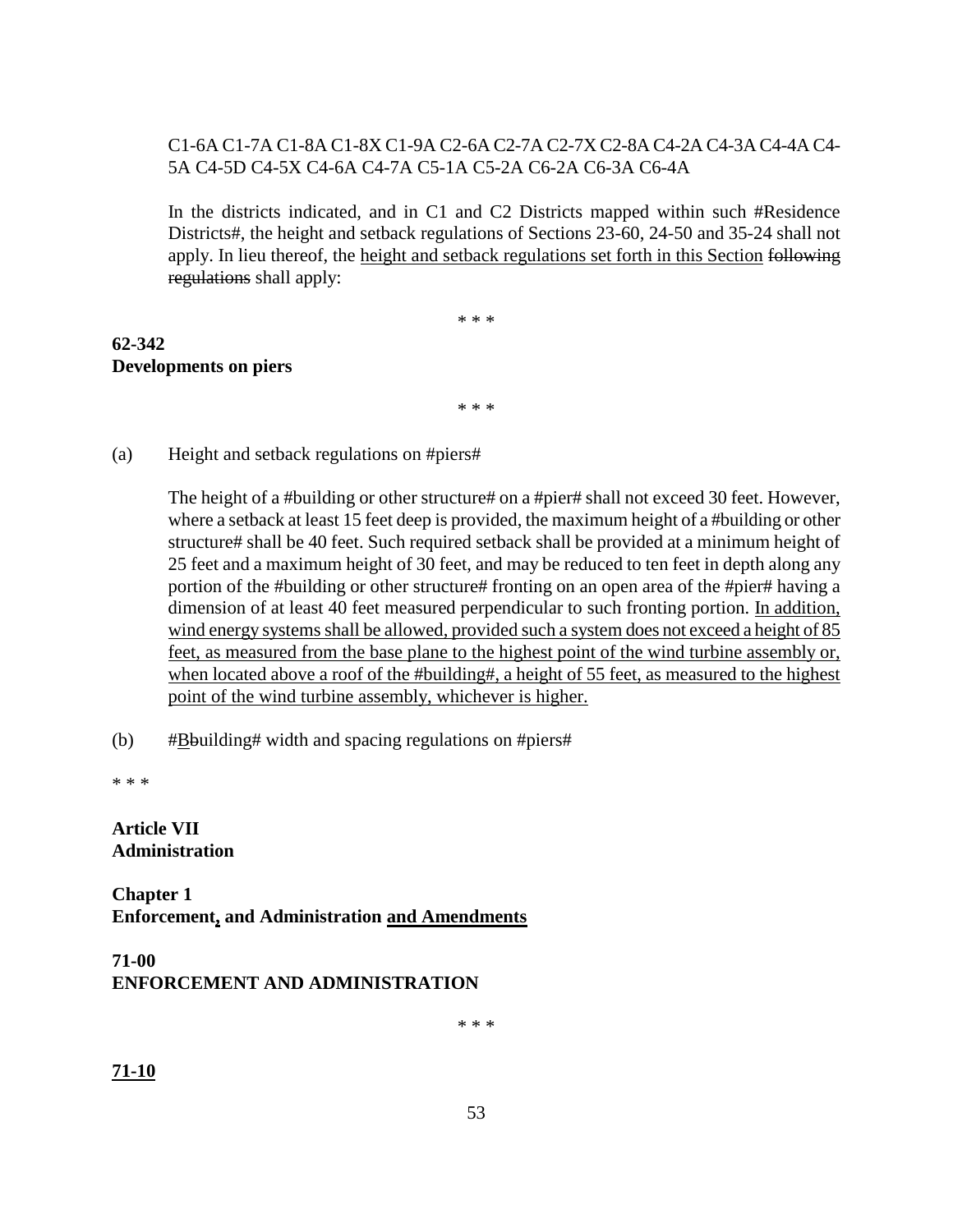#### **PROCEDURE FOR AMENDMENTS**

The City Planning Commission shall adopt resolutions to amend the text of this Resolution or the #zoning maps# incorporated therein, and the City Council shall act upon such amendments, in accordance with the provisions of the New York City Charter.

\* \* \*

**Chapter 5 Amendments**

# **75-00 PROCEDURE FOR AMENDMENTS**

The City Planning Commission shall adopt resolutions to amend the text of this Resolution or the #zoning maps# incorporated therein, and the City Council shall act upon such amendments, in accordance with the provisions of the New York City Charter.

\* \* \*

**Chapter 5 Certifications**

## **75-00 CERTIFICATIONS**

#### **75-01 Certification for Rooftop Greenhouses**

A rooftop greenhouse shall be excluded from the definition of #floor area# and may exceed #building# height limits, upon certification by the Chairperson of the City Planning Commission that such rooftop greenhouse:

- (a) is located on the roof of a #building# that does not contain #residences# or other #uses# with sleeping accommodations;
- (b) will only be used for cultivation of plants, or primarily for cultivation of plants when #accessory# to a #community facility use#;
- (c) is no more than 25 feet in height:
- (d) has roofs and walls consisting of at least 70 percent transparent materials, except as permitted pursuant to paragraph  $(f)(3)$  of this Section;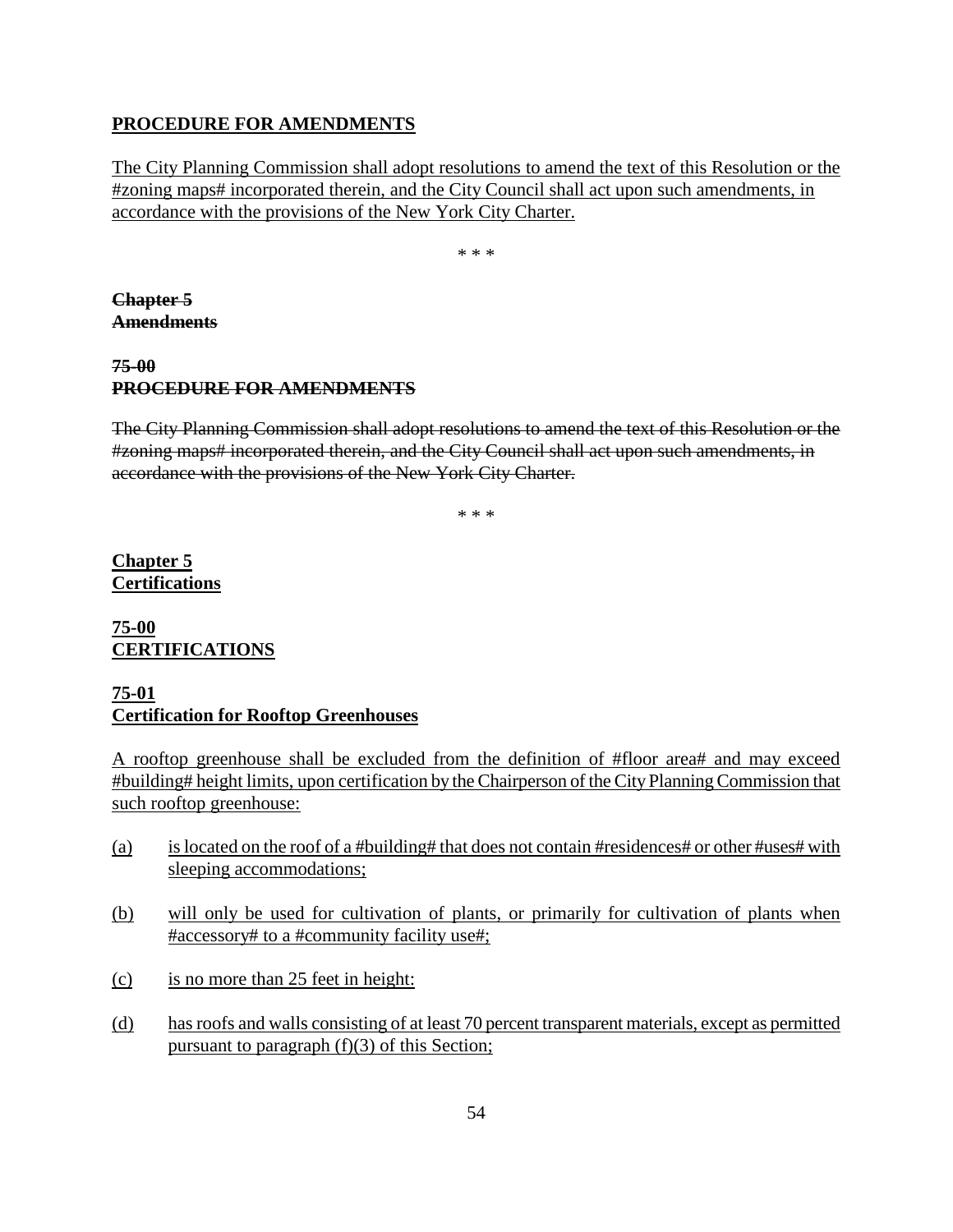- (e) where exceeding #building# height limits, is set back from the perimeter wall of the #story# immediately below by at least 6 feet on all sides; and
- (f) has been represented in plans showing:
	- (1) the area and dimensions of the proposed greenhouse, the location of the existing or proposed #building# upon which the greenhouse will be located, and access to and from the #building# to the greenhouse;
	- (2) that the design of the greenhouse incorporates a rainwater collection and reuse system; and
	- (3) any portions of the greenhouse dedicated to office or storage space #accessory# to the greenhouse, which shall be limited to 20 percent of the floor space of the greenhouse, and shall be exempt from the transparency requirement in paragraph (d) of this Section.

Plans submitted shall include sections and elevations, as necessary to demonstrate compliance with the provisions of paragraphs (a) through (f) of this Section, as applicable. A copy of the proposed rooftop greenhouse plan shall be delivered to the affected Community Board, which may review such proposal and submit comments to the Chairperson of the City Planning Commission. The certification of a rooftop greenhouse shall not be complete until the earlier of the date that the affected Community Board submits comments regarding such proposal to City Planning or informs City Planning that such Community Board has no comments; or 45 days from the date that such proposal was submitted to the affected Community Board.

No building permits or certificates of occupancy related to the addition of #residences# or other #uses# with sleeping accommodations within the #building# may be issued by the Department of Buildings, unless and until such rooftop greenhouse has been fully dismantled. A Notice of Restrictions shall be recorded for the #zoning lot# providing notice of the certification pursuant to this Section. The form and contents of the legal instrument shall be satisfactory to the Chairperson of the City Planning Commission, and the filing and recording of such instrument shall be a precondition to the use of such rooftop greenhouse. The recording information for the rooftop greenhouse certification shall be referenced on the first Certificate of Occupancy to be issued after such notice is recorded, as well as all subsequent Certificates of Occupancy, for as long as the rooftop greenhouse remains intact.

\* \* \*

# **81-252 Permitted obstructions**

With the exception of unenclosed balconies conforming to the provisions of Section 23-13 (Balconies), the Except as set forth in this Section, structures which under the provisions of Sections 33-42 or 43-42 (Permitted Obstructions) or 34-11 or 35-11 (General Provisions), are permitted to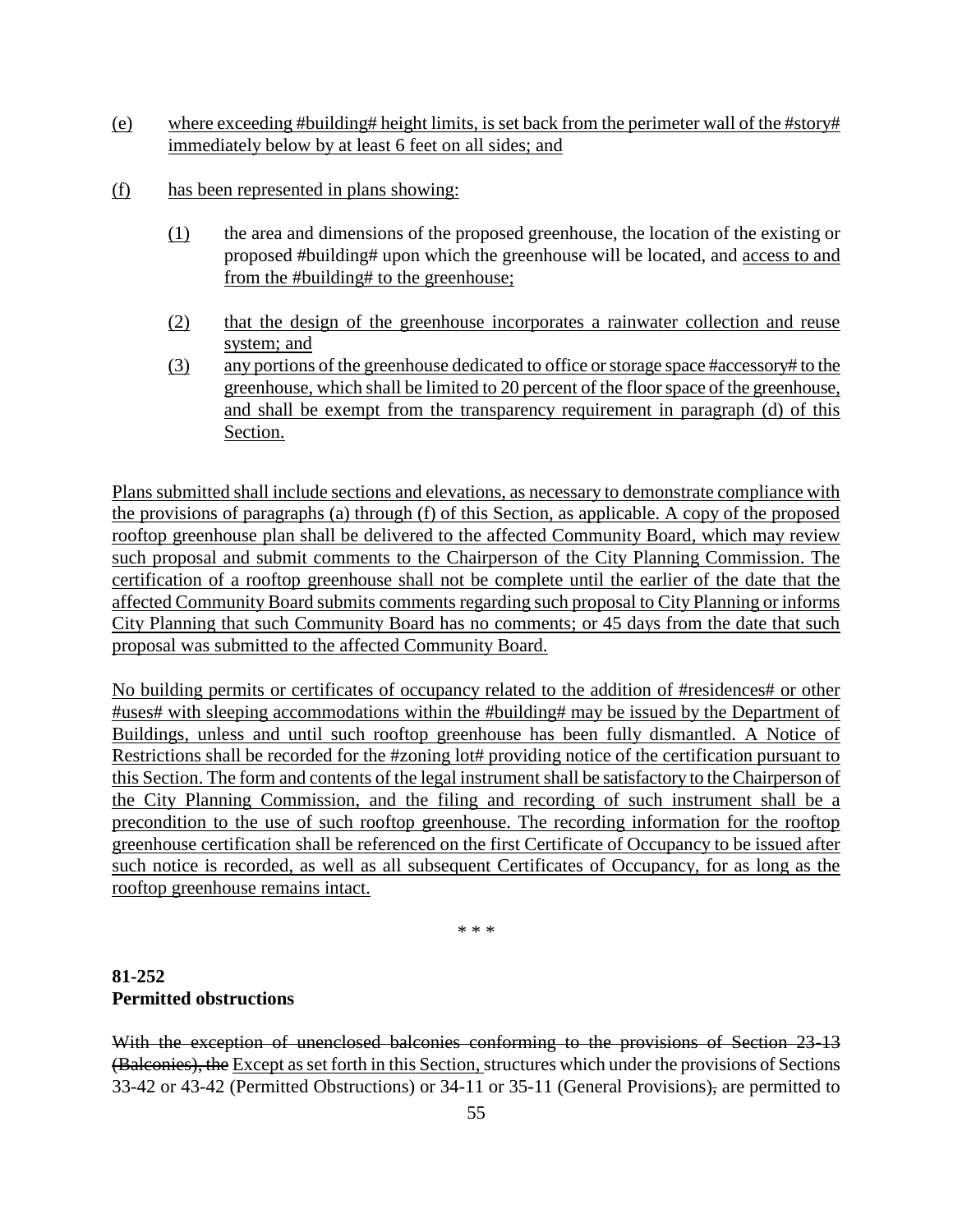penetrate a maximum height limit or a #sky exposure plane# shall not be permitted as exceptions to the height limitations, setback requirements or rules for the measurement of #encroachments# or #compensating recesses# set forth in Section 81-26 (Height and Setback Regulations), nor shall they be excluded in determining daylight blockage pursuant to the provisions of Section 81-27 (Alternate Height and Setback Regulations).

The following shall be permitted as exceptions to the height regulations, setback requirements or rules for the measurement of #encroachments# or #compensating recesses# set forth in Section 81-26 (Height and Setback Regulations) and shall be excluded in determining daylight blockage pursuant to the provisions of Section 81-27 (Alternate Height and Setback Regulations).

- (a) Unenclosed balconies conforming to the provisions of Section 23-13 (Balconies); and
- (b) Exterior wall thickness, up to 8 inches, where such wall thickness is added to the exterior face of a #building# wall existing on (date of adoption), provided the added wall thickness has a thermal resistance (R-value) of at least 1.5 per inch. Where #buildings# that have added exterior wall thickness pursuant to this Section are #enlarged#, such #enlarged# portion may similarly penetrate a maximum height limit in order to align with the exterior walls of the existing #building#, provided such #enlargement# contains less #floor area# than the existing #building#, and there is no penetration of #floor area# above a maximum height limit.

\* \* \*

## **84-135 Limited height of buildings**

For the purposes of this Section, the term "#buildings#" shall include #buildings or other structures#. No portion of any #building# may be built to a height greater than 85 feet above #curb level#, except that:

\* \* \*

- (e) Sections 23-62 (Permitted Obstructions) and 33-42 (Permitted Obstructions) are hereby made inapplicable. Any portion of a #building# that exceeds an established height limit shall be subject to the following provisions:
	- (1) The following shall not be considered obstructions and may thus penetrate a maximum height limit:
		- (i) Chimneys or flues, with a total width not exceeding 10 percent of the #aggregate width of street walls# of a #building# at any level
		- (ii) Elevator or stair bulkheads, roof water tanks, cooling towers and or other #accessory# mechanical equipment (including enclosure walls), provided that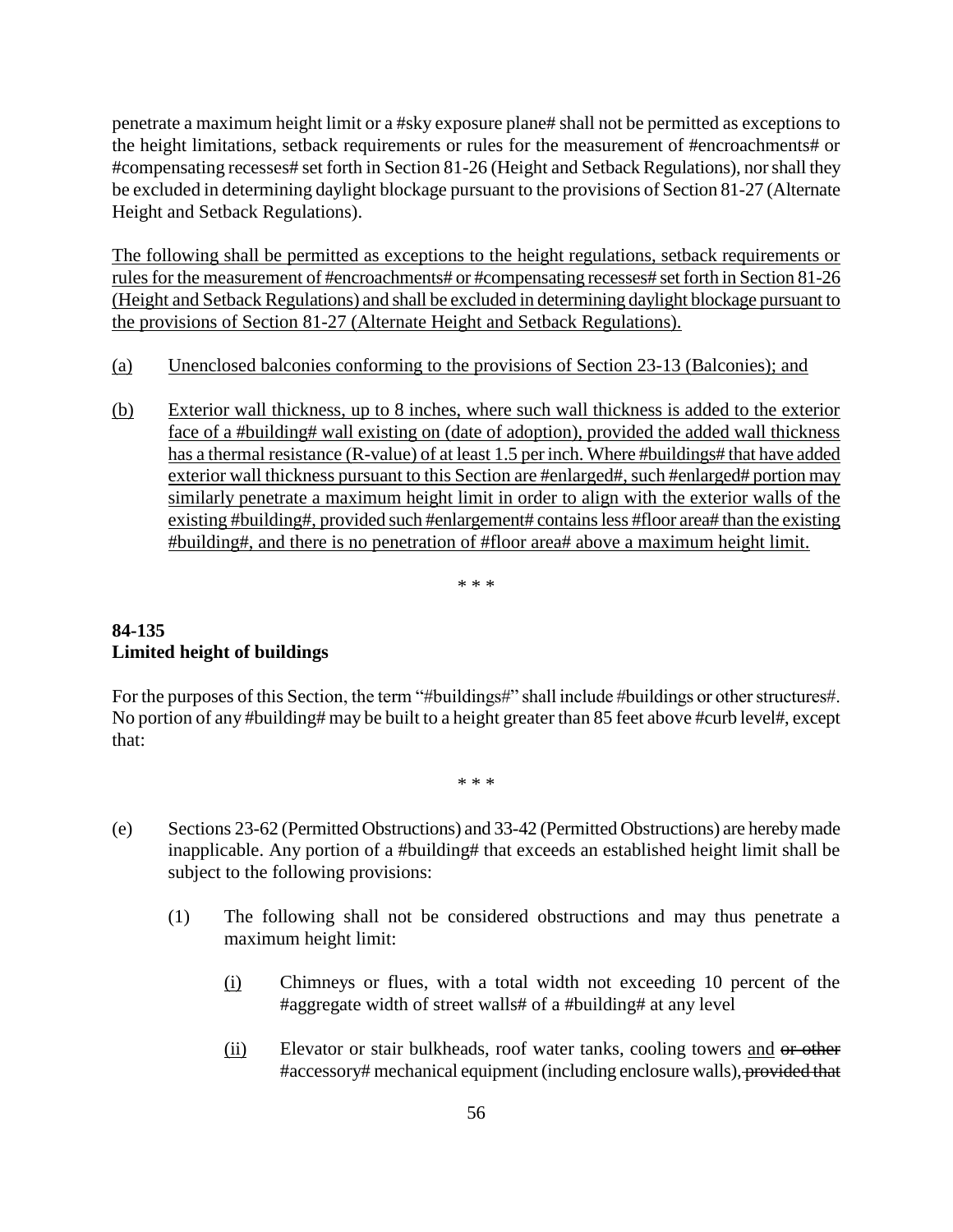either the product, in square feet, of the #aggregate width of street walls# of such obstructions facing each #street# frontage times their average height, in feet, shall not exceed a figure equal to eight times the width, in feet, of the #street wall# of the #building# facing such frontage at #curb level#, or the #lot coverage# of all such obstructions does not exceed 20 percent of the #lot coverage# of the #building# and the height of all such obstructions does not exceed 40 feet pursuant to Section 33-42 (Permitted Obstructions)

- (iii) Decks, and other surfaces for recreational activities, not more than 3 feet, 6 inches in height, as measured from the maximum height limit, or the finished level of the roof as it existed on (date of adoption), whichever is higher;
- (iv) External wall thickness, pursuant to Section 33-42 (Permitted Obstructions)
- (v) Flagpoles and aerials
- (vi) Heliostats and wind turbines energy systems
- (vii) Parapet walls, not more than four feet high in height, as measured from the maximum height limit, or the finished level of the roof as it existed on (date of adoption), whichever is higher. A guardrail with a surface at least 70 percent open or with an opacity no more than 30 percent (as viewed in elevation), shall be permitted above a parapet wall or within 2 feet of a parapet wall, provided such guardrail is not more than 4 feet above the accessible level of a roof. Such restriction on guardrail height shall not apply when located beyond 2 feet from a parapet wall;
- (viii) Roof thickness, up to 8 inches, to accommodate the addition of insulation, for #buildings# or portions of #buildings# constructed prior to (date of adoption). For a #building# that has added roof thickness pursuant to this paragraph, an #enlargement# may align with the finished roof surface of such #building#, provided the #enlarged# portion does not exceed the maximum height limit height by more than 8 inches;
- (ix) Rooftop greenhouses, permitted pursuant to Section 75-01 (Certification for Rooftop Greenhouses);
- (x) Skylights, clerestories or other day lighting devices, not more than 4 feet in height, as measured from the maximum height limit, or the finished level of the roof as it existed on (date of adoption), whichever is higher. Such devices shall be limited to a #lot coverage# not greater than 10 percent of the #lot coverage# of the roof and be located at least 8 feet from the #street wall# edge. However, such devices shall not be permitted obstructions above a roof with a slope greater than 20 degrees;
- (xi) Solar energy systems: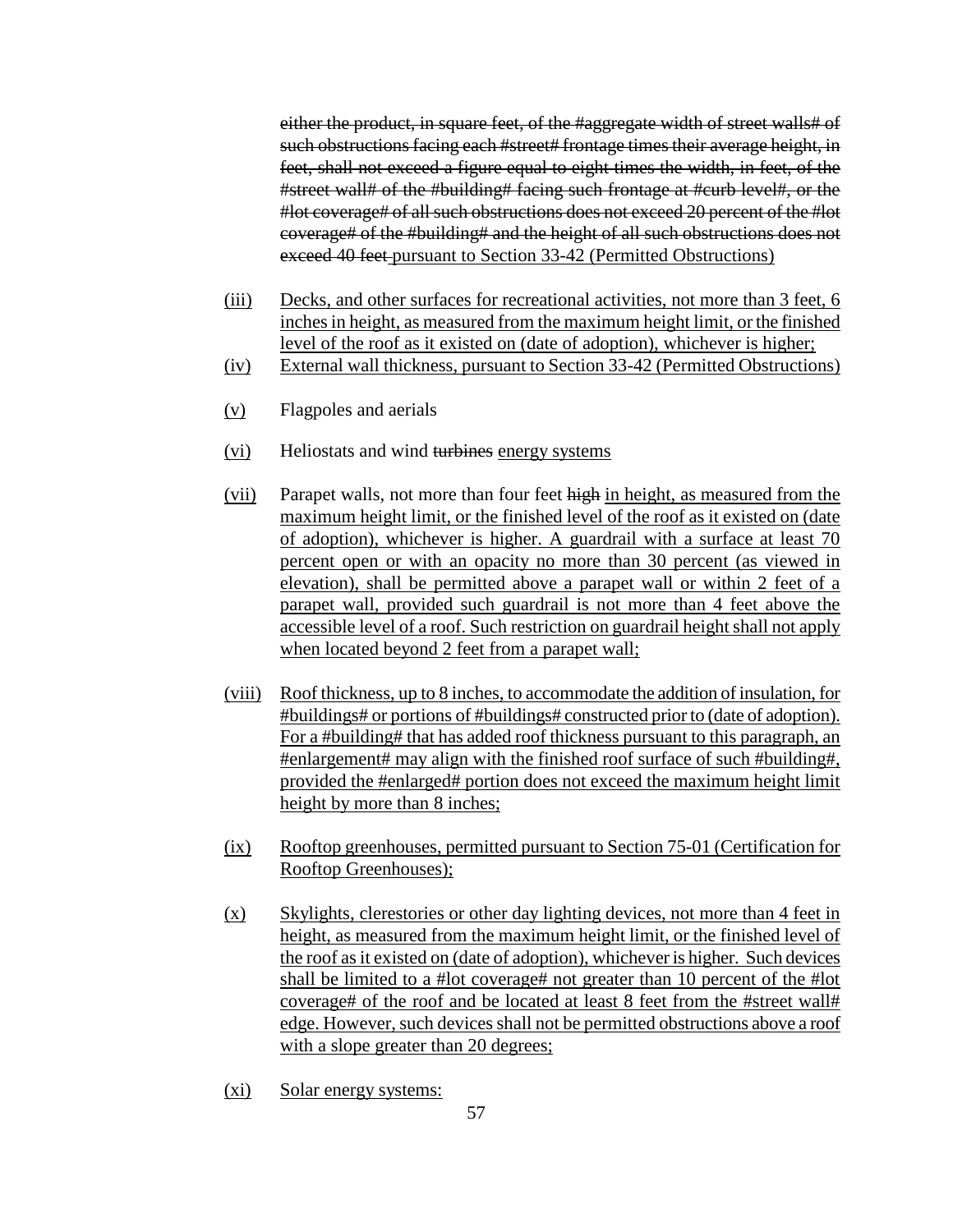- (1) on the roof of a #building#, up to 4 feet in height, as measured from the maximum height limit, or the finished level of the roof, whichever is higher;
- (2) on the roof of a #building#, greater than 4 feet in height, as measured from the maximum height limit, or the finished level of the roof, whichever is higher, provided that all such portions above 4 feet are set back at least 6 feet from a #street wall#, limited to a #lot coverage# not greater than 25 percent of the #lot coverage# of the roof and do not exceed a height of 15 feet, or when located on a bulkhead or other obstruction pursuant to paragraph (f) of Section 33- 42, do not exceed a height of 6 feet.
- (3) on walls existing on (date of adoption), projecting no more than 10 inches and occupying no more than 20 percent of the surface area of the #building# wall (as viewed in elevation) from which it projects.

However, any installation on a roof with a slope greater than 20 degrees shall be limited to 18 inches in height, as measured perpendicular to the roof surface.

- (xii) Vegetated roofs, not more than 3 feet, 6 inches in height excluding vegetation, as measured from the maximum height limit, or the finished level of the roof as it existed on (date of adoption), whichever is higher. On roofs with slopes greater than 20 degrees, vegetated roofs shall be limited to a height of 12 inches measured perpendicular to such roof surface;
- (xiii) Weirs, check dams and other equipment for stormwater management, not more than 3 feet, 6 inches in height, as measured from the maximum height limit, or the finished level of the roof as it existed on (date of adoption), whichever is higher;
- (xiv) Wire, chain link or other transparent fences;
- (2) The maximum permitted size of enclosure walls surrounding elevator or stair bulkheads, roof water tanks, cooling towers and or other #accessory# mechanical equipment may be increased by authorization of the City Planning Commission, provided the Commission finds that:
	- (i) the width of such additional enclosure wall at each #building# face does not exceed 80 percent of the width of the enclosure wall as allowed in paragraph (e)(1) of this Section;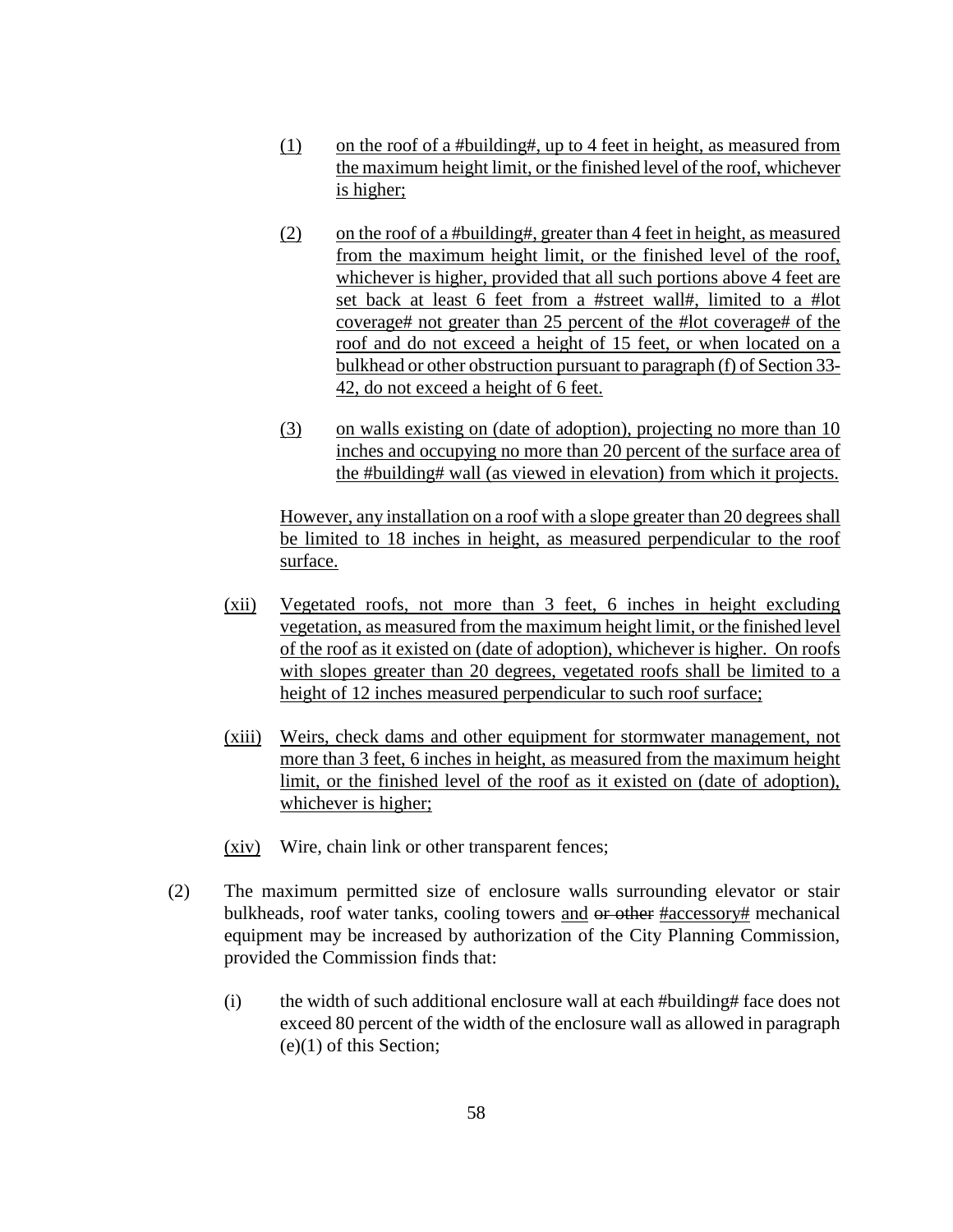- (ii) the additional area of the enclosure wall at each #building# face is not more than 50 percent of the area permitted as-of-right; and
- (iii) the enclosure wall is compatible with the #building# and the urban design goals of the Special District and complements the design by providing a decorative top; and
- (f) in #special height locations# in Appendices 2.2 and 3.2 of this Chapter, no portion of a #building#, including permitted obstructions, shall exceed a height of 450 feet above #curb level#.

\* \* \*

# **84-333 Limited height of buildings**

The maximum height of any #building or other structure#, or portion thereof, shall not exceed 400 feet on any portion of subzone C-1 shown as a #special height location# in Appendix 3.2 of this Chapter, except that permitted obstructions pursuant to Section 33-42 shall be allowed to penetrate a maximum height limit.

The maximum height of any #building or other structure#, or any portion thereof, located within subzone C-2 shall not exceed 180 feet above #curb level#, except that:

- (a) the maximum height of any #building or other structure#, or portion thereof, shown as a #special height location# shall not exceed the height set forth in Appendix 3.2; and
- (b) Sections 23-62 and 33-42 (Permitted Obstructions) are hereby made inapplicable. Any portion of a #building or other structure# that exceeds an established height limit shall be subject to the following provisions:
	- (1) The following shall not be considered obstructions and may this penetrate a maximum height limit:
		- (i) Chimneys or flues, with a total width not exceeding 10 percent of the #aggregate width of street walls# or a #building# at any level;
		- (ii) Decks, and other surfaces for recreational activities, not more than 3 feet, 6 inches in height, as measured from the maximum height limit, or the finished level of the roof as it existed on (date of adoption), whichever is higher;
		- (iii) Elevator or stair bulkheads, roof water tanks, cooling towers or other accessory mechanical equipment (including enclosure walls), provided that either the product, in square feet, of the #aggregate width of street walls# of such obstructions facing each #street# frontage times their average height, in feet, shall not exceed a figure equal to eight times the width, in feet, of the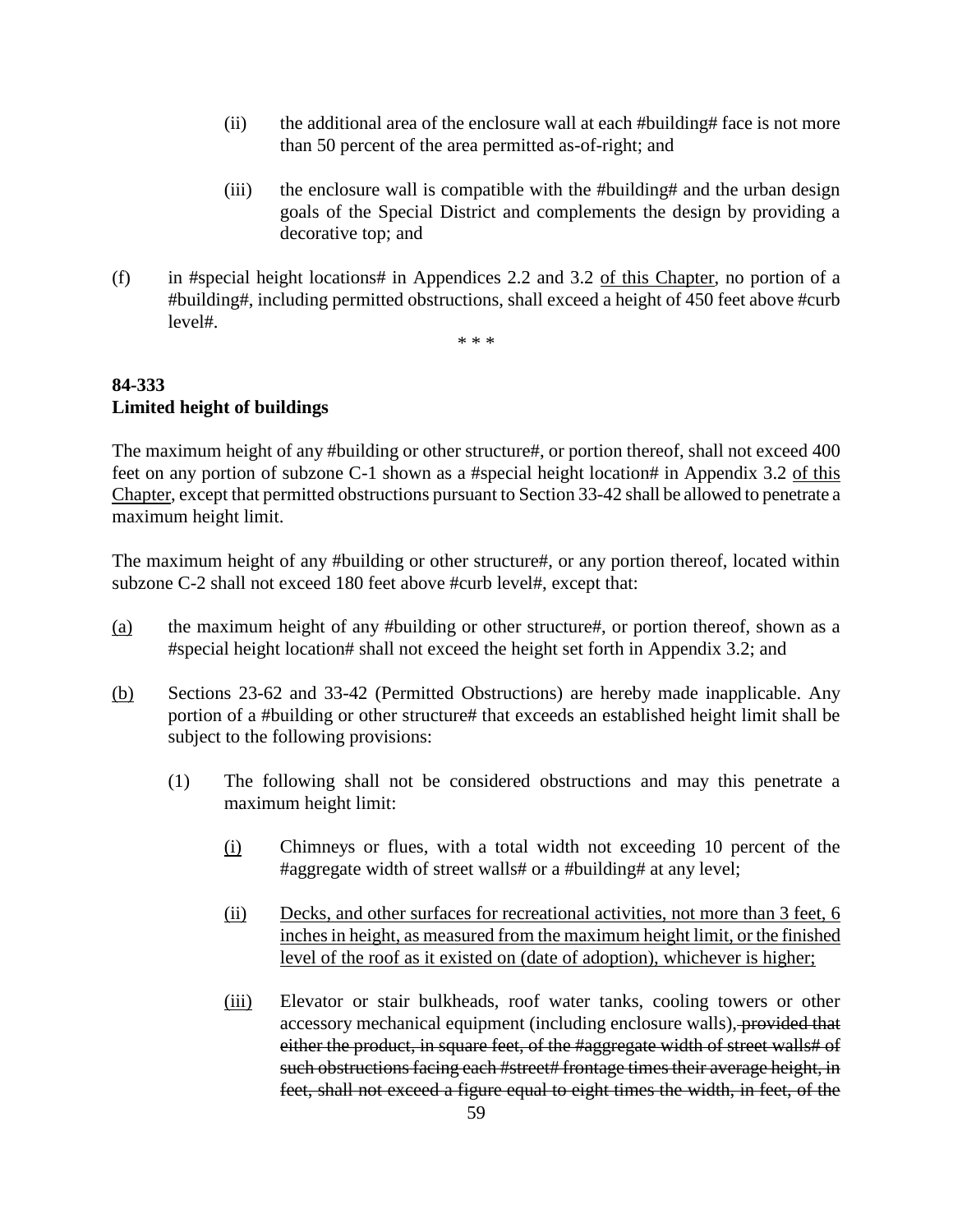#street wall# of the #buildings# facing such frontage at #curb level#, or the #lot coverage# of all such obstructions, does not exceed 20 percent of the #lot coverage# of the #building# and the height of all such obstructions does not exceed 40 feet pursuant to Section 33-42 (Permitted Obstructions);

- (iv) Fences, wire, chain link or other transparent type;
- (v) Flagpoles and aerials;
- (vi) Parapet walls, not more than four feet high in height, as measured from the maximum height limit, or the finished level of the roof as it existed on (date of adoption), whichever is higher. A guardrail with a surface at least 70 percent open or with an opacity no more than 30 percent (as viewed in elevation), shall be permitted above a parapet wall or within 2 feet of a parapet wall, provided such guardrail is not more than 4 feet above the accessible level of a roof. Such restriction on guardrail height shall not apply when located beyond 2 feet from a parapet wall;
- (vii) Roof thickness, up to 8 inches, to accommodate the addition of insulation, for #buildings# or portions of #buildings# constructed prior to (date of adoption). For a #building# that has added roof thickness pursuant to this paragraph, an #enlargement# may align with the finished roof surface of such #building#, provided the #enlarged# portion does not exceed the maximum height limit height by more than 8 inches;
- (viii) Rooftop greenhouses, permitted pursuant to Section 75-01 (Certification for Rooftop Greenhouses);
- (ix) Skylights, clerestories or other day lighting devices, not more than 4 feet in height, as measured from the maximum height limit, or the finished level of the roof as it existed on (date of adoption), whichever is higher. Such devices shall be limited to a #lot coverage# not greater than 10 percent of the #lot coverage# of the roof and be located at least 8 feet from the #street wall# edge. However, such devices shall not be permitted obstructions above a roof with a slope greater than 20 degrees;
- (x) Solar energy systems:
	- (a) on the roof of a #building#, up to 4 feet in height, as measured from the maximum height limit, or the finished level of the roof, whichever is higher;
	- (b) on the roof of a #building#, greater than 4 feet in height, as measured from the maximum height limit, or the finished level of the roof,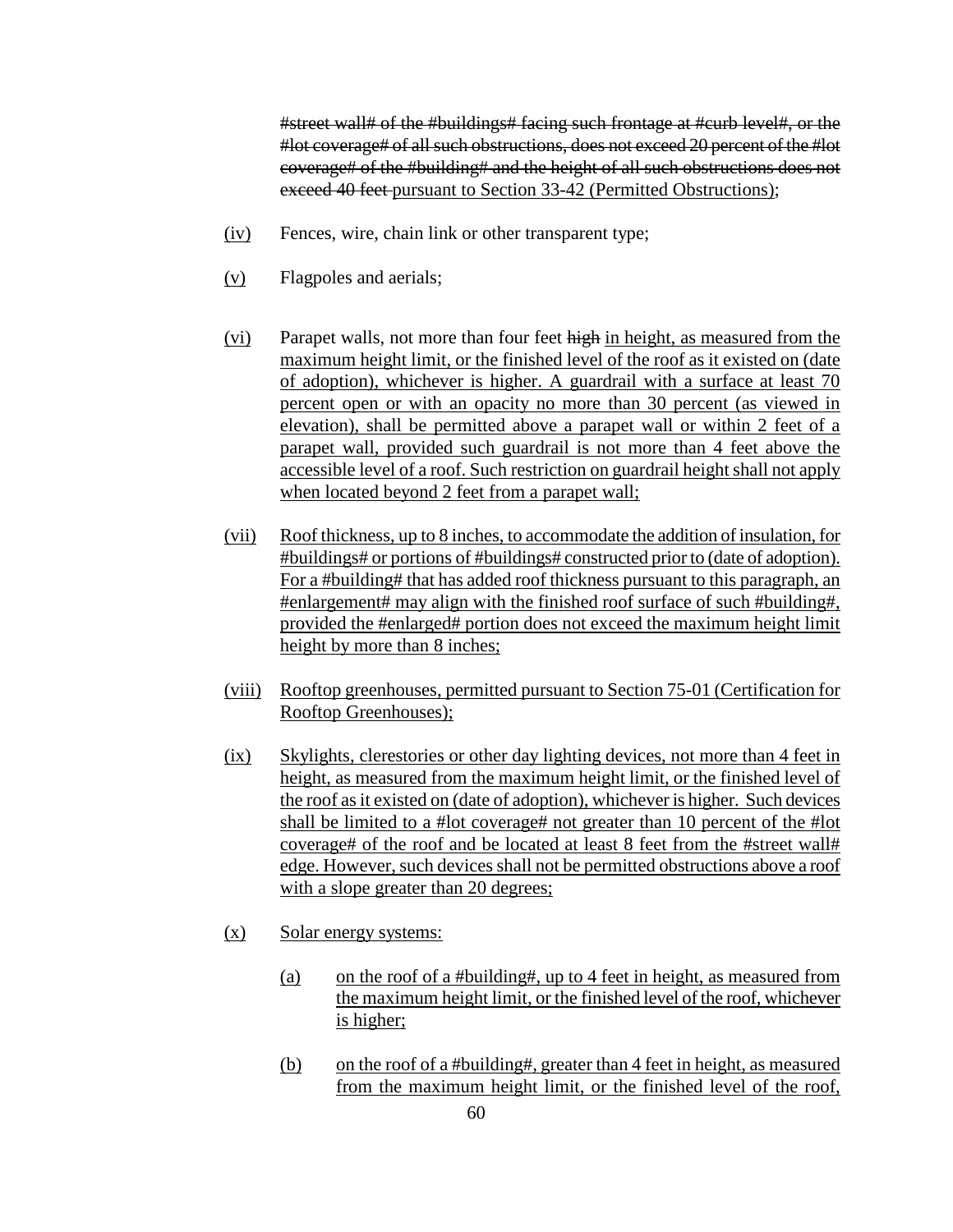whichever is higher, provided that all such portions above 4 feet are set back at least 6 feet from a #street wall#, limited to a #lot coverage# not greater than 25 percent of the #lot coverage# of the roof and do not exceed a height of 15 feet, or when located on a bulkhead or other obstruction pursuant to paragraph (f) of Section 33- 42, do not exceed a height of 6 feet.

(c) on walls existing on (date of adoption), projecting no more than 10 inches and occupying no more than 20 percent of the surface area of the #building# wall (as viewed in elevation) from which it projects.

However, any installation on a roof with a slope greater than 20 degrees shall be limited to 18 inches in height, as measured perpendicular to the roof surface.

- (xi) Vegetated roofs, not more than 3 feet, 6 inches in height excluding vegetation, as measured from the maximum height limit, or the finished level of the roof as it existed on (date of adoption), whichever is higher. On roofs with slopes greater than 20 degrees, vegetated roofs shall be limited to a height of 12 inches measured perpendicular to such roof surface;
- (xii) Weirs, check dams and other equipment for stormwater management, not more than 3 feet, 6 inches in height, as measured from the maximum height limit, or the finished level of the roof as it existed on (date of adoption), whichever is higher;
- (2) The maximum permitted size of enclosure walls surrounding elevator or stair bulkheads, roof water tanks, cooling towers and or other #accessory# mechanical equipment may be increased by authorization of the City Planning Commission, provided the Commission finds that:
	- (i) the width of such additional enclosure wall at each  $\#$  building  $\#$  face does not exceed 80 percent of the width of the enclosure wall as allowed in paragraph (b)(1) of this Section;
	- (ii) the additional area of the enclosure wall at each #building# face is not more than 50 percent of the area permitted as-of-right; and
	- (iii) the enclosure wall is compatible with the #building# and the urban design goals of the Special District and complements the design by providing a decorative top.
- (c) Notwithstanding the above, iIn no event, shall the height of any #building#, including permitted obstructions, exceed 800 feet above #curb level#.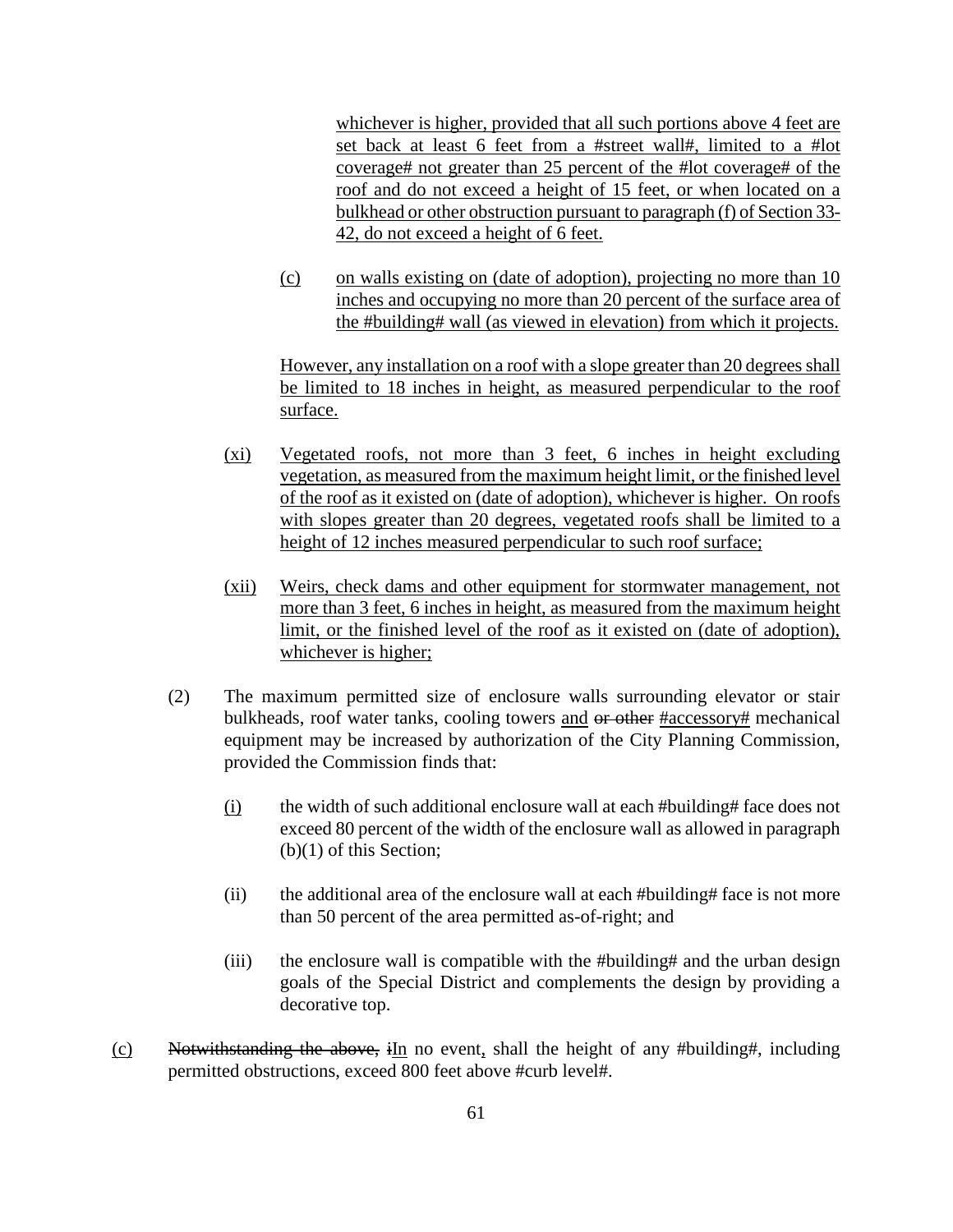#### **87-31 Permitted Obstructions**

The provisions of Section 33-42 (Permitted Obstructions) shall apply to all #buildings#., except that elevator or stair bulkheads, roof water tanks, cooling towers or other mechanical equipment (including enclosures), may penetrate a maximum height limit, provided that either:

- (a) the product, in square feet, of the #aggregate width of street walls# of such obstructions facing each #street# frontage, times their average height, in feet, shall not exceed a figure equal to eight times the width, in feet, of the #street wall# of the #building# facing such frontage; or
- (b) the #lot coverage# of all such obstructions does not exceed 20 percent of the #lot coverage# of the #building#, and the height of all such obstructions does not exceed 40 feet.

In addition, dormers may penetrate a maximum base height in accordance with the provisions of paragraph (c)(1) of Section 23-621 (Permitted obstructions in certain districts).

\* \* \*

## **93-41 Rooftop Regulations**

#### (a) Permitted obstructions

 $\overline{(1)}$  Subdistricts A, B, C, D and E

The provisions of Section 33-42 (Permitted Obstructions) shall apply to all #buildings# within Subdistricts A through E, except that elevator or stair bulkheads, roof water tanks, cooling towers or other mechanical equipment (including enclosures), may penetrate a maximum height limit provided that either the product, in square feet, of the #aggregate width of street walls# of such obstructions facing each #street# frontage, times their average height, in feet, shall not exceed a figure equal to eight times the width, in feet, of the #street wall# of the #building# facing such frontage or, the #lot coverage# of all such obstructions does not exceed 20 percent of the #lot coverage# of the #building#, and the height of all such obstructions does not exceed 40 feet. In addition, dormers may penetrate a maximum base height in accordance with the provisions of paragraph  $(c)(1)$  of Section 23-621 (Permitted obstructions in certain districts).

(b)  $(2)$  Subdistrict F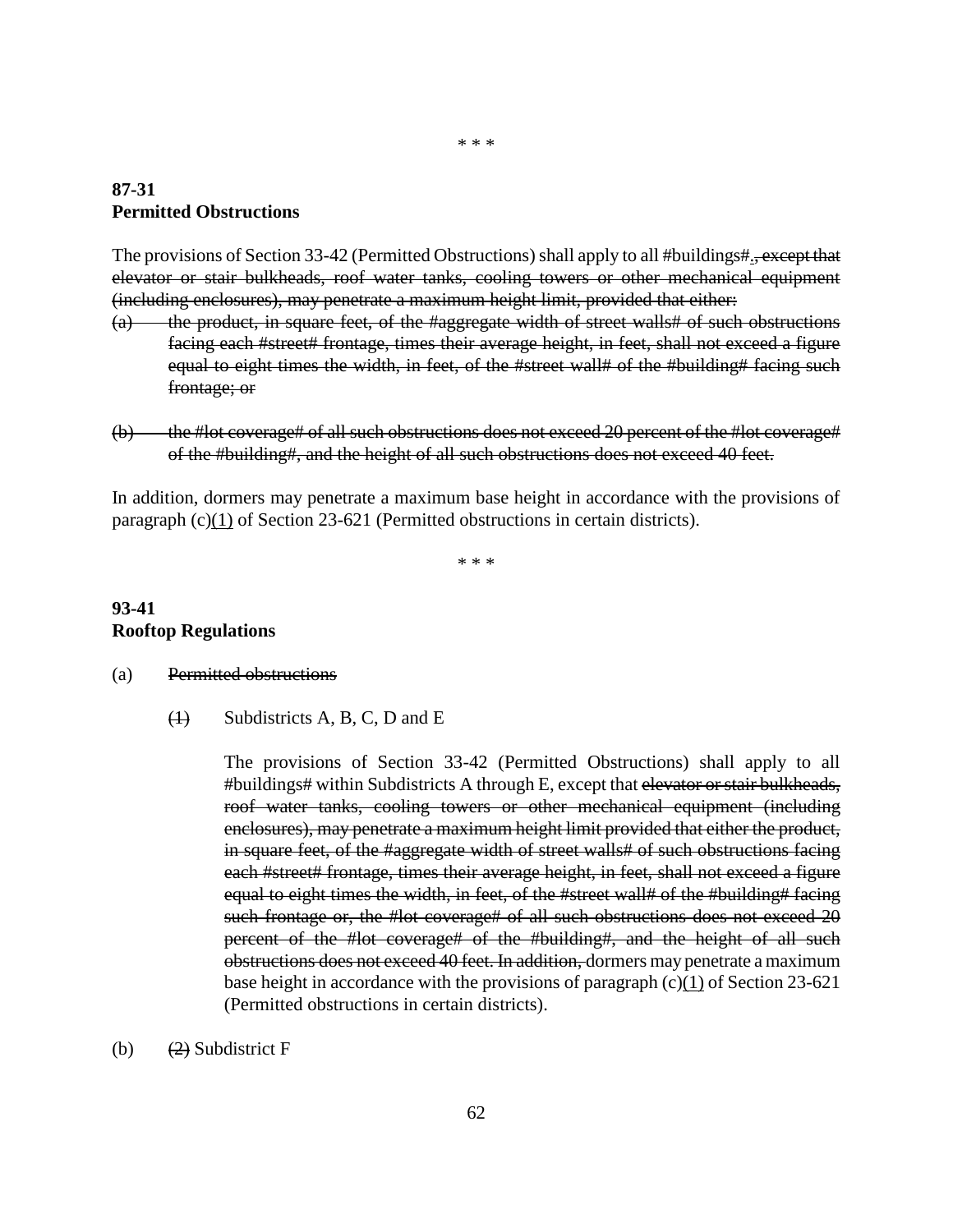In Subdistrict F, the provisions of paragraph  $(df)$  of Section 33-42 (Permitted Obstructions) shall not apply, except that. In lieu thereof, the following shall apply:

(i) #Building# bases and transition heights

For all #building# bases and transition heights, rooftop mechanical structures, including, but not limited to, elevator or stair bulkheads, roof water tanks, cooling towers or other mechanical equipment, and their required enclosures may penetrate a maximum height limit, provided that either the product, in square feet, of the #aggregate width of street walls# of such obstructions facing each #street# frontage, times their average height, in feet, shall not exceed a figure equal to eight times the width, in feet, of the #street wall# of the #building# facing such frontage or, the #lot coverage# of all such obstructions does not exceed 20 percent of the #lot coverage# of the #building#, and the height of all such obstructions does not exceed 40 feet.

(ii) Towers

For all towers, rooftop mechanical equipment, including, but not limited to, elevator or stair bulkheads, roof water tanks, cooling towers or other mechanical equipment, and their required enclosures, may penetrate a maximum height limit. Ffor towers above a height of 350 feet, such rooftop mechanical structures shall comply with the tower top articulation provisions set forth in Section 93-569 (Tower top articulation).

#### (b) Screening requirements for mechanical equipment

For all #developments# and #enlargements#, all mechanical equipment located on any roof of a #building or other structure# shall be fully enclosed, except that openings in such enclosure shall be permitted only to the extent necessary for ventilation and exhaust.

#### \* \* \*

#### **Special Height and Setback Regulations in the South of Port Authority Subdistrict E**

(a) #Zoning lots# with Eighth Avenue frontage

**93-55**

\* \* \*

(2) permitted obstructions, as listed in paragraph (a) of Section 93-41, may penetrate the #sky exposure plane#. In addition, a dormer, as listed in paragraph (c)(1) of Section 23-621, may penetrate the #sky exposure plane#.

\* \* \*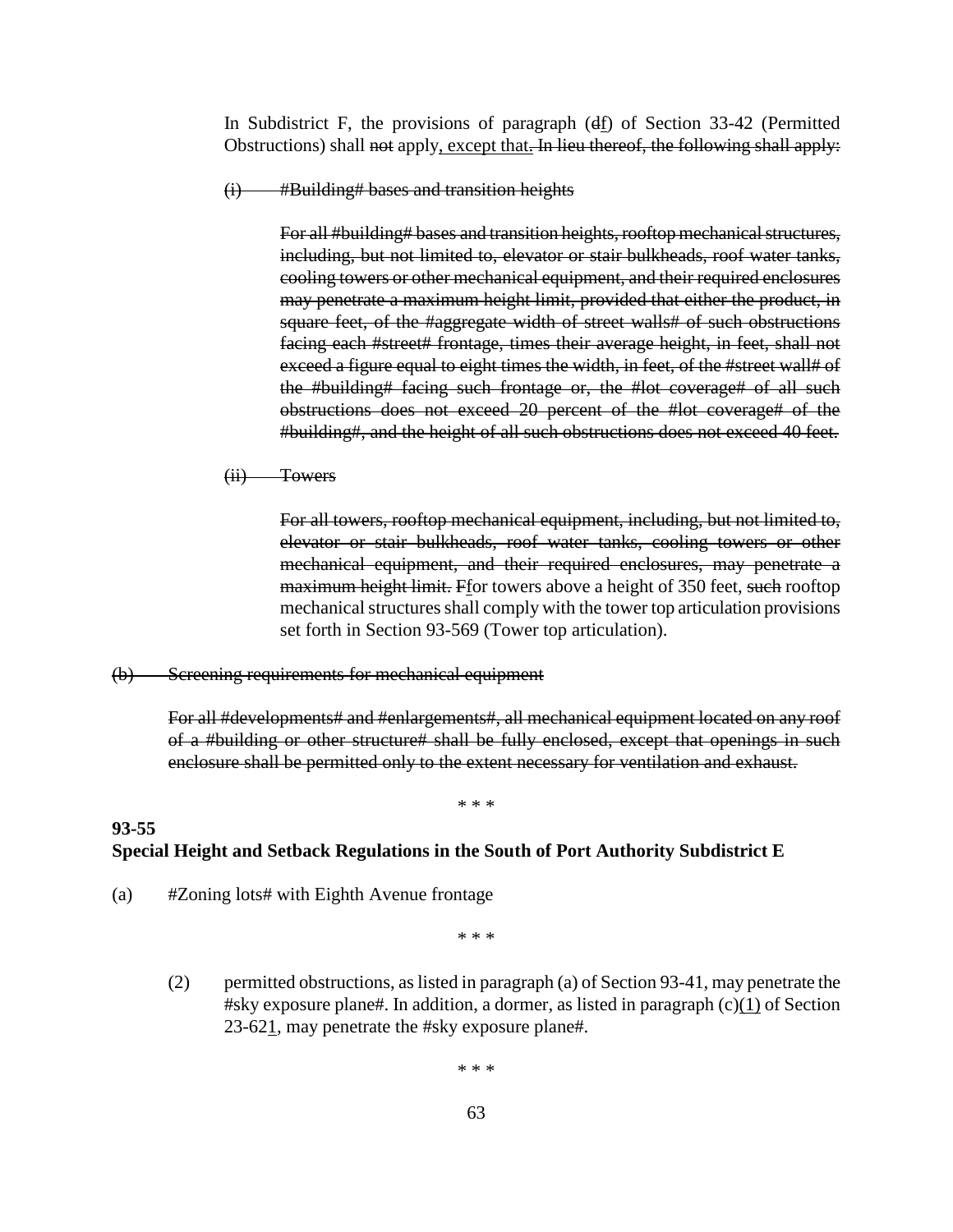# **93-77 Design Criteria for Public Access Areas in Subdistrict F**

Public access areas in Subdistrict F shall be comprised of publicly accessible open spaces, private streets and pedestrian ways.

(a) Design criteria

\* \* \*

(12) Canopies, awnings, and marquees and sun control devices

Where #buildings# front onto publicly accessible open spaces, private streets and pedestrian ways, canopies, awnings, and marquees and sun control devices shall be permitted pursuant to the standards set forth in paragraph (c) of Section 37-726 (Permitted obstructions).

\* \* \*

# **94-072 Special plaza provisions**

In Areas A, C and E, all #developments# which are located on a #zoning lot# with frontage along Emmons Avenue, except for a #zoning lot# of less than 8,000 square feet which was in existence as of November 1, 1972, shall provide and maintain a plaza for public use which complies with the following requirements:

\* \* \*

(c) The size of the plaza shall be at least 4,000 square feet in one location and shall not at any point be more than two feet below or five feet above #street# level, with a minimum dimension of 35 feet. At least 15 percent of the plaza area shall be landscaped and planted with trees, except when a #zoning lot# abutting both Dooley Street and Emmons Avenue is #developed#, then such landscaping shall be at least 75 percent of the total plaza area provided with such #development#.

\* \* \*

(f) A plaza may include as permitted obstructions, sculptures, kiosks, or open cafes occupying in the aggregate no more than 30 percent of the total plaza area. Ice skating rinks are also allowed as permitted obstructions within such plazas only for the months from October through March, provided the minimum area of such plaza is 7,500 square feet. Exterior wall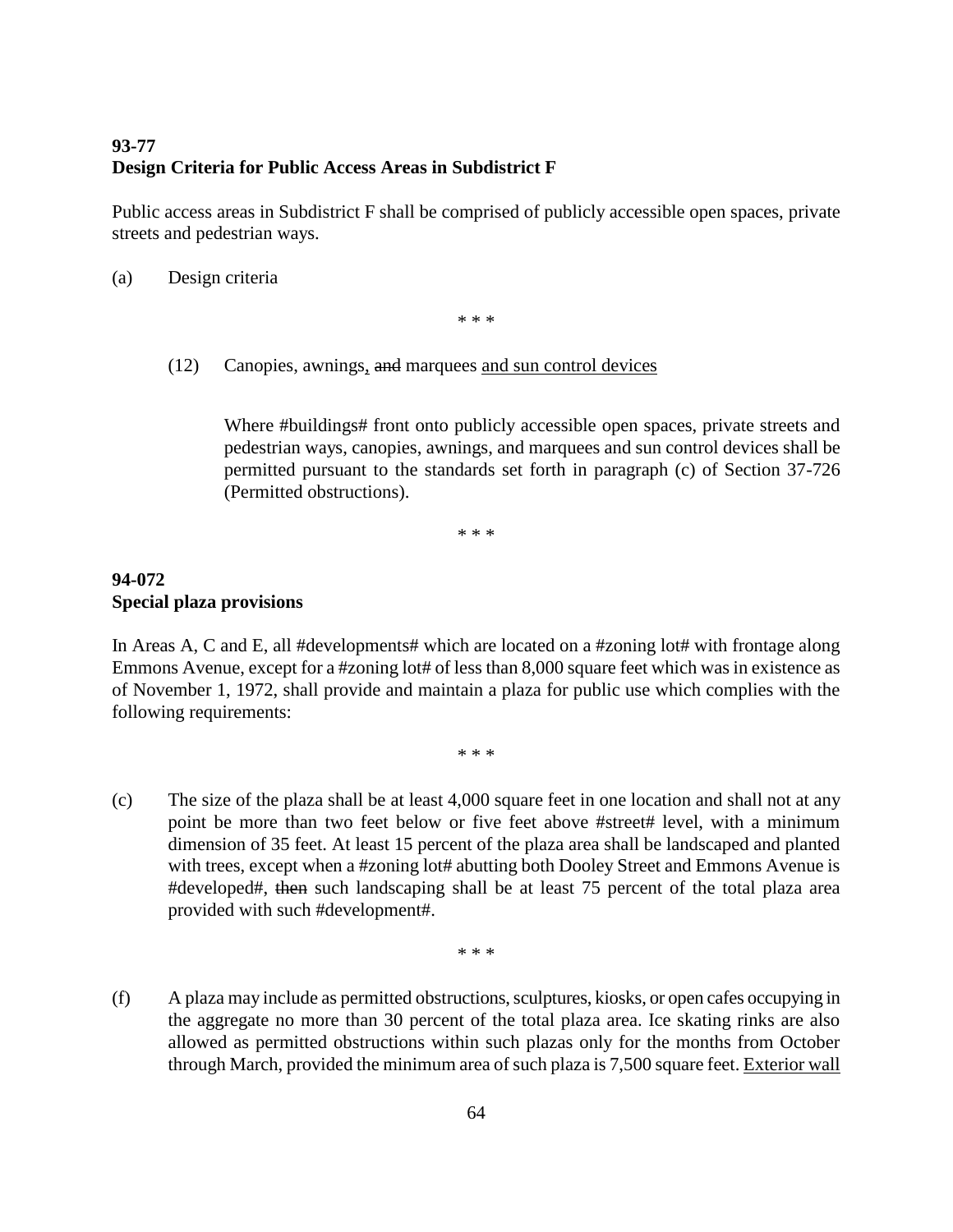thickness, awnings and other sun control devices pursuant to Section 37-726 (Permitted Obstructions) shall also be allowed as permitted obstructions.

\* \* \*

# **97-441 Permitted obstructions**

The provisions of Section 33-42 (Permitted Obstructions) shall apply to all #buildings# within the Special District, except that the provisions of paragraph (d) shall not apply. In lieu thereof, the following regulations shall apply:

Elevator or stair bulkheads, roof water tanks, cooling towers or other mechanical equipment (including enclosures), may penetrate a maximum height limit or #sky exposure plane# provided that either:

- (a) the product, in square feet, of the #aggregate width of street walls# of such obstructions facing each #street# frontage, times their average height, in feet, shall not exceed a figure equal to eight times the width, in feet, of the #street wall# of the #building# facing such frontage; or
- (b) for #buildings# at least 120 feet in height, the #lot coverage# of all such obstructions does not exceed 20 percent of the #lot coverage# of the #building#, and the height of all such obstructions does not exceed 40 feet.

In addition, dormers may penetrate a maximum base height in accordance with the provisions of paragraph (c)(1) of Section 23-621 (Permitted obstructions in certain districts).

\* \* \*

## **98-422 Special rooftop regulations**

The provisions of Section 33-42 (Permitted Obstructions) shall apply to all #buildings or other structures# within the #Special West Chelsea District#, except that as modified as follows:

## (a) Permitted Obstructions

(1) Elevator or stair bulkheads, roof water tanks, cooling towers or other mechanical equipment (including enclosures), may penetrate a #sky exposure plane# or a maximum height limit provided that either the product, in square feet, of the #aggregate width of street walls# of such obstructions facing each #street# frontage, times their average height, in feet, shall not exceed a figure equal to eight times the width, in feet, of the #street wall# of the #building# facing such frontage or, the #lot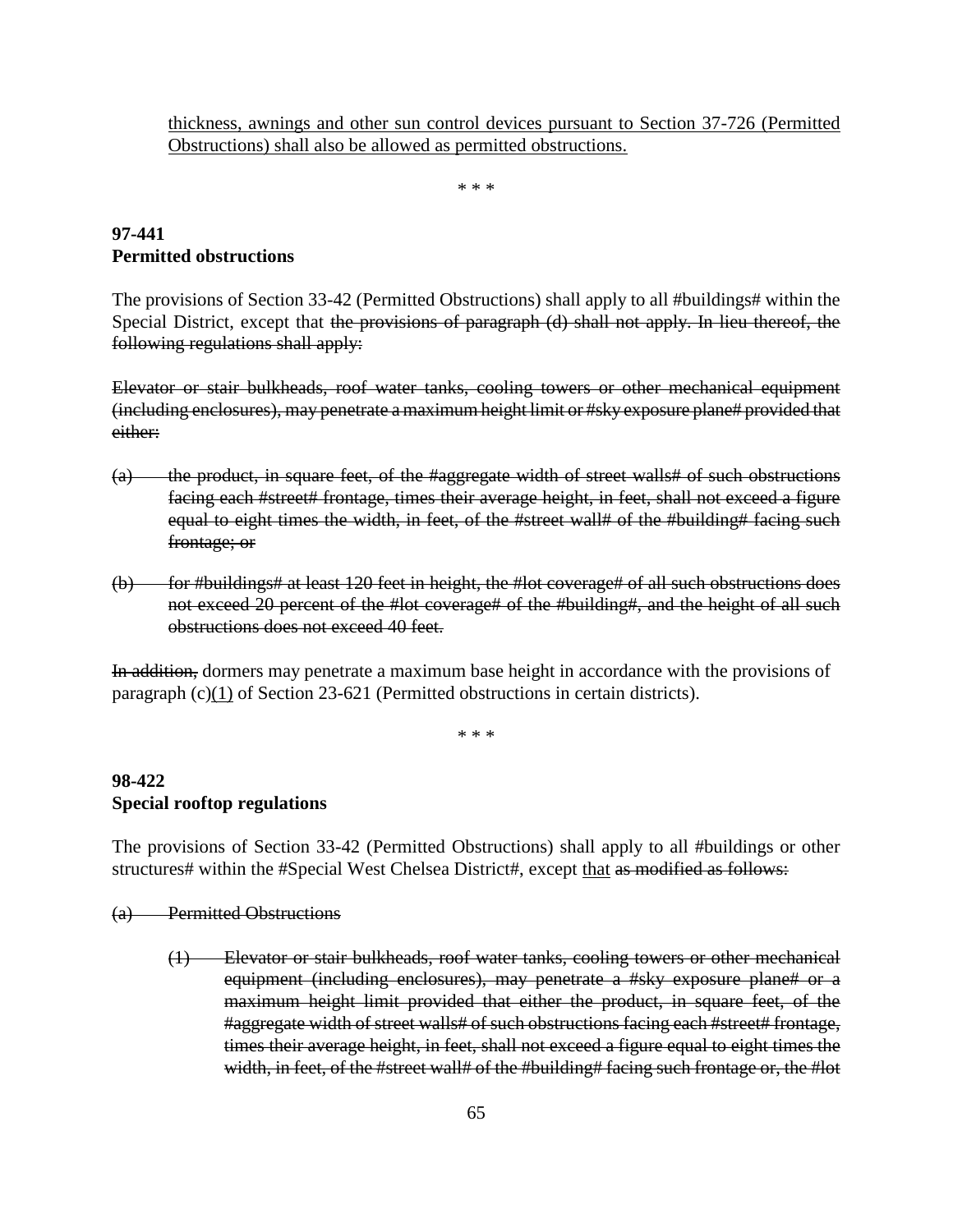coverage# of all such obstructions does not exceed 20 percent of the #lot coverage# of the #building#, and the height of all such obstructions does not exceed 40 feet.

(2) Ddormers may penetrate a maximum base height in accordance with the provisions of paragraph  $(c)(1)$  of Section 23-621 (Permitted obstructions in certain districts). However, dormers may not exceed the maximum #building# height in Subareas C, F and G where the maximum base height and maximum #building# height are the same.

(b) Ventilation and mechanical equipment

All mechanical equipment located within 15 feet of the level of the #High Line bed# that is within 25 feet of the #High Line#, measured horizontally, or within the #High Line frontage#, as applicable, shall be screened and buffered with no intake or exhaust fans or vents facing directly onto the #High Line#.

\* \* \*

#### **101-221 Permitted Obstructions**

The provisions of Section 33-42 (Permitted Obstructions) shall apply to all #buildings# within the #Special Downtown Brooklyn District#, except that elevator or stair bulkheads, roof water tanks, cooling towers or other #accessory# mechanical equipment (including enclosures) may penetrate a maximum height limit, provided the product, in square feet, of the #aggregate width of street walls# of such obstructions facing each #street# frontage, times their average height, in feet, shall not exceed a figure equal to eight times the width, in feet, of the #street wall# of the #building# facing such frontage or, the #lot coverage# of all such obstructions does not exceed 20 percent of the #lot coverage# of the #building# and the height of all such obstructions does not exceed 40 feet. In addition, dormers may penetrate a maximum base height in accordance with the provisions of paragraph (c)(1) of Section 23-621 (Permitted obstructions in certain districts).

\* \* \*

#### **104-322 Permitted Obstructions**

\* \* \*

(a) Chimneys, flues, intake and exhaust vents limited to a #lot coverage# of 900 square feet with neither length nor width of any single such obstruction, nor the total length or width of all such obstructions, greater than 30 feet;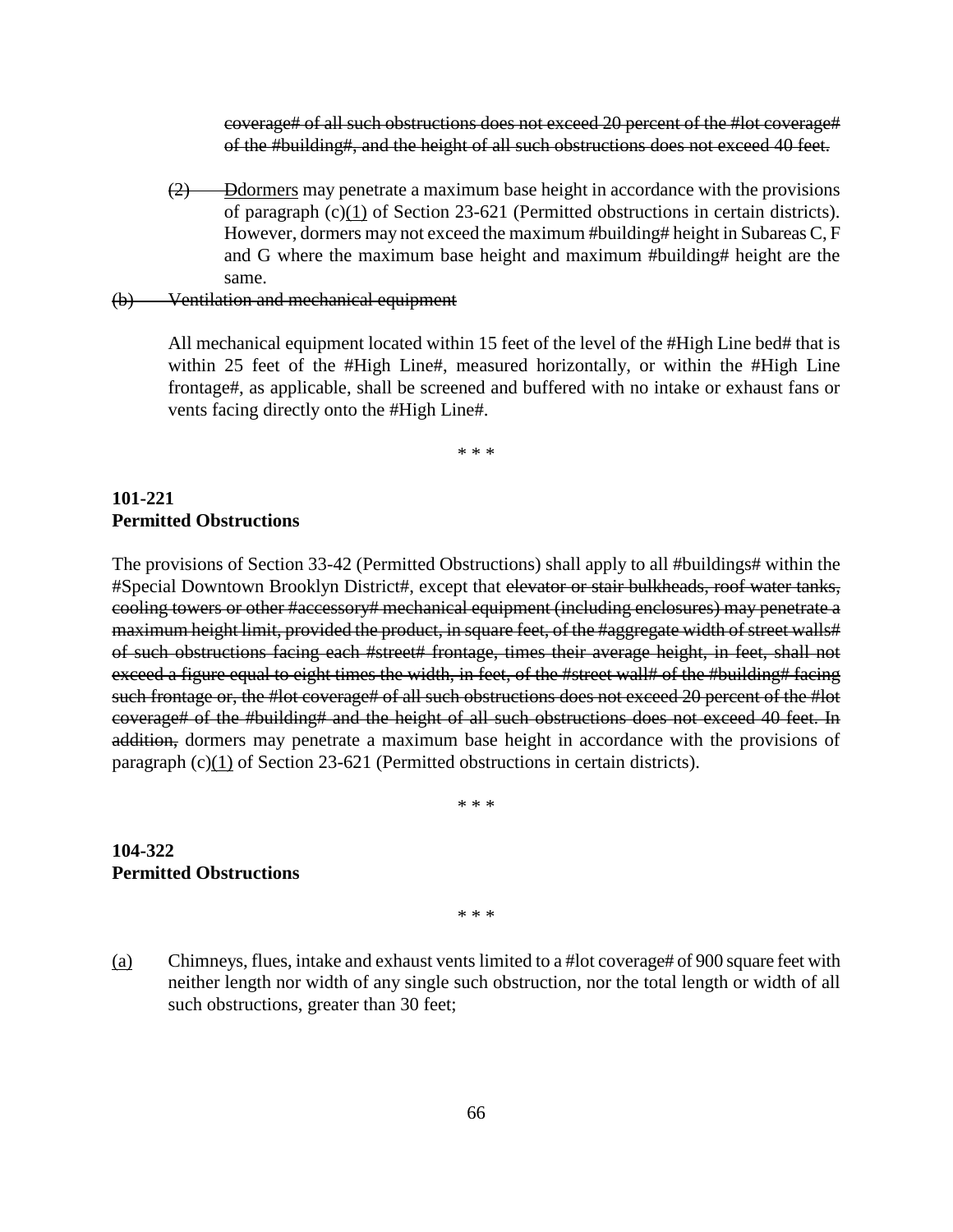- (b) Decks, and other surfaces for recreational activities, not more than 3 feet, 6 inches in height, as measured from the maximum height limit, or the finished level of the roof as it existed on (date of adoption), whichever is higher;
- (d) Elevator and stair bulkheads to a maximum height of 15 feet above the permitted maximum height of mechanical equipment;
- (e) Flagpoles or aerials;
- $(f)$  House of worship towers, ornamental, having no #floor area# in portion of tower penetrating such #sky exposure plane#;
- $(g)$  Parapet walls, not more than four feet high in height, as measured from the maximum height limit, or the finished level of the roof as it existed on (date of adoption), whichever is higher. A guardrail with a surface at least 70 percent open or with an opacity no more than 30 percent (as viewed in elevation), shall be permitted above a parapet wall or within 2 feet of a parapet wall, provided such guardrail is not more than 4 feet above the accessible level of a roof. Such restriction on guardrail height shall not apply when located beyond 2 feet from a parapet wall;
- (h) Pipes and supporting structures;
- (i) Railings;
- (j) Roof thickness, up to 8 inches, to accommodate the addition of insulation, for #buildings# or portions of #buildings# constructed prior to (date of adoption). For a #building# that has added roof thickness pursuant to this paragraph, an #enlargement# may align with the finished roof surface of such #building#, provided the #enlarged# portion does not exceed the maximum height limit height by more than 8 inches;
- (k) Rooftop greenhouses, permitted pursuant to Section 75-01 (Certification for Rooftop Greenhouses);
- (l) Skylights, clerestories or other day lighting devices, not more than 4 feet in height, as measured from the maximum height limit, or the finished level of the roof as it existed on (date of adoption), whichever is higher. Such devices shall be limited to a #lot coverage# not greater than 10 percent of the #lot coverage# of the roof and be located at least 8 feet from the #street wall# edge. However, such devices shall not be permitted obstructions above a roof with a slope greater than 20 degrees;
- (m) Solar energy systems:
	- (1) on the roof of a #building#, up to 4 feet in height, as measured from the maximum height limit, or the finished level of the roof, whichever is higher;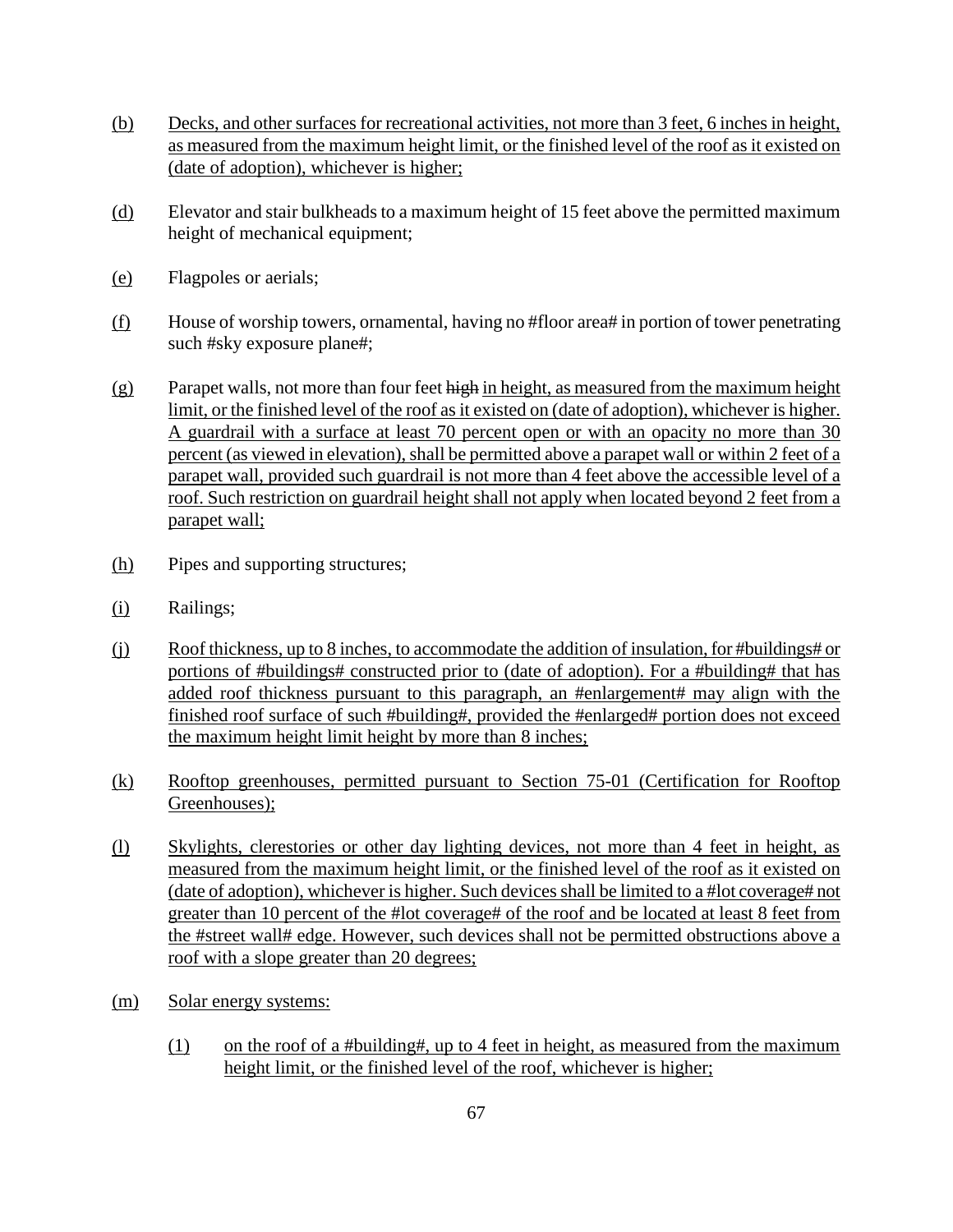- (2) on the roof of a #building#, greater than 4 feet in height, as measured from the maximum height limit, or the finished level of the roof, whichever is higher, provided that all such portions above 4 feet are set back at least 6 feet from a #street wall#, limited to a #lot coverage# not greater than 25 percent of the #lot coverage# of the roof and do not exceed:
	- (i) a height of 15 feet; and
	- (iii) when located on a bulkhead or other obstruction pursuant to paragraph (d) of this Section, a height of 6 feet;
- (3) on walls existing on (date of adoption), projecting no more than 10 inches and occupying no more than 20 percent of the surface area of the #building# wall (as viewed in elevation) from which it projects.

However, any installation on a roof with a slope greater than 20 degrees shall be limited to 18 inches in height, as measured perpendicular to the roof surface.

- (n) Spires or belfries;
- (o) Vegetated roofs, not more than 3 feet, 6 inches in height excluding vegetation, as measured from the maximum height limit, or the finished level of the roof as it existed on (date of adoption), whichever is higher. On roofs with slopes greater than 20 degrees, vegetated roofs shall be limited to a height of 12 inches measured perpendicular to such roof surface;
- (p) Weirs, check dams and other equipment for stormwater management, not more than 3 feet, 6 inches in height, as measured from the maximum height limit, or the finished level of the roof as it existed on (date of adoption), whichever is higher;
- (q) Window washing equipment mounted on the roof;
- (r) Wire, chain link or other transparent fences.

\* \* \*

# **107-223 Permitted obstruction in designated open space**

The following shall not be considered as obstructions when located in #designated open space#:

- (a) Awnings and other sun control devices pursuant to Section 23-44 (Permitted Obstructions)
- (b) Balconies, unenclosed, subject to the provisions of Section 23-13; or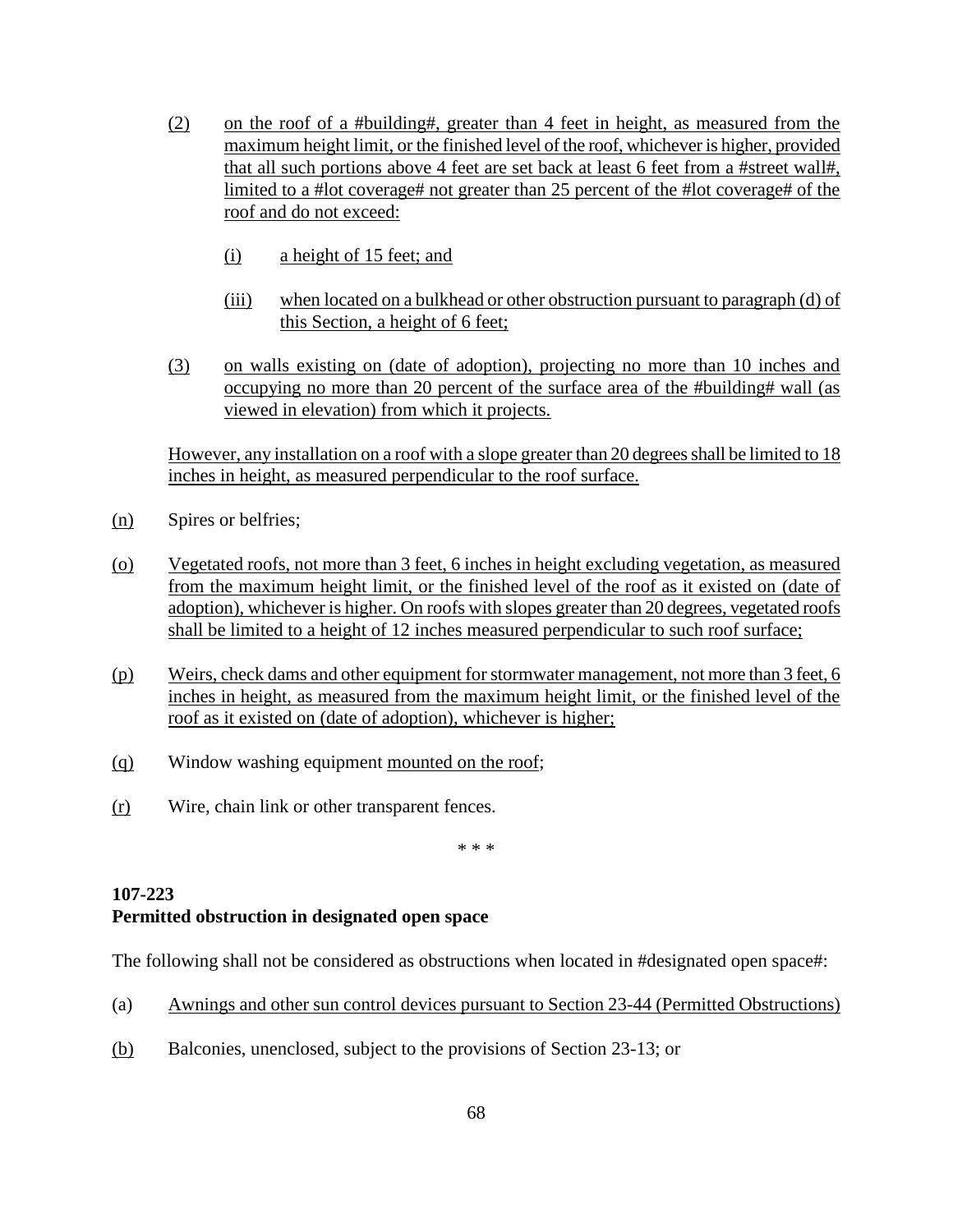- (bc) Eaves, gutters or downspouts projecting into such #designated open space# not more than 16 inches; or
- (cd) Fences or walls, conditioned upon certification by the City Planning Commission that:
	- (1) such fences or walls will not obstruct or preclude public access or circulation of pedestrians, cyclists or horseback riders through the public easement within #designated open space#; and
	- (2) the location, size, design and materials of such fences or walls are appropriate to the character of the #designated open space#.
- (e) Exterior wall thickness, pursuant to Section 23-44 (Permitted Obstructions)
- (f) Solar energy systems on walls existing on (date of adoption), projecting no more than 10 inches and occupying no more than 20 percent of the surface area of the #building# wall (as viewed in elevation) from which it projects;

No #accessory# off-street parking facilities shall be permitted in #designated open space#. No #building or other structure# shall be erected in #designated open space# except as permitted by the provisions of Section 107-221 (Active recreational activities). Any existing #building or other structure# located within the #designated open space# on September 11, 1975, and not complying with the provisions of this Section or the other Sections specified in the preceding paragraph, shall not be #enlarged# but may be continued as a #non-conforming use# or #noncomplying building# subject to the applicable provisions of Article V (Non-Conforming Uses and Non-Complying Buildings) in accordance with the underlying district regulations.

\* \* \*

#### **111-20 SPECIAL BULK PROVISIONS FOR AREAS A1 THROUGH A7**

\* \* \*

(d) Area A4, A5, A6 and A7

Except as set forth herein, the bulk regulations of the underlying district shall apply.

\* \* \*

(2) The provisions of Section 33-42 (Permitted Obstructions) shall apply to all #buildings#, except that elevator or stair bulkheads, roof water tanks, cooling towers or other mechanical equipment (including enclosures), may penetrate a maximum height limit provided that either the product, in square feet, of the #aggregate width of street walls# of such obstructions facing each #street# frontage, times their average height, in feet, shall not exceed a figure equal to eight times the width, in feet, of the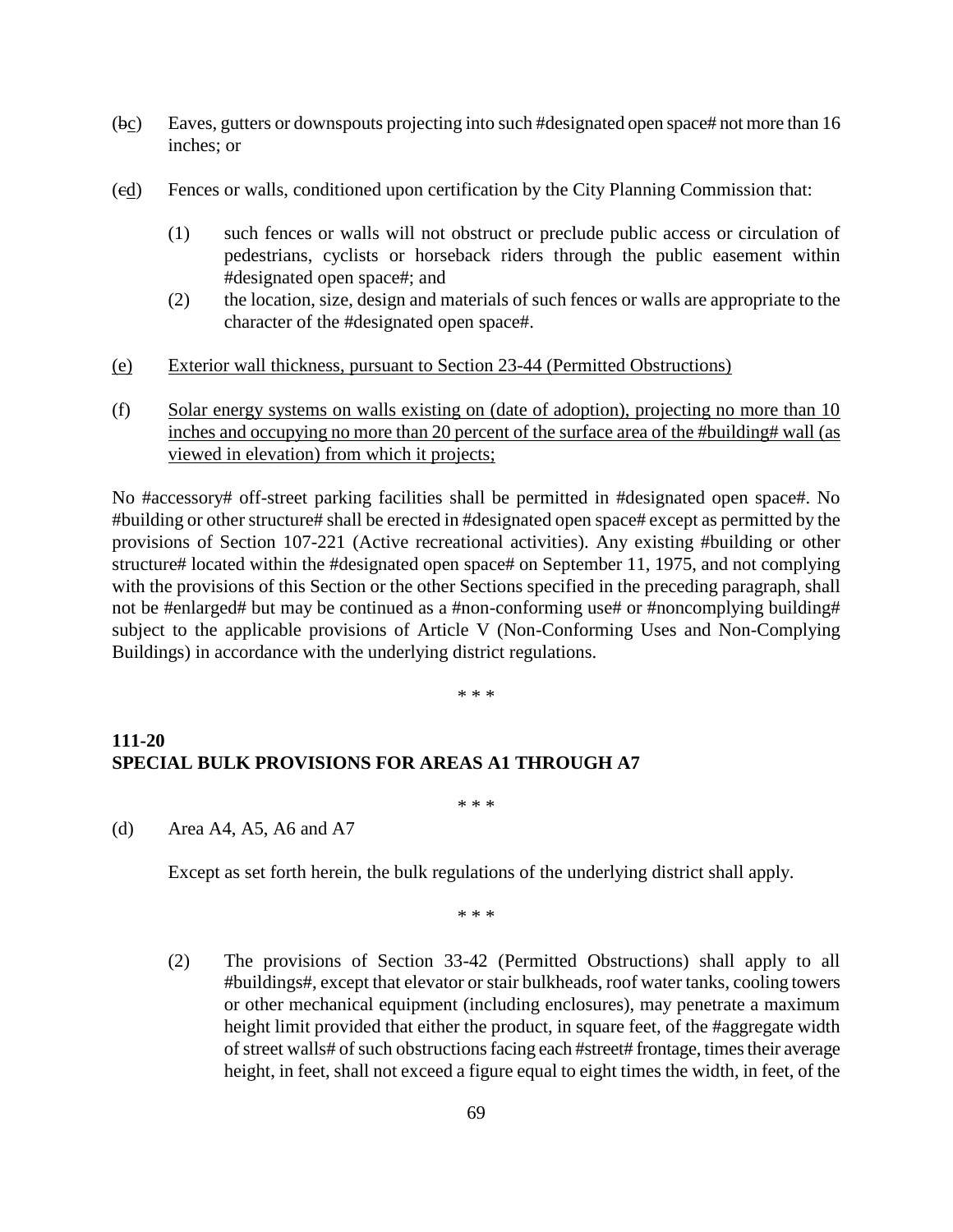#street wall# of the #building# facing such frontage or, the #lot coverage# of all such obstructions does not exceed 20 percent of the #lot coverage# of the #building#, and the height of all such obstructions does not exceed 40 feet. In addition, dormers may penetrate a maximum base height in accordance with the provisions of paragraph (c)(1) of Section 23-621 (Permitted obstructions in certain districts).

\* \* \*

#### **114-121 Special rooftop regulations**

The provisions of Section 33-42 (Permitted Obstructions) shall apply to all #buildings or other structures# in R6A, R6B, R7A, R7B, C4-2A and C8-2 Districts in the #Special Bay Ridge District#, except that the provisions of paragraph (d) of Section 33-42 shall not apply. In lieu thereof, the following regulations shall apply:

Elevator or stair bulkheads, roof water tanks, cooling towers or other mechanical equipment (including enclosures) may exceed a maximum height limit provided that either the product, in square feet, of the #aggregate width of street walls# of such obstructions facing each #street# frontage, times their average height, in feet, shall not exceed a figure equal to eight times the width, in feet, of the #street wall# of the #building# facing such frontage or, the #lot coverage# of all such obstructions does not exceed 20 percent of the #lot coverage# of the #building#, and the height of all such obstructions does not exceed 20 feet. In addition, dormers may penetrate a maximum base height in accordance with the provisions of paragraph (c)(1) of Section 23-621 (Permitted obstructions in certain districts).

\* \* \*

#### **115-231 Permitted obstructions**

The provisions of Section 33-42 (Permitted Obstructions) shall apply to all #buildings# within the #Special Downtown Jamaica District#, except that the provisions of paragraph (d) of Section 33-42 shall not apply. In lieu thereof, the following regulations shall apply:

Elevator or stair bulkheads, roof water tanks, cooling towers or other mechanical equipment (including enclosures) may penetrate a maximum height limit or #sky exposure plane#, provided that either:

(a) the product, in square feet, of the #aggregate width of street walls# of such obstructions facing each #street# frontage, times their average height, in feet, shall not exceed a figure equal to eight times the width, in feet, of the #street wall# of the #building# facing such frontage; or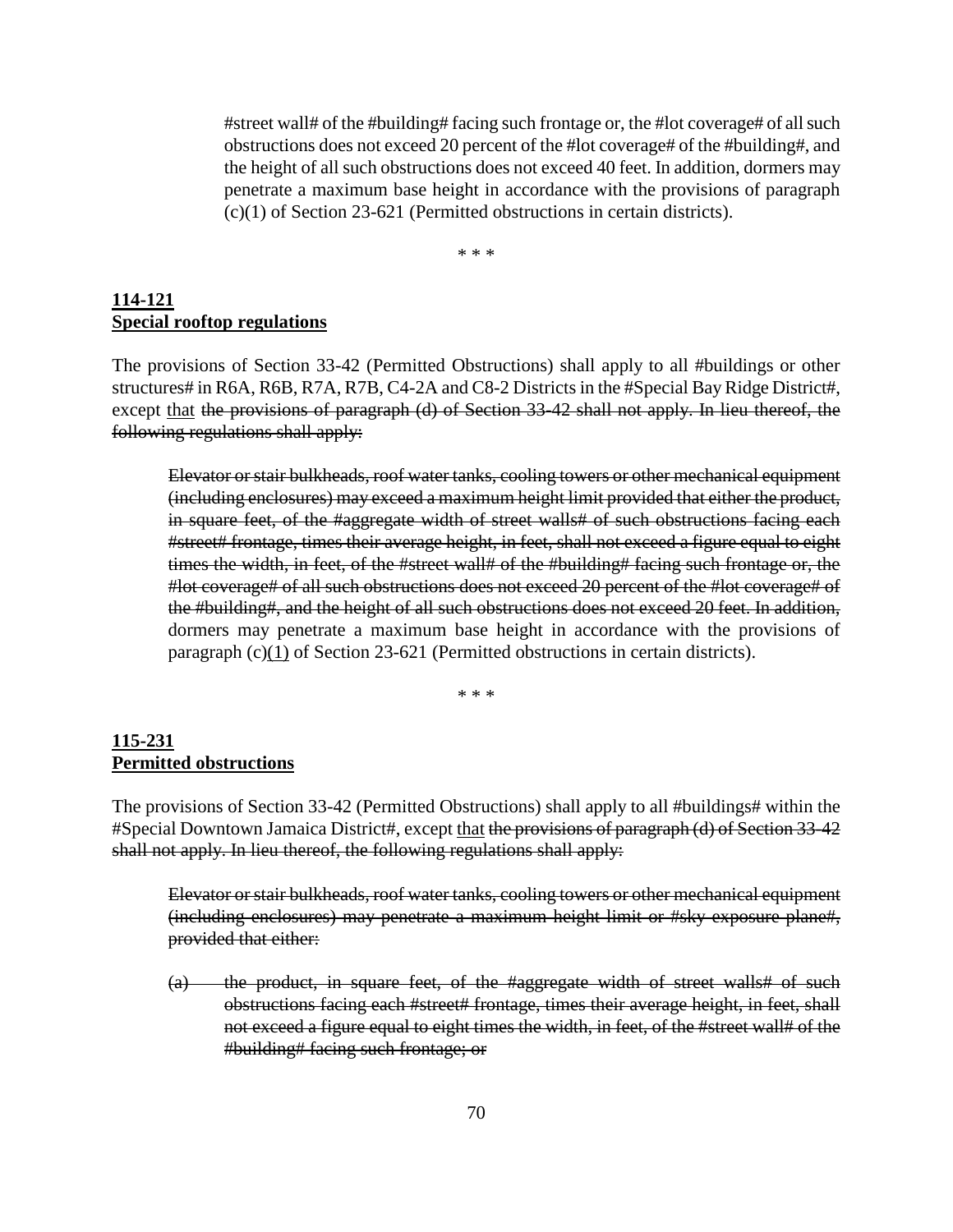$(b)$  for #buildings# at least 120 feet in height, the #lot coverage# of all such obstructions does not exceed 20 percent of the #lot coverage# of the #building#, and the height of all such obstructions does not exceed 40 feet.

In addition, dormers may penetrate a maximum base height in accordance with the provisions of paragraph (c)(1) of Section 23-621 (Permitted obstructions in certain districts).

\* \* \*

#### **116-231 Special rooftop regulations**

The provisions of Section 33-42 (Permitted Obstructions) shall apply to all #buildings or other structures# in the #Special Stapleton Waterfront District#, except that the provisions of paragraph (d) of Section 33-42 shall not apply. In lieu thereof, the following regulations shall apply:

Elevator or stair bulkheads, roof water tanks, cooling towers or other mechanical equipment (including enclosures) may exceed a maximum height limit provided that either:

- (a) the product, in square feet, of the #aggregate width of street walls# of such obstructions facing each #street# frontage, times their average height, in feet, shall not exceed a figure equal to eight times the width, in feet, of the #street wall# of the #building# facing such frontage; or
- (b) the #lot coverage# of all such obstructions does not exceed 20 percent of the #lot coverage# of the #building#, and the height of all such obstructions does not exceed 20 feet.

In addition, dormers may penetrate a maximum base height in accordance with the provisions of paragraph (c)(1) of Section 23-621 (Permitted obstructions in certain districts).

\* \* \*

## **121-32 Height of Street Walls and Maximum Building Height**

\* \* \*

(b) Maximum #building# height

\* \* \*

(2) permitted obstructions, as listed in paragraph (a) of Section 93-41, may penetrate the #sky exposure plane# and the height limit of 250 feet. In addition, a dormer, as listed in paragraph (c)(1) of Section 23-621, may penetrate the #sky exposure plane#.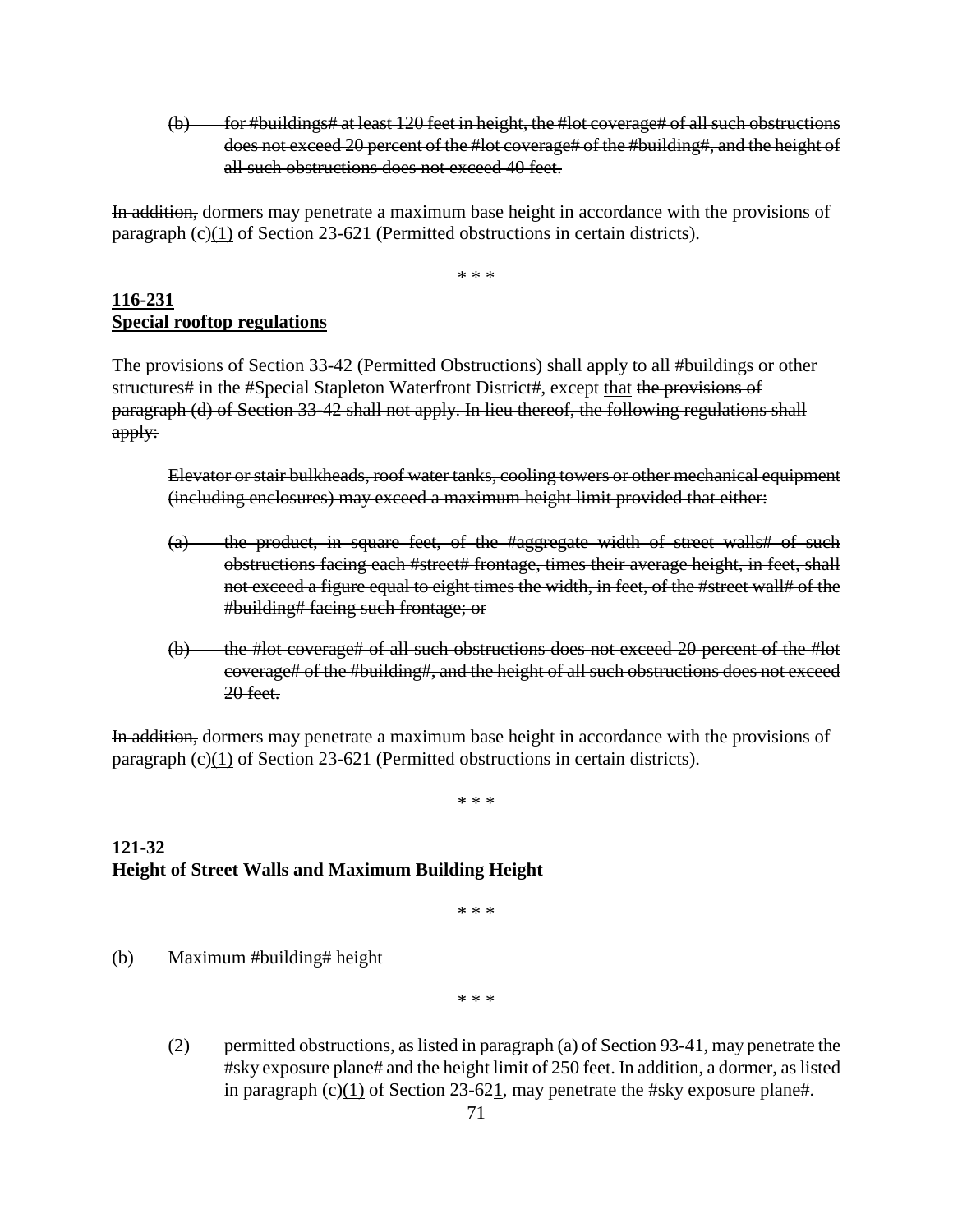# **125-31 Rooftop Regulations**

#### (a) Permitted obstructions

The provisions of Section 33-42 (Permitted Obstructions) shall apply to all #buildings# within the #Special Southern Hunters Point District#, except that elevator or stair bulkheads, roof water tanks, cooling towers or other mechanical equipment (including enclosures), may penetrate a maximum height limit, provided that either:

- (1) the product, in square feet, of the #aggregate width of street walls# of such obstructions facing each #street# frontage, times their average height, in feet, shall not exceed a figure equal to eight times the width, in feet, of the #street wall# of the #building# facing such frontage; or
- $(2)$  the #lot coverage# of all such obstructions does not exceed 20 percent of the #lot coverage# of the #building#, and the height of all such obstructions does not exceed 40 feet. In addition, dormers may penetrate a maximum base height in accordance with the provisions of paragraph  $(c)(1)$  of Section 23-621 (Permitted obstructions in certain districts).
- (b) Screening requirements for mechanical equipment

For all #developments# and #enlargements#, all mechanical equipment located on any roof of a #building or other structure# shall be fully enclosed, except that openings in such enclosure shall be permitted only to the extent necessary for ventilation and exhaust.

\* \* \*

# **128-31 Rooftop Regulations**

The provisions of this Section shall apply to all #buildings# in C4-2 Districts within the Upland and Waterfront Subdistricts.

(a) Permitted obstructions

The provisions of Section 33-42 (Permitted Obstructions) shall apply to all #buildings# in  $C4-2$ Districts within the Upland and Waterfront Subdistricts, except that elevator or stair bulkheads, roof water tanks, cooling towers or other mechanical equipment (including enclosures), may penetrate a maximum height limit, provided that either: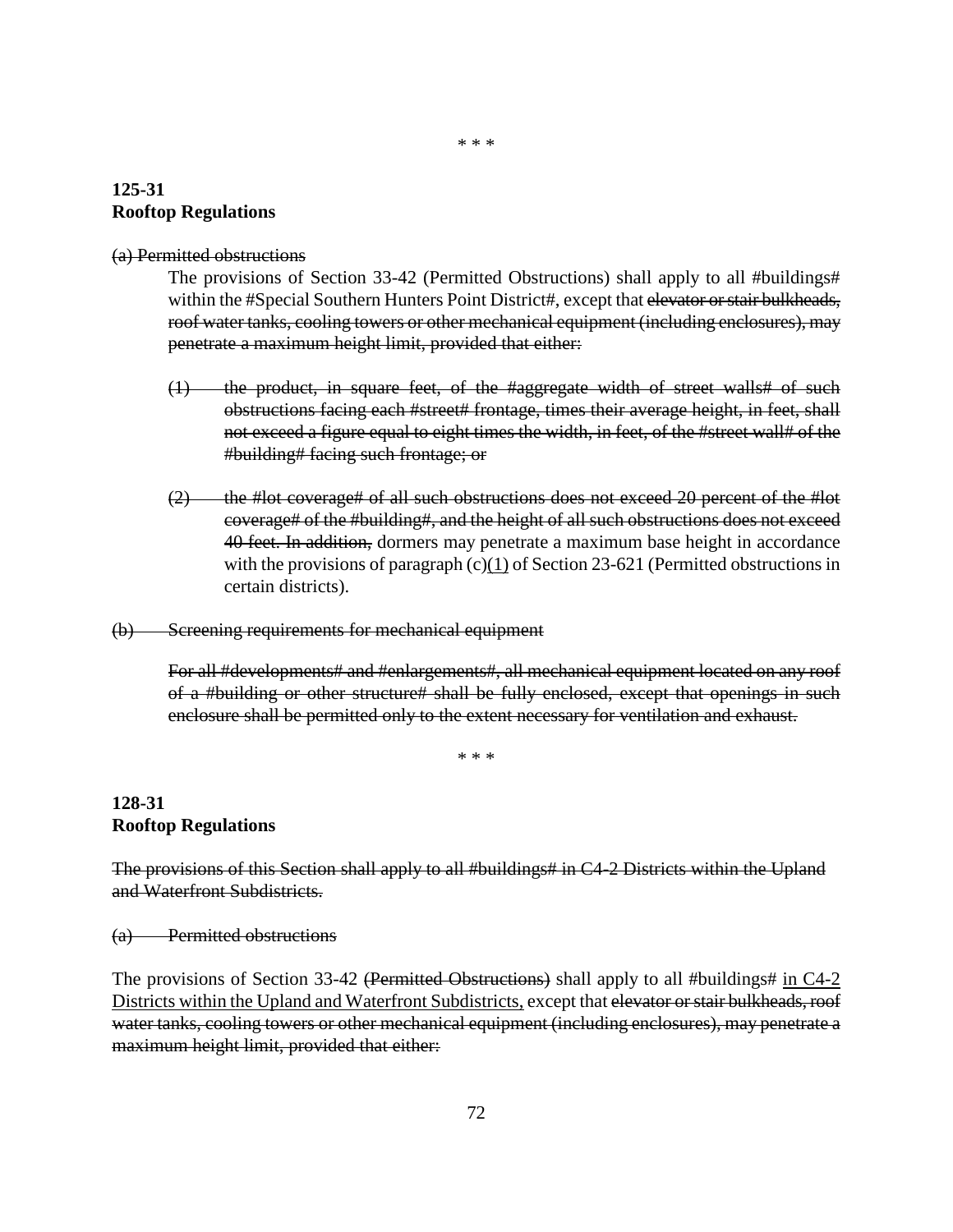- (1) the product, in square feet, of the #aggregate width of street walls# of such obstructions facing each #street# frontage, times their average height, in feet, shall not exceed a figure equal to eight times the width, in feet, of the #street wall# of the #building# facing such frontage; or
- $(2)$  the #lot coverage# of all such obstructions does not exceed 20 percent of the #lot coverage# of the #building#, and the height of all such obstructions does not exceed 40 feet. In addition, dormers may penetrate a maximum base height in accordance with the provisions of paragraph (c)(1) of Section 23-621 (Permitted obstructions in certain districts).
- (b) Screening requirements for mechanical equipment

For all #developments# and #enlargements#, and #conversions# of #non-residential buildings# to #residences#, all mechanical equipment located on any roof of a #building or other structure# shall be fully enclosed, except that openings in such enclosure shall be permitted only to the extent necessary for ventilation and exhaust.

\* \* \*

## **131-40 HEIGHT AND SETBACK REGULATIONS**

## **131-41 Rooftop Regulations**

## (a) Permitted obstructions

The provisions of Section 33-42 (Permitted Obstructions) shall apply to all #buildings# within the #Special Coney Island District#, except that elevator or stair bulkheads, roof water tanks, cooling towers or other mechanical equipment (including enclosures), may penetrate a maximum height limit provided that either the product, in square feet, of the #aggregate width of street walls# of such obstructions facing each #street# frontage, times their average height, in feet, shall not exceed a figure equal to eight times the width, in feet, of the #street wall# of the #building# facing such frontage or, the #lot coverage# of all such obstructions does not exceed 20 percent of the #lot coverage# of the #building#, and the height of all such obstructions does not exceed 40 feet. In addition, dormers may penetrate a maximum base height in accordance with the provisions of paragraph (c)(1) of Section 23-621 (Permitted obstructions in certain districts) only in the Mermaid Avenue Subdistrict.

(b) Screening requirements for mechanical equipment

For all #developments# and #enlargements#, all mechanical equipment located on any roof of a #building or other structure# shall be fully enclosed, except that openings in such enclosure shall be permitted only to the extent necessary for ventilation and exhaust.